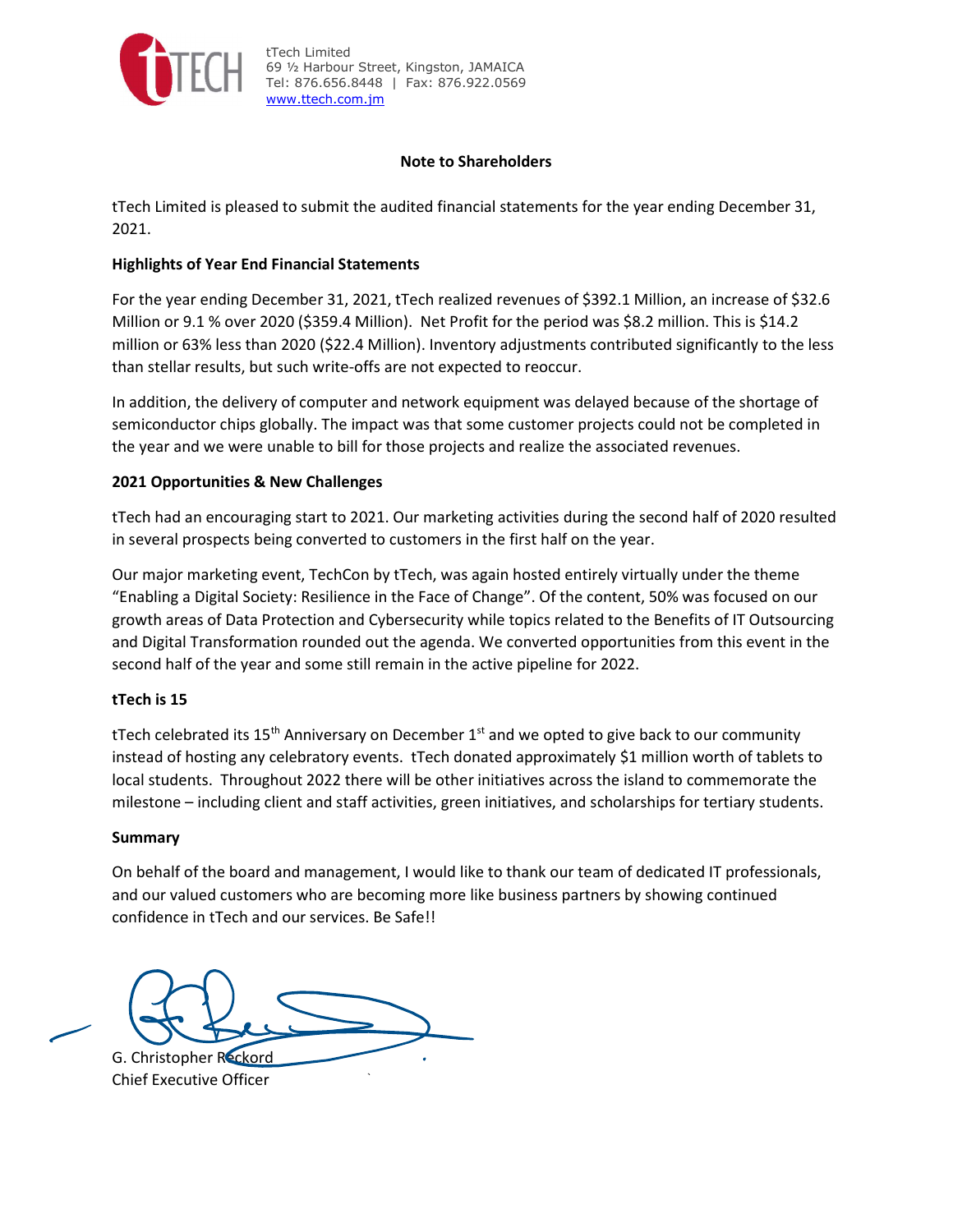FINANCIAL STATEMENTS

YEAR ENDED 31 DECEMBER 2021

(Expressed in Jamaican dollars unless otherwise indicated)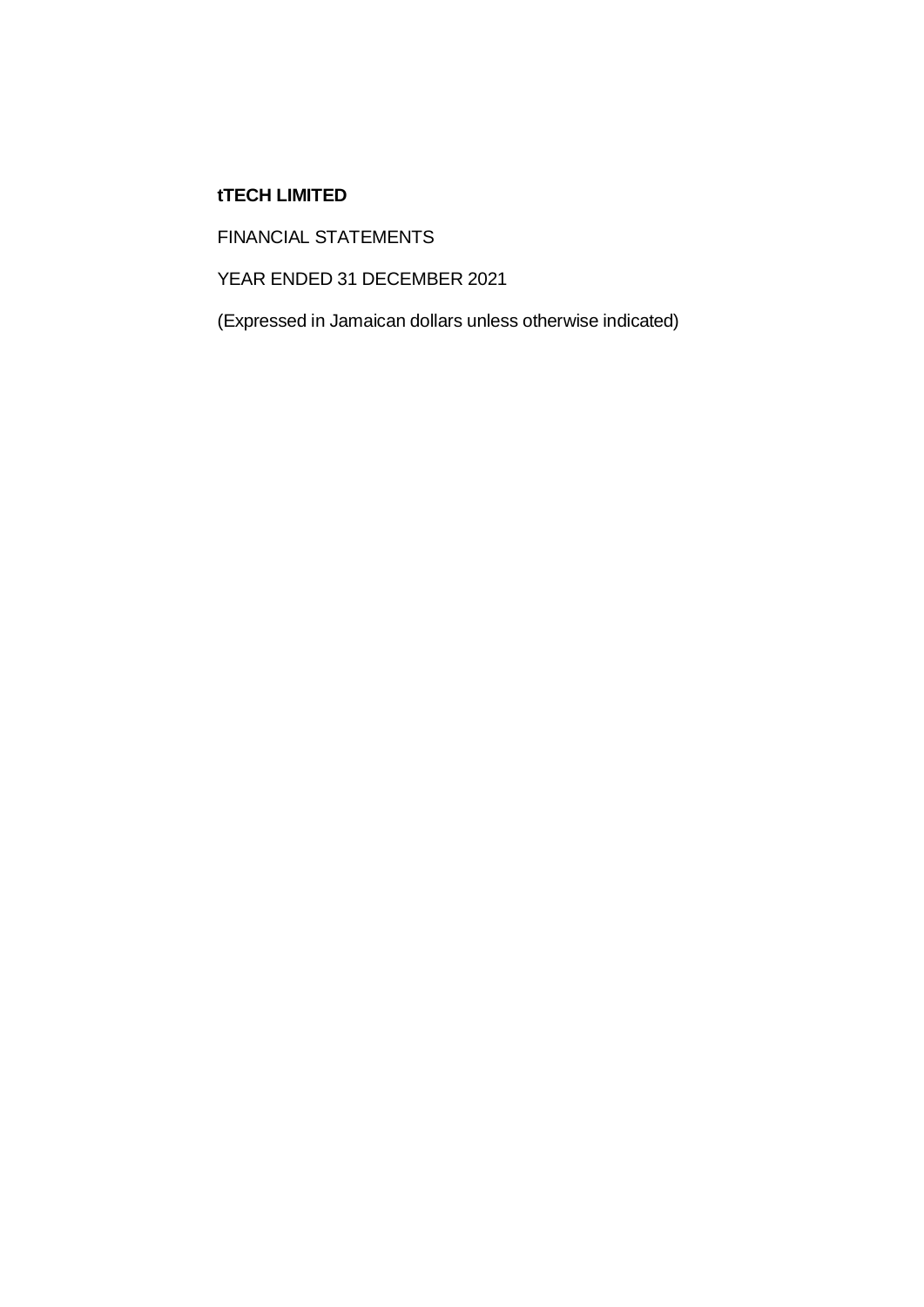## **YEAR ENDED 31 DECEMBER 2021**

## **CONTENTS**

|                                               | Page           |
|-----------------------------------------------|----------------|
| Independent Auditor's Report - To the Members | $1 - 6$        |
| <b>FINANCIAL STATEMENTS</b>                   |                |
| <b>Statement of Financial Position</b>        | $\overline{7}$ |
| Statement of Comprehensive Income             | 8              |
| Statement of Changes in Equity                | 9              |
| <b>Statement of Cash Flows</b>                | $10 - 11$      |
| Notes to the Financial Statements             | $12 - 57$      |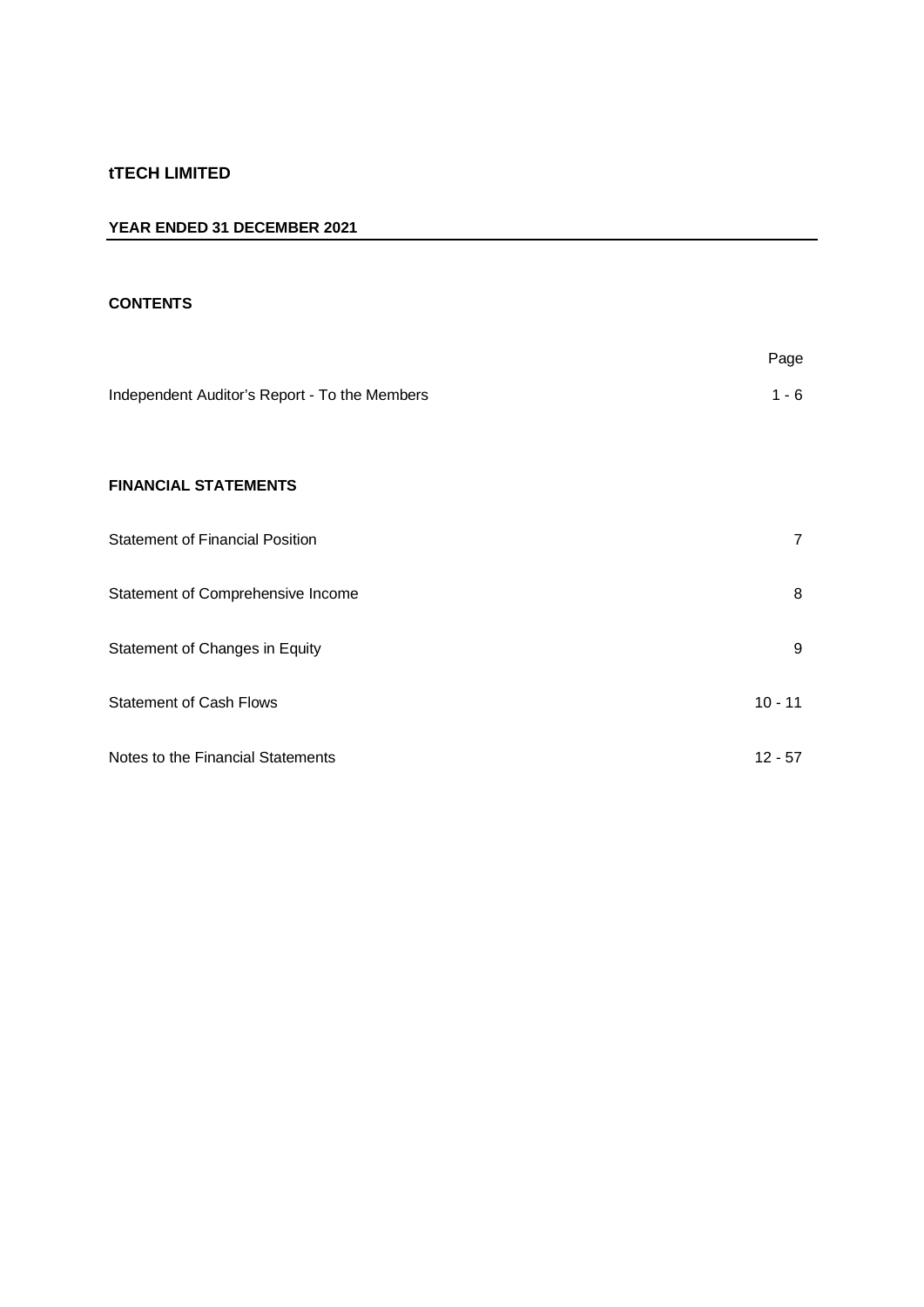

Ernst & Young Chartered Accountants 8 Olivier Road, Kingston 8 Jamaica W.I.

Tel: 876 925 2501 Fax: 876 755 0413 http://www.ey.com

## **INDEPENDENT AUDITOR'S REPORT**

**To the Members of tTech Limited**

**Report on the Audit of the Financial Statements**

## *Opinion*

We have audited the financial statements of tTech Limited (the "Company"), which comprise the statement of financial position as at 31 December 2021, the statements of comprehensive income, changes in equity and cash flows for the year then ended, and notes, comprising significant accounting policies and other explanatory information.

In our opinion, the accompanying financial statements give a true and fair view of the financial position of the Company as at 31 December 2021 and of its financial performance and cash flows for the year then ended in accordance with International Financial Reporting Standards ("IFRS") and the Jamaican Companies Act.

## *Basis for Opinion*

We conducted our audit in accordance with International Standards on Auditing ("ISAs"). Our responsibilities under those standards are further described in the Auditor's Responsibilities for the Audit of the Financial Statements section of our report. We are independent of the Company in accordance with the International Ethics Standards Board for Accountants' ("IESBA") International Code of Ethics for Professional Accountants (including International Independence Standards) ("IESBA Code"), and we have fulfilled our other ethical responsibilities in accordance with the IESBA Code. We believe that the audit evidence we have obtained is sufficient and appropriate to provide a basis for our opinion.

## *Key Audit Matters*

Key audit matters are those matters that, in our professional judgment, were of most significance in our audit of the financial statements of the current period. These matters were addressed in the context of our audit of the financial statements as a whole, and in forming our opinion thereon, and we do not provide a separate opinion on these matters. For each matter below, our description of how our audit addressed the matter is provided in that context.

We have fulfilled the responsibilities described in the *Auditor's Responsibilities for the Audit of the Financial Statements* section of our report, including in relation to these matters. Accordingly, our audit included the performance of procedures designed to respond to our assessment of the risks of material misstatement of the financial statements. The results of our audit procedures, including the procedures performed to address the matters below, provide the basis for our audit opinion on the accompanying financial statements.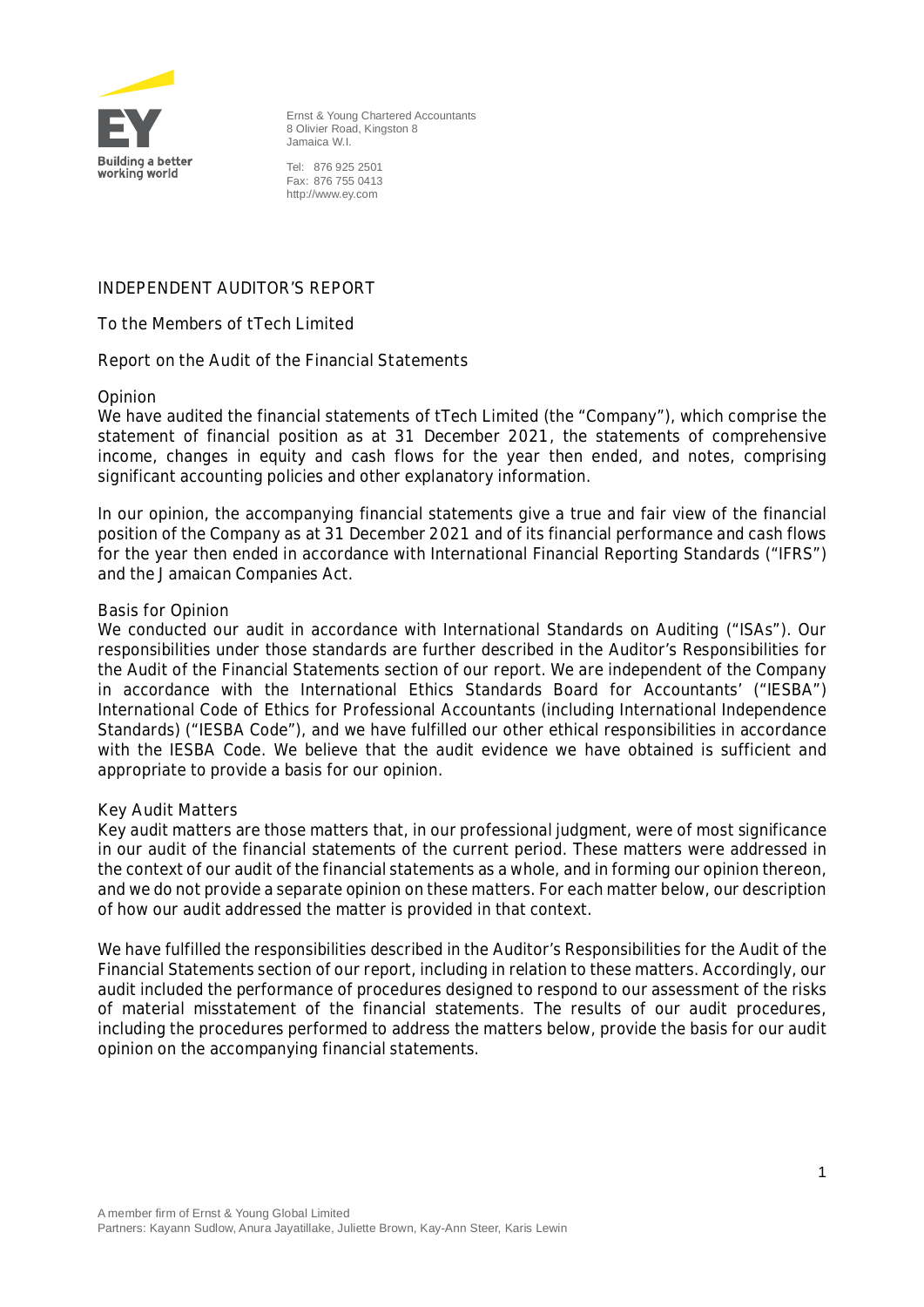

**To the Members of tTech Limited (Continued)**

# **Report on the Audit of the Financial Statements (Continued)**

# *Key Audit Matters (Continued)*

| Key audit matter                                                                                                                                                                                                                                                                                                                                                                                                                  | How our audit addressed the key audit matter                                                                                                                                                                                                                                                                                                                                                                                                                                                                                         |  |  |  |
|-----------------------------------------------------------------------------------------------------------------------------------------------------------------------------------------------------------------------------------------------------------------------------------------------------------------------------------------------------------------------------------------------------------------------------------|--------------------------------------------------------------------------------------------------------------------------------------------------------------------------------------------------------------------------------------------------------------------------------------------------------------------------------------------------------------------------------------------------------------------------------------------------------------------------------------------------------------------------------------|--|--|--|
| Allowance for expected credit losses                                                                                                                                                                                                                                                                                                                                                                                              |                                                                                                                                                                                                                                                                                                                                                                                                                                                                                                                                      |  |  |  |
| As described in Notes 3 (i), 7 and 20, and<br>in accordance with IFRS 9 - 'Financial<br>Instruments', the Company applies the                                                                                                                                                                                                                                                                                                     | Our procedures amongst others included the<br>following:                                                                                                                                                                                                                                                                                                                                                                                                                                                                             |  |  |  |
| approach to<br>simplified<br>computing<br>expected credit losses ('ECLs') on trade<br>receivables and other related assets and<br>approach<br>the<br>general<br>debt<br>for<br>instruments.                                                                                                                                                                                                                                       | We evaluated the techniques and methodologies<br>developed by the Company in order to estimate the<br>ECLs and assessed their compliance with the<br>requirements of IFRS 9.<br>We.                                                                                                                                                                                                                                                                                                                                                  |  |  |  |
| The measurement of ECLs requires<br>management to consider its historical<br>credit loss experience<br>and<br>current<br>conditions,<br>adjusted<br>for<br>business<br>forward-looking factors such as economic<br>indicators, which may impact a debtor's<br>Where the general<br>ability to pay.<br>approach is applied, judgment is used in<br>determining whether there has been a<br>significant increase in credit risk and | the<br>reasonableness<br>the<br>assessed<br>Οf<br>and assumptions applied,<br>methodologies<br>by<br>validating the completeness of the inputs used to<br>derive the loss rates, which are integral to the<br>provision matrix used in determining the ECLs for<br>trade receivables and other related assets.<br>For financial assets classified as debt instruments,<br>we corroborated management's assumptions with<br>data from external sources, particularly with respect<br>to the determination of whether there has been a |  |  |  |
| estimating the probability of default and<br>the loss given default. The ECLs being<br>recorded are therefore considered to be<br>highly subjective.                                                                                                                                                                                                                                                                              | significant increase in credit risk, probabilities of<br>default and loss given default rates.<br>We also assessed the adequacy of disclosures in the<br>financial statements.                                                                                                                                                                                                                                                                                                                                                       |  |  |  |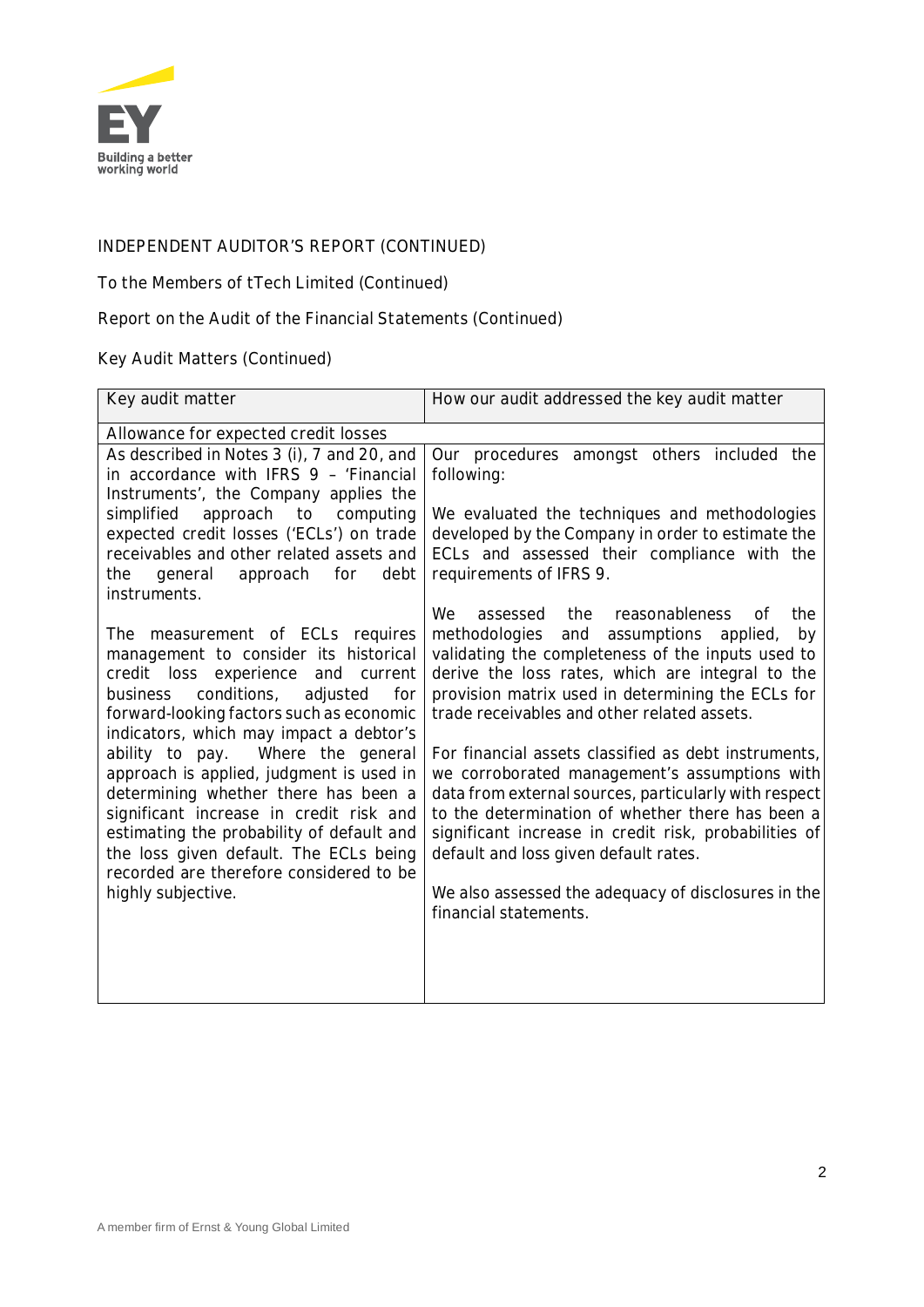

**To the Members of tTech Limited (Continued)**

# **Report on the Audit of the Financial Statements (Continued)**

# *Key Audit Matters (Continued)*

| Key audit matter                                                                                                                                                                                                                                                                                                                                                                                                                                                                                                                                                                                                                                                                                                                                                                                                                                                                                                          | How our audit addressed the key audit matter                                                                                                                                                                                                                                                                                                                                                                                                                                                                                                                                                                                                                                                                                                                                                                                                                                                                                                                                                                                                                                                                                                                                                                              |
|---------------------------------------------------------------------------------------------------------------------------------------------------------------------------------------------------------------------------------------------------------------------------------------------------------------------------------------------------------------------------------------------------------------------------------------------------------------------------------------------------------------------------------------------------------------------------------------------------------------------------------------------------------------------------------------------------------------------------------------------------------------------------------------------------------------------------------------------------------------------------------------------------------------------------|---------------------------------------------------------------------------------------------------------------------------------------------------------------------------------------------------------------------------------------------------------------------------------------------------------------------------------------------------------------------------------------------------------------------------------------------------------------------------------------------------------------------------------------------------------------------------------------------------------------------------------------------------------------------------------------------------------------------------------------------------------------------------------------------------------------------------------------------------------------------------------------------------------------------------------------------------------------------------------------------------------------------------------------------------------------------------------------------------------------------------------------------------------------------------------------------------------------------------|
|                                                                                                                                                                                                                                                                                                                                                                                                                                                                                                                                                                                                                                                                                                                                                                                                                                                                                                                           |                                                                                                                                                                                                                                                                                                                                                                                                                                                                                                                                                                                                                                                                                                                                                                                                                                                                                                                                                                                                                                                                                                                                                                                                                           |
| Revenue recognition under IFRS 15 - Revenue from Contracts with Customers<br>judgements under the section "Revenue assessment<br>recognition under IFRS 15",<br>details<br>when<br>management's<br>judgements,<br>applying the five (5) step approach<br>outlined by the standard, to contracts with<br>their customers, as follows:<br>contract(s)<br>1. Identify the<br>with<br>a<br>customer<br>2. Identify the performance obligations<br>in the contract<br>3. Determine the transaction price<br>4. Allocate the transaction price to the<br>obligations<br>performance<br>in<br>the<br>contract<br>5. Recognise revenue when (or as) the<br>satisfies<br>performance<br>entity<br>a<br>obligation.<br>The standard also requires management<br>to identify the performance obligations in<br>bundled sale of equipment and<br>installation services and determine the<br>timing of satisfaction of the performance | Note 3 (ii), Use of estimates and We have obtained and reviewed management's<br>underlying<br>and<br>understood<br>the<br>assumptions used to support the calculations as<br>15.<br>We<br><b>IFRS</b><br>also evaluated<br>the<br>regards<br>of<br>the<br>appropriateness<br>Company's<br>revenue<br>recognition<br>policy<br>comparison<br>in<br>the<br>to<br>requirements of the standard.<br>We reviewed management's computations and<br>independently reviewed a sample of contracts and<br>evaluated them in accordance with the five (5) step<br>approach as follows:<br>1. We obtained and reviewed established signed<br>contracts to validate that legitimate contracts<br>exist with customers,<br>identified<br>the<br>relevant<br>2. We<br>performance<br>obligations as stipulated by the contracts.<br>3. We verified the transaction prices that are<br>explicitly stated in the contracts associated with<br>the relevant performance obligations.<br>We obtained and reviewed invoices on a sample<br>4.<br>basis, along with supporting reports confirming<br>evidence of work carried out and performance<br>obligations being met. Additionally, where<br>bundled services were offered, we assessed |
| obligations. It also requires management<br>to determine whether it acts as a principal<br>or agent in executing the contracts and if<br>significant<br>there<br>financing<br>are                                                                                                                                                                                                                                                                                                                                                                                                                                                                                                                                                                                                                                                                                                                                         | whether the transaction price should be<br>allocated to each performance obligation.<br>5. Based on the above, we verified that revenue<br>was properly recognized in the correct period.                                                                                                                                                                                                                                                                                                                                                                                                                                                                                                                                                                                                                                                                                                                                                                                                                                                                                                                                                                                                                                 |
| components included in the promised<br>payment amounts.                                                                                                                                                                                                                                                                                                                                                                                                                                                                                                                                                                                                                                                                                                                                                                                                                                                                   | We also assessed management's assertion that the<br>Company acts as a principal for the equipment sold<br>as they exercise control over the related assets,<br>including warranties<br>software<br>licences,<br>and<br>purchased from third parties and resold to<br>customers.                                                                                                                                                                                                                                                                                                                                                                                                                                                                                                                                                                                                                                                                                                                                                                                                                                                                                                                                           |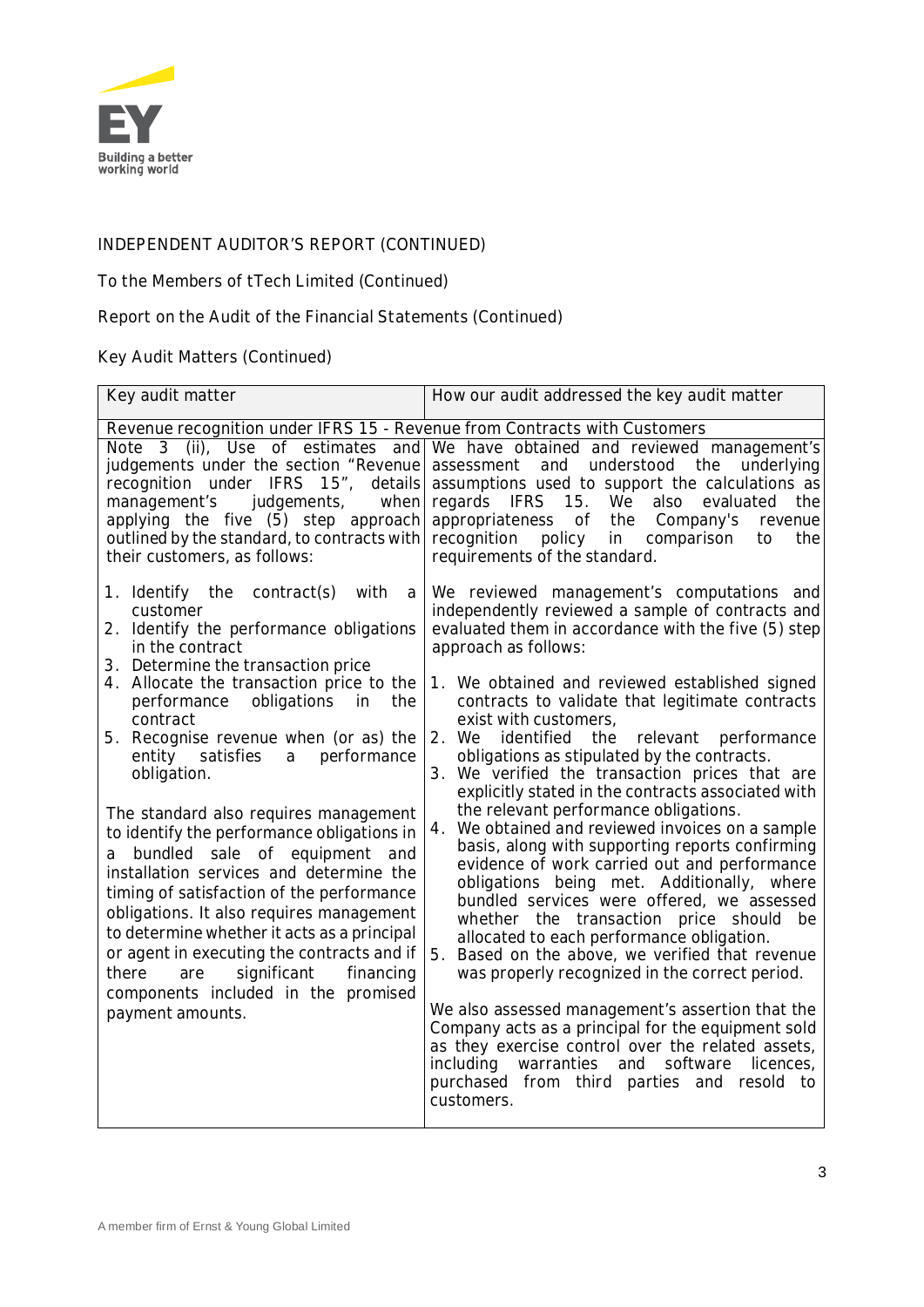

**To the Members of tTech Limited (Continued)**

## **Report on the Audit of the Financial Statements (Continued)**

*Key Audit Matters (Continued)*

| Key audit matter | How our audit addressed the key audit matter                                                                                                                                                         |  |  |  |
|------------------|------------------------------------------------------------------------------------------------------------------------------------------------------------------------------------------------------|--|--|--|
|                  | Revenue recognition under IFRS 15 - Revenue from Contracts with Customers (continued)                                                                                                                |  |  |  |
|                  | Short-term advances received from customers were<br>verified to determine whether any significant<br>financing components were identified. These<br>advances were generally settled within one year. |  |  |  |
|                  | We.<br>also reviewed the<br>disclosures<br>for<br>appropriateness in accordance with IFRS 15.                                                                                                        |  |  |  |

## *Other information included in the Annual Report*

Management is responsible for the other information. The other information comprises of the information included in the Annual Report for the year ended 31 December 2021 but does not include the financial statements and our auditor's report thereon. The Annual Report is expected to be made available to us after the date of this auditor's report.

Our opinion on the financial statements does not cover the other information and we will not express any form of assurance conclusion thereon.

In connection with our audit of the financial statements, our responsibility is to read the other information identified above when it becomes available and, in doing so, consider whether the other information is materially inconsistent with the financial statements, or our knowledge obtained in the audit, or otherwise appears to be materially misstated.

## *Responsibilities of Management and the Board of Directors for the Financial Statements*

Management is responsible for the preparation of financial statements that give a true and fair view in accordance with IFRS and the Jamaican Companies Act, and for such internal control as management determines is necessary to enable the preparation of financial statements that are free from material misstatement, whether due to fraud or error.

In preparing the financial statements, management is responsible for assessing the Company's ability to continue as a going concern, disclosing, as applicable, matters related to going concern and using the going concern basis of accounting unless management either intends to liquidate the Company or to cease operations, or has no realistic alternative but to do so.

The Board of Directors is responsible for overseeing the Company's financial reporting process.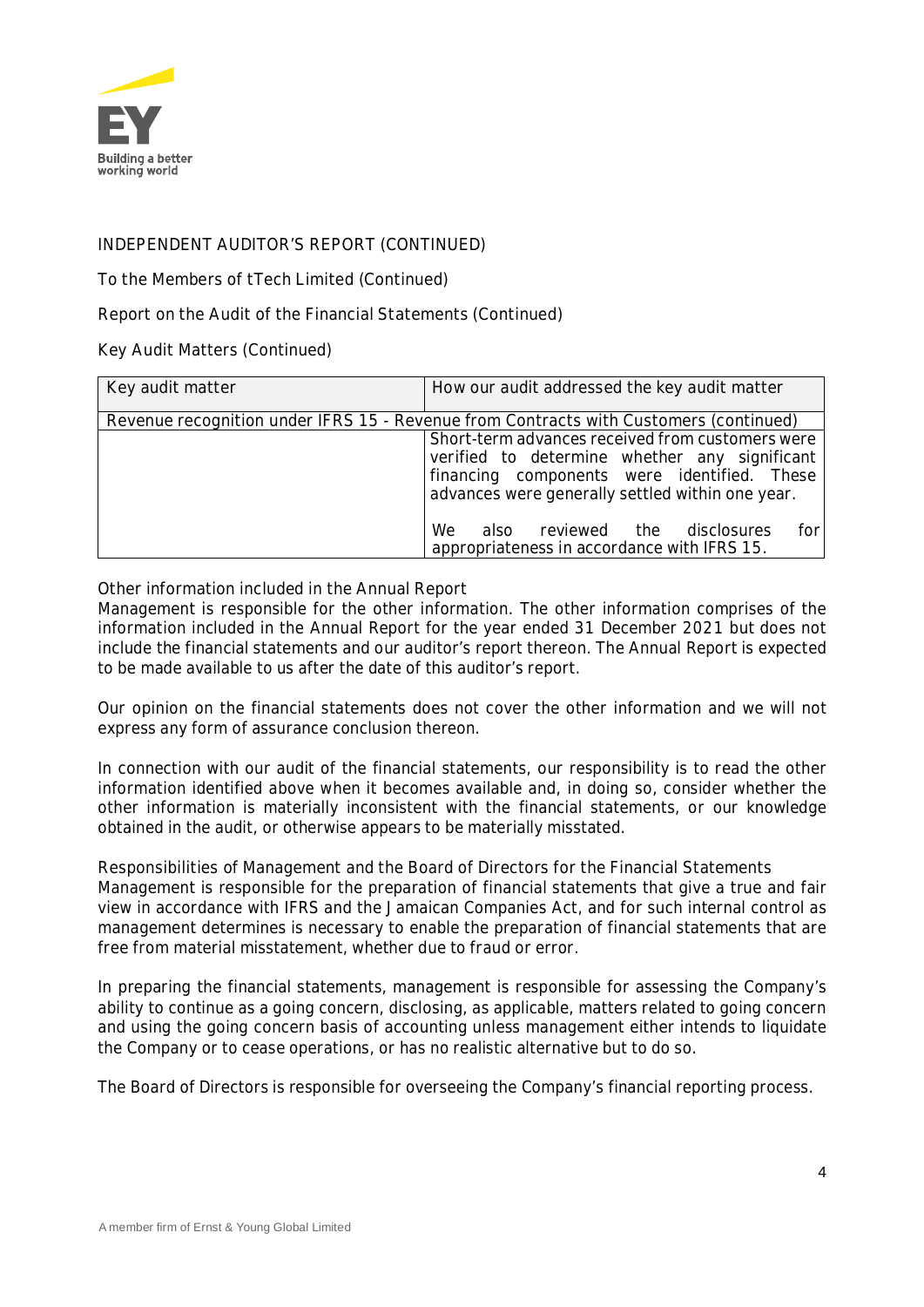

## **To the Members of tTech Limited (Continued)**

## **Report on the Audit of the Financial Statements (Continued)**

## *Auditor's Responsibilities for the Audit of the Financial Statements*

Our objectives are to obtain reasonable assurance about whether the financial statements as a whole are free from material misstatement, whether due to fraud or error, and to issue an auditor's report that includes our opinion. Reasonable assurance is a high level of assurance, but is not a guarantee that an audit conducted in accordance with ISAs will always detect a material misstatement when it exists. Misstatements can arise from fraud or error and are considered material if, individually or in the aggregate, they could reasonably be expected to influence the economic decisions of users taken on the basis of these financial statements.

As part of an audit in accordance with ISAs, we exercise professional judgment and maintain professional skepticism throughout the audit. We also:

- Identify and assess the risks of material misstatement of the financial statements, whether due to fraud or error, design and perform audit procedures responsive to those risks, and obtain audit evidence that is sufficient and appropriate to provide a basis for our opinion. The risk of not detecting a material misstatement resulting from fraud is higher than for one resulting from error, as fraud may involve collusion, forgery, intentional omissions, misrepresentations, or the override of internal control.
- Obtain an understanding of internal control relevant to the audit in order to design audit procedures that are appropriate in the circumstances, but not for the purpose of expressing an opinion on the effectiveness of the Company's internal control.
- Evaluate the appropriateness of accounting policies used and the reasonableness of accounting estimates and related disclosures made by management.
- Conclude on the appropriateness of management's use of the going concern basis of accounting and, based on the audit evidence obtained, whether a material uncertainty exists related to events or conditions that may cast significant doubt on the Company's ability to continue as a going concern. If we conclude that a material uncertainty exists, we are required to draw attention in our auditor's report to the related disclosures in the financial statements or, if such disclosures are inadequate, to modify our opinion. Our conclusions are based on the audit evidence obtained up to the date of our auditor's report. However, future events or conditions may cause the Company to cease to continue as a going concern.
- Evaluate the overall presentation, structure and content of the financial statements, including the disclosures, and whether the financial statements represent the underlying transactions and events in a manner that presents a true and fair view.

We communicate with the Board of Directors regarding, among other matters, the planned scope and timing of the audit and significant audit findings, including any significant deficiencies in internal control that we identify during our audit.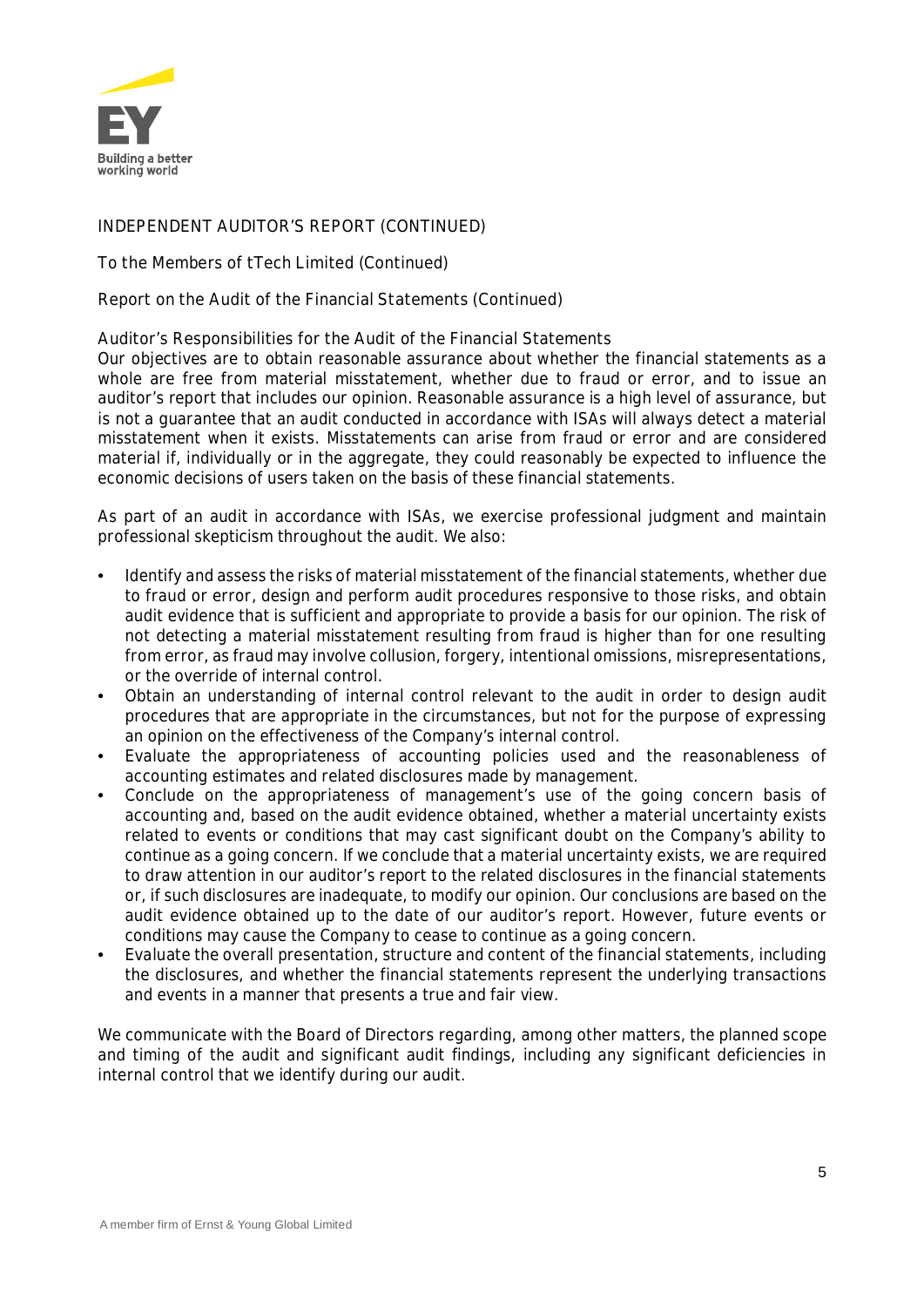

## **To The Members of tTech Limited (Continued)**

## **Report on the Audit of the Financial Statements (Continued)**

## *Auditor's Responsibilities for the Audit of the Financial Statements (Continued)*

We also provide the Board of Directors with a statement that we have complied with relevant ethical requirements regarding independence, and to communicate with them all relationships and other matters that may reasonably be thought to bear on our independence, and where applicable, related safeguards.

From the matters communicated with the Board of Directors, we determine those matters that were of most significance in the audit of the financial statements of the current period and are therefore the key audit matters. We describe these matters in our auditor's report unless law or regulation precludes public disclosure about the matter or when, in extremely rare circumstances, we determine that a matter should not be communicated in our report because the adverse consequences of doing so would reasonably be expected to outweigh the public interest benefits of such communication.

## *Report on additional requirements of the Jamaican Companies Act*

We have obtained all the information and explanations which, to the best of our knowledge and belief, were necessary for the purposes of our audit. In our opinion, proper accounting records have been maintained, so far as appears from our examination of those records, and the financial statements, which are in agreement therewith, give the information required by the Jamaican Companies Act, in the manner required.

The engagement partner on the audit resulting in this independent auditor's report is Kayann Sudlow.

Krast & Young

Ernst & Young Kingston, Jamaica

31 March 2022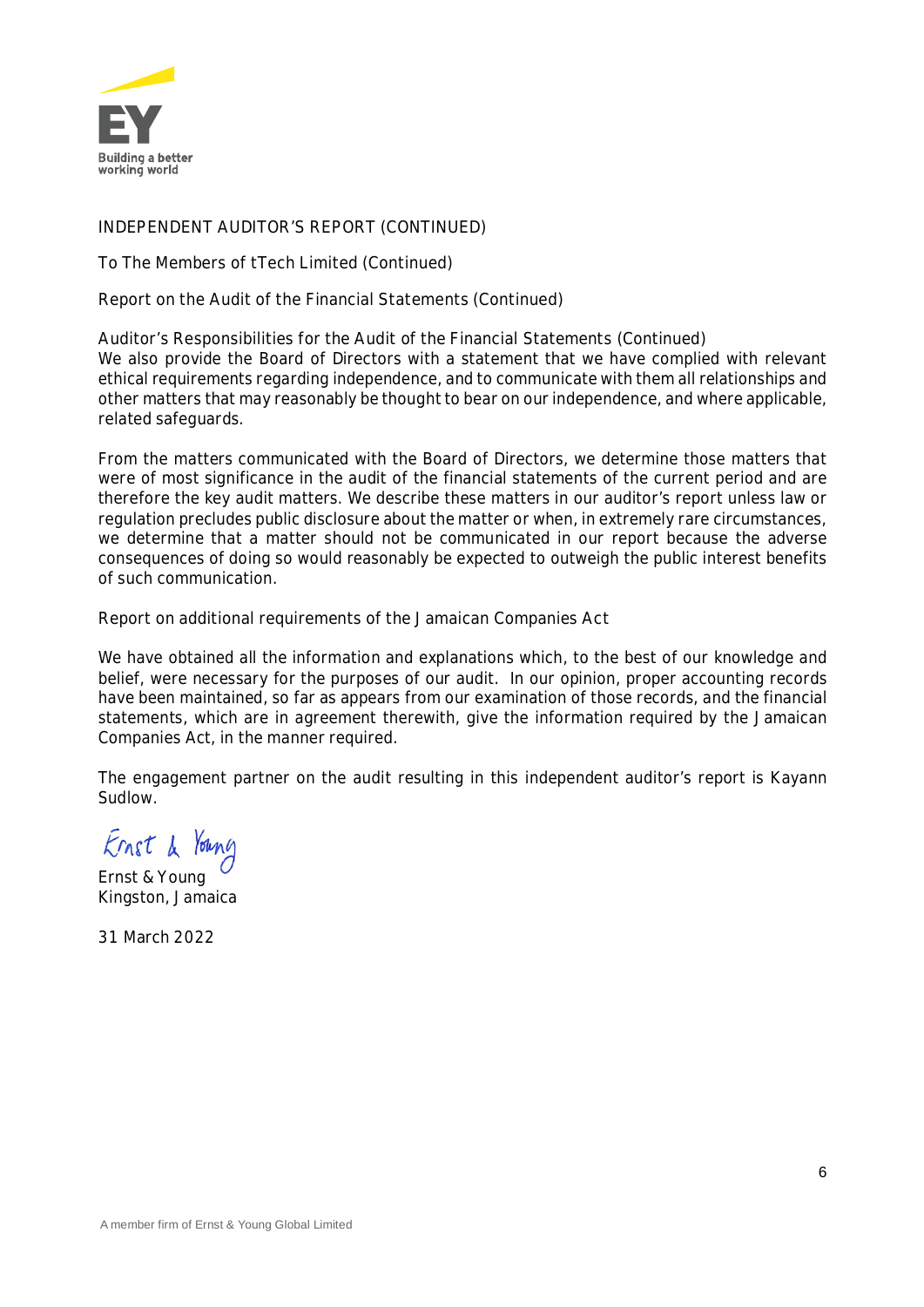## **STATEMENT OF FINANCIAL POSITION AS AT 31 DECEMBER 2021 (Expressed in Jamaican dollar unless otherwise indicated)**

|                                                             |              | 2021          | 2020    |
|-------------------------------------------------------------|--------------|---------------|---------|
|                                                             | <b>Notes</b> | \$'000        | \$'000  |
| <b>Current assets</b>                                       |              |               |         |
| Inventories                                                 | 5            | 1,518         | 3,415   |
| Contract assets                                             | 6            | 26,337        | 34,863  |
| Tax recoverable                                             | 7            | 884<br>68,433 |         |
| Accounts receivable                                         | 8            |               | 71,789  |
| Other receivables                                           | 9            | 17,428        | 14,193  |
| Investments<br>Government securities purchased under resale |              | 28,485        |         |
| agreements                                                  | 10           | 87,710        | 91,388  |
| Cash and bank balances                                      | 11           | 36,389        | 26,578  |
|                                                             |              | 267,184       | 242,226 |
| <b>Current liabilities</b>                                  |              |               |         |
| Accounts payable                                            | 12           | 40,847        | 43,334  |
| <b>Contract liabilities</b>                                 | 13           | 3,323         | 5,252   |
|                                                             | 14           |               |         |
| Lease liability (current portion)                           |              | 1,959         | 1,536   |
|                                                             |              | 46,129        | 50,122  |
| Net current assets                                          |              | 221,055       | 192,104 |
| <b>Non-current assets</b>                                   |              |               |         |
| Deferred tax asset                                          | 15           | 1,068         |         |
| Property and equipment                                      | 16           | 12,947        | 12,898  |
| Intangibles                                                 | 17           | 304           | 650     |
| Right-of-use asset                                          | 14           | 22,235        | 25,302  |
| Investments                                                 | 9            | 10,158        | 36,170  |
|                                                             |              | 46,712        | 75,020  |
| <b>Non-current liabilities</b>                              |              |               |         |
| Long-term lease liability                                   | 14           | 25,940        | 27,900  |
| Net non-current assets                                      |              | 20,772        | 47,120  |
| <b>Total net assets</b>                                     |              | 241,827       | 239,224 |
| <b>Shareholders' equity</b>                                 |              |               |         |
| Share capital                                               | 18           | 51,727        | 51,727  |
| Unappropriated profit                                       |              | 190,100       | 187,497 |
|                                                             |              | 241,827       | 239,224 |

The accompanying notes form an integral part of these financial statements.

The financial statements were approved and authorised for issue by the Board of Directors on 31 March 2022 and are signed on its behalf by:

................................................... ……....................................................... Edward Alexander – Chairman Gordon Christopher Reckord - Director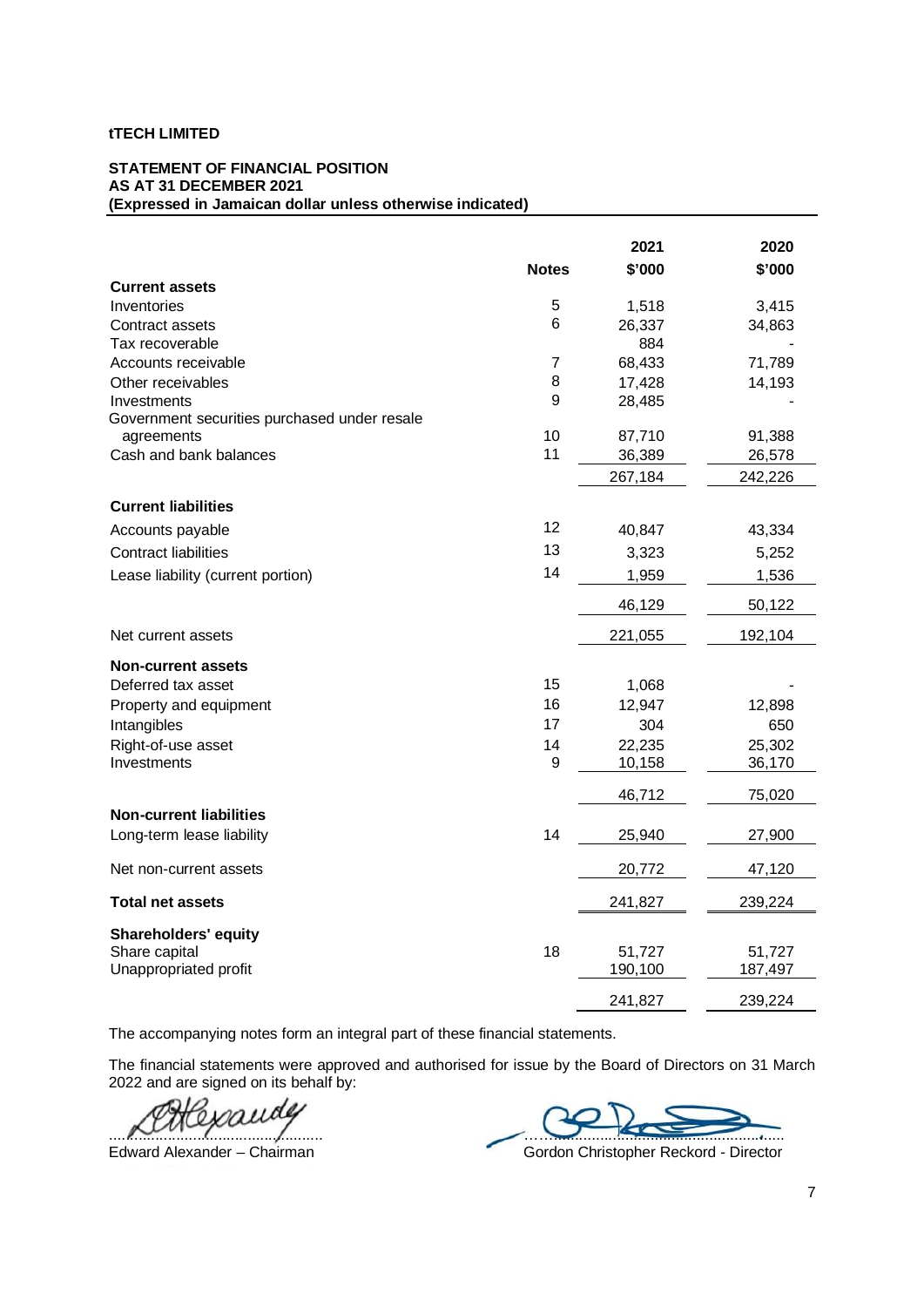## **STATEMENT OF COMPREHENSIVE INCOME YEAR ENDED 31 DECEMBER 2021 (Expressed in Jamaican dollar unless otherwise indicated)**

|                                                                    | <b>Notes</b> | 2021<br>\$'000 | 2020<br>\$'000 |
|--------------------------------------------------------------------|--------------|----------------|----------------|
| Revenue from contracts with customers                              | 19           | 392,160        | 359,481        |
| Cost of sales                                                      | 20           | (136, 150)     | (113,993)      |
| <b>Gross profit</b>                                                |              | 256,010        | 245,488        |
| Other income, gains and losses                                     | 21           | 17,170         | 14,399         |
| Administrative expenses                                            | 20           | (229, 673)     | (206, 526)     |
| Other operating expenses                                           | 20           | (34, 983)      | (30, 213)      |
| <b>Operating profit</b>                                            |              | 8,524          | 23,148         |
| Finance income                                                     | 23           | 1,938          | 1,726          |
| Finance cost                                                       | 24           | (2, 286)       | (2, 393)       |
| <b>Profit before taxation</b>                                      |              | 8,176          | 22,481         |
| <b>Taxation</b>                                                    | 26           | 45             |                |
| Net profit                                                         |              | 8,221          | 22,481         |
| NET PROFIT BEING TOTAL COMPREHENSIVE INCOME<br><b>FOR THE YEAR</b> | 25           | 8,221          | 22,481         |
| Net profit attributable to owners                                  |              | 8,221          | 22,481         |
| <b>Earnings per share</b>                                          | 29           | 0.08           | 0.21           |

The accompanying notes form an integral part of these financial statements.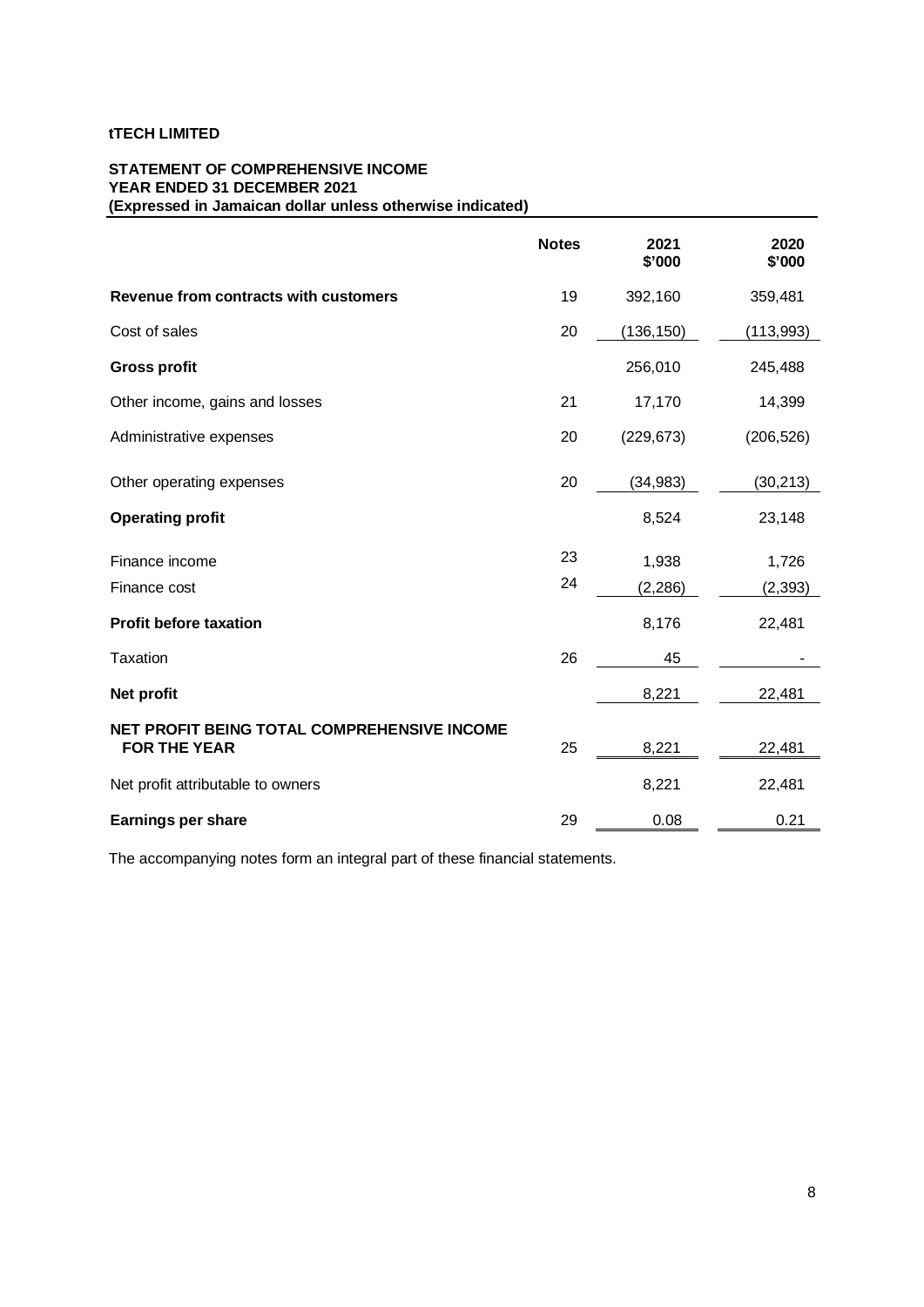## **STATEMENT OF CHANGES IN EQUITY YEAR ENDED 31 DECEMBER 2021 (Expressed in Jamaican dollar unless otherwise indicated)**

|                                                             | <b>Note</b> | <b>Share</b><br><b>Capital</b><br>\$'000<br>(Note 18) | Unappropriated<br><b>Profit</b><br>\$'000 | Total<br>\$'000 |
|-------------------------------------------------------------|-------------|-------------------------------------------------------|-------------------------------------------|-----------------|
| <b>Balance at 1 January 2020</b>                            |             | 51,727                                                | 165,016                                   | 216,743         |
| Net profit being total comprehensive income<br>for the year |             |                                                       | 22,481                                    | 22,481          |
| Balance at 31 December 2020                                 |             | 51,727                                                | 187,497                                   | 239,224         |
| Net profit being total comprehensive income<br>for the year |             |                                                       | 8,221                                     | 8,221           |
| <b>Dividends</b>                                            | 30          |                                                       | (5,618)                                   | (5,618)         |
| <b>Balance at 31 December 2021</b>                          |             | 51,727                                                | 190,100                                   | 241,827         |

The accompanying notes form an integral part of these financial statements.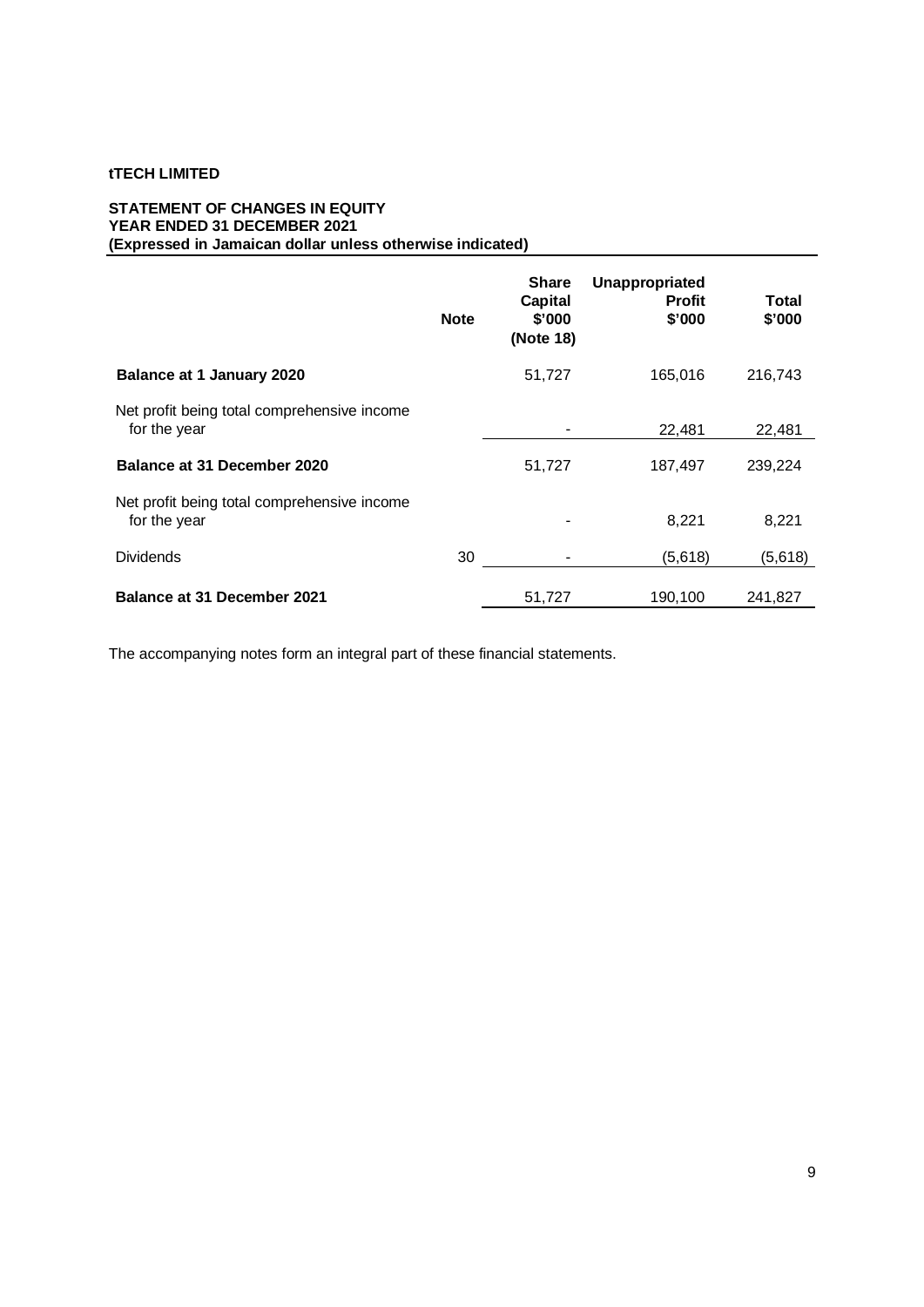#### **STATEMENT OF CASH FLOWS YEAR ENDED 31 DECEMBER 2021 (Expressed in Jamaican dollar unless otherwise indicated)**

**2021 2020 Notes \$'000 \$'000 Cash flows from operating activities** Net profit for the year 8,221 22,481 Adjustments for: Allowance for expected credit losses  $7,20$  4,760  $4,845$ Depreciation – Right-of-use asset 14,20 3,067 3,067 3,067 Depreciation charge 16,20 5,506 4,480 Amortization 304 304 Loss on disposal of equipment 21 313 Dividend income 21 (126) (112) Foreign exchange gain 21 (8,608) (14,607) Tax credit 26 (45) - (Appreciation)/depreciation in fair value of equity investments 21 (398) 1,112 Interest income 23 (1,938) (1,726) Interest expense - lease liability 14,24 2,286 2,393 Operating cash flows before movements in working capital 13,384 22,237 Inventories 1,897 - Contract assets 2,554) 2,554 Accounts receivable 79 (33,478) Other receivables (3,235) 4,617 Accounts payable (2,487) 1,609 Contract liabilities (1,929) 1,582 14,792 (5,987) Dividend received 126 112 Interest received 1,970 1,923 Interest paid - lease liability (2,286) (2,393) 14,602 (6,435) Taxation paid (1,907) Net cash flows provided by/(used in) operating activities 12,695 (6,435) **Cash flows from investing activities** Additions to property and equipment 16 (5,555) (4,276) Additions to intangibles 17 (313) Investments (2,124) (2,070) Cash used in investing activities (7,992) (6,346) **Cash flows from financing activity** Payment of lease liability- principal portion 14 (1,537) (1,163) Dividends paid 30 (5,618) Cash used in financing activities (7,155) (1,163) Decrease in cash and cash equivalents carried forward (2,452) (13,946)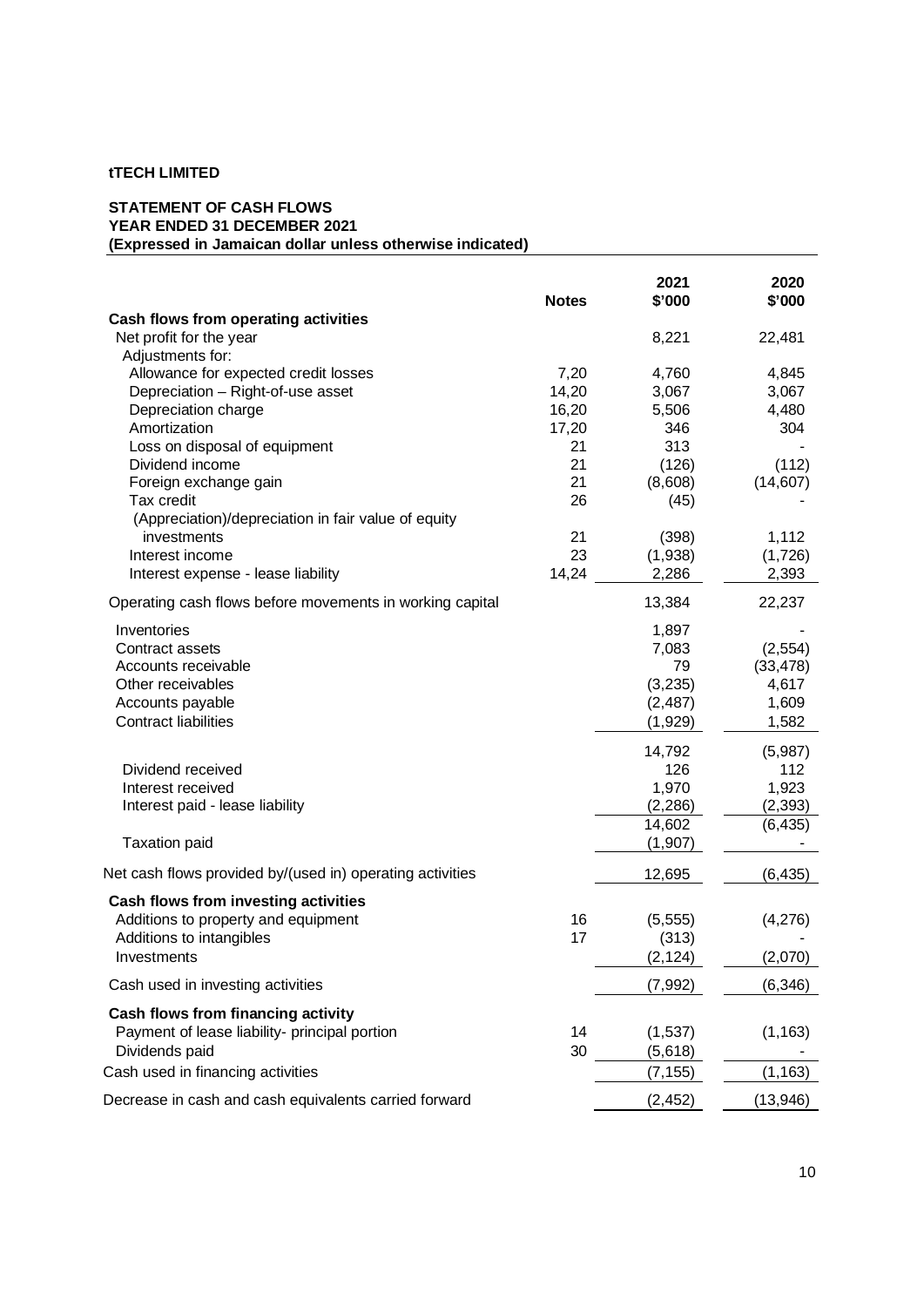## **STATEMENT OF CASH FLOWS YEAR ENDED 31 DECEMBER 2021 (Expressed in Jamaican dollar unless otherwise indicated)**

| <b>Notes</b><br>Decrease in cash and cash equivalents brought forward<br>Effect of exchange rate on cash and cash equivalents<br>Cash and cash equivalents at beginning of the year<br>Net cash and cash equivalents at end of the year<br>Comprised of:<br>Cash and bank balances<br>11<br>10<br>Short term investments<br>Net cash and cash equivalents at end of the year |                              |                                |
|------------------------------------------------------------------------------------------------------------------------------------------------------------------------------------------------------------------------------------------------------------------------------------------------------------------------------------------------------------------------------|------------------------------|--------------------------------|
|                                                                                                                                                                                                                                                                                                                                                                              | 2021<br>\$'000               | 2020<br>\$'000                 |
|                                                                                                                                                                                                                                                                                                                                                                              | (2, 452)<br>8.608<br>116,265 | (13, 946)<br>14.607<br>115,604 |
|                                                                                                                                                                                                                                                                                                                                                                              | 122.421                      | 116,265                        |
|                                                                                                                                                                                                                                                                                                                                                                              | 33.840<br>88.581             | 23.916<br>92.349               |
|                                                                                                                                                                                                                                                                                                                                                                              | 122,421                      | 116,265                        |

The accompanying notes form an integral part of these financial statements.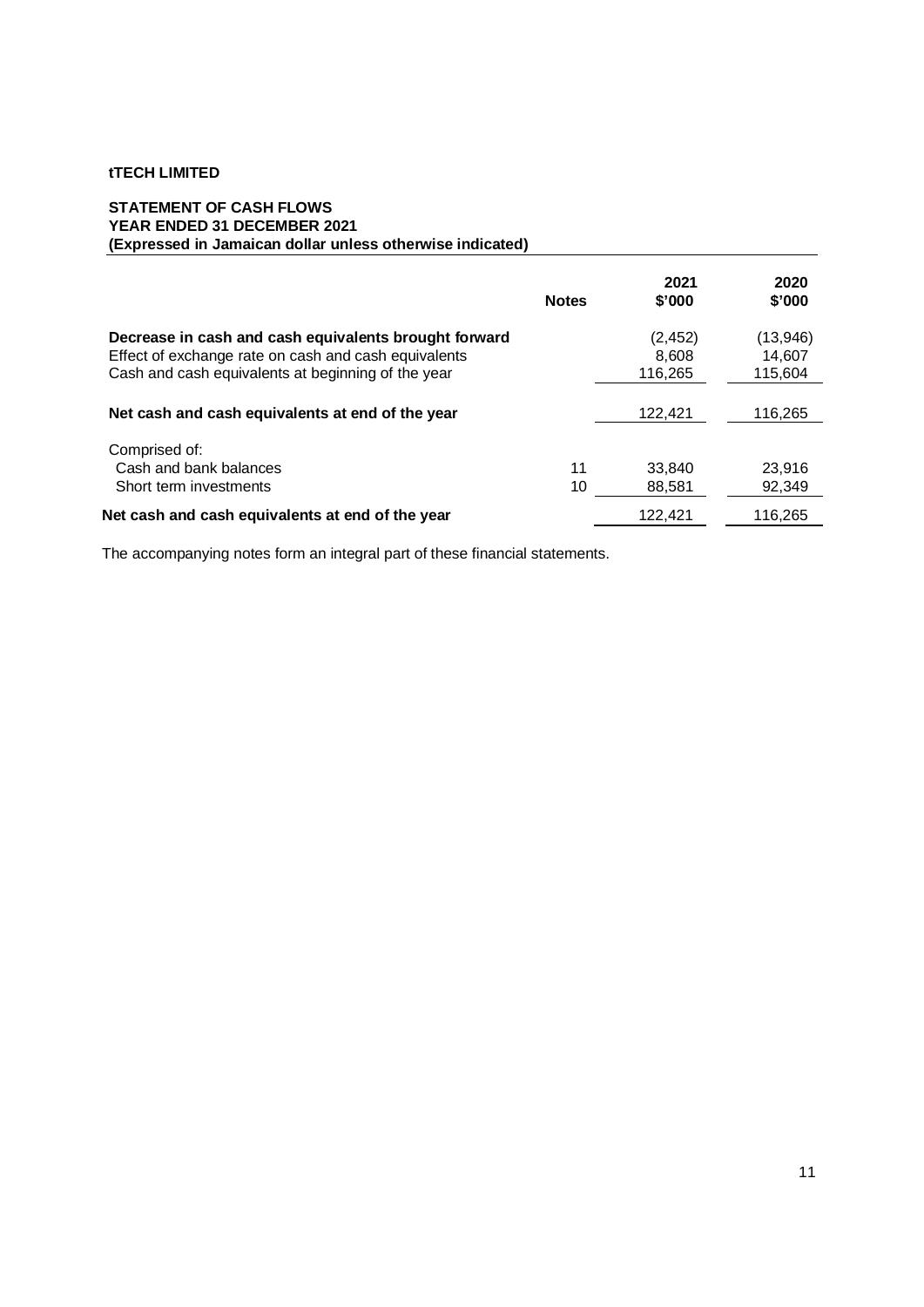#### **NOTES TO THE FINANCIAL STATEMENTS YEAR ENDED 31 DECEMBER 2021 (Expressed in Jamaican dollar unless otherwise indicated)**

### **1. IDENTIFICATION**

tTech Limited (the "Company") is a limited liability company, which is incorporated under the Jamaican Companies Act and is domiciled in Jamaica with registered office located at 69½ Harbour Street, Kingston, Jamaica.

The principal activity of the Company is that of information technology service providers and consultants.

On 7 January 2016, the Company's ordinary shares were listed on the Junior Market of the Jamaica Stock Exchange.

## **2. STATEMENT OF COMPLIANCE AND BASIS OF PREPARATION**

(a) Statement of compliance

These financial statements have been prepared in accordance and comply with International Financial Reporting Standards ("IFRS"), as issued by the International Accounting Standards Board, and comply with the provisions of the Jamaican Companies Act ("the Act").

(b) Adoption of new and revised International Financial Reporting Standards

The Company did not have any first-time adoption of any standards and amendments, which are effective for annual periods beginning on or after 1 January 2021. The Company has not early adopted any other standard, interpretation or amendment that has been issued but is not yet effective.

### **Standards and interpretations adopted during the year**

#### **Interest Rate Benchmark Reform – Phase 2: Amendments to IFRS 9, IAS 39, IFRS 7, IFRS 4 and IFRS 16**

The amendments provide temporary reliefs which address the financial reporting effects when an interbank offered rate (IBOR) is replaced with an alternative nearly risk-free interest rate (RFR). The amendments include the following practical expedients:

- A practical expedient to require contractual changes, or changes to cash flows that are directly required by the reform, to be treated as changes to a floating interest rate, equivalent to a movement in a market rate of interest
- Permit changes required by IBOR reform to be made to hedge designations and hedge documentation without the hedging relationship being discontinued
- Provide temporary relief to entities from having to meet the separately identifiable requirement when an RFR instrument is designated as a hedge of a risk component

These amendments had no impact on the financial statements of the Company.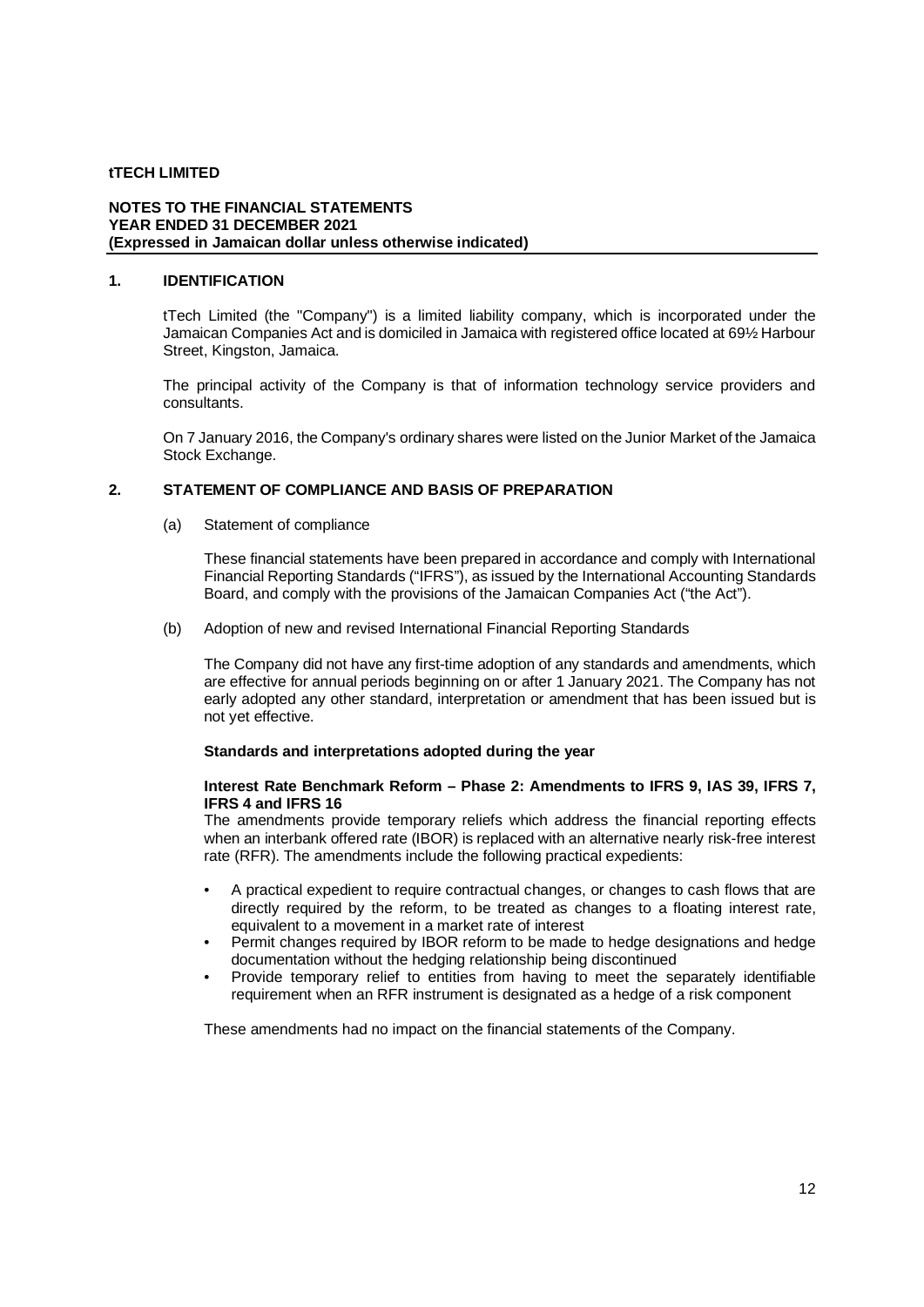### **NOTES TO THE FINANCIAL STATEMENTS YEAR ENDED 31 DECEMBER 2021 (Expressed in Jamaican dollar unless otherwise indicated)**

## **2. STATEMENT OF COMPLIANCE AND BASIS OF PREPARATION (CONTINUED)**

(b) Adoption of new and revised International Financial Reporting Standards (continued)

### *Standards and interpretations adopted during the year (continued)*

#### **Covid-19-Related Rent Concessions beyond 30 June 2021 Amendments to IFRS 16**

On 28 May 2020, the IASB issued Covid-19-Related Rent Concessions - amendment to IFRS 16 Leases. The amendments provide relief to lessees from applying IFRS 16 guidance on lease modification accounting for rent concessions arising as a direct consequence of the Covid-19 pandemic. As a practical expedient, a lessee may elect not to assess whether a Covid-19 related rent concession from a lessor is a lease modification. A lessee that makes this election accounts for any change in lease payments resulting from the Covid-19 related rent concession the same way it would account for the change under IFRS 16, if the change were not a lease modification.

The amendment was intended to apply until 30 June 2021, but as the impact of the Covid-19 pandemic is continuing, on 31 March 2021, the IASB extended the period of application of the practical expedient to 30 June 2022.The amendment applies to annual reporting periods beginning on or after 1 April 2021. However, the Company has not received Covid-19-related rent concessions, but plans to apply the practical expedient if it becomes applicable within allowed period of application.

#### **New, revised and amended standards and interpretations that are not yet effective**

The following is a list of standards and interpretations that are not yet effective up to the date of issuance of the Company's financial statements. These standards and interpretations may be applicable to the Company at a future date and will be adopted when they become effective. The Company is currently assessing the impact of adopting these standards and interpretations.

#### *Reference to the Conceptual Framework – Amendments to IFRS 3*

In May 2020, the IASB issued Amendments to IFRS 3 Business Combinations - Reference to the Conceptual Framework. The amendments are intended to replace a reference to a previous version of the IASB's Conceptual Framework (the 1989 Framework) with a reference to the current version issued in March 2018 (the Conceptual Framework) without significantly changing its requirements.

The amendments add an exception to the recognition principle of IFRS 3 to avoid the issue of potential 'day 2' gains or losses arising for liabilities and contingent liabilities that would be within the scope of IAS 37 Provisions, Contingent Liabilities and Contingent Assets or IFRIC 21 Levies, if incurred separately. The exception requires entities to apply the criteria in IAS 37 or IFRIC 21, respectively, instead of the Conceptual Framework, to determine whether a present obligation exists at the acquisition date.

At the same time, the amendments add a new paragraph to IFRS 3 to clarify that contingent assets do not qualify for recognition at the acquisition date. Management and the directors believe the amendments are not applicable to the Company.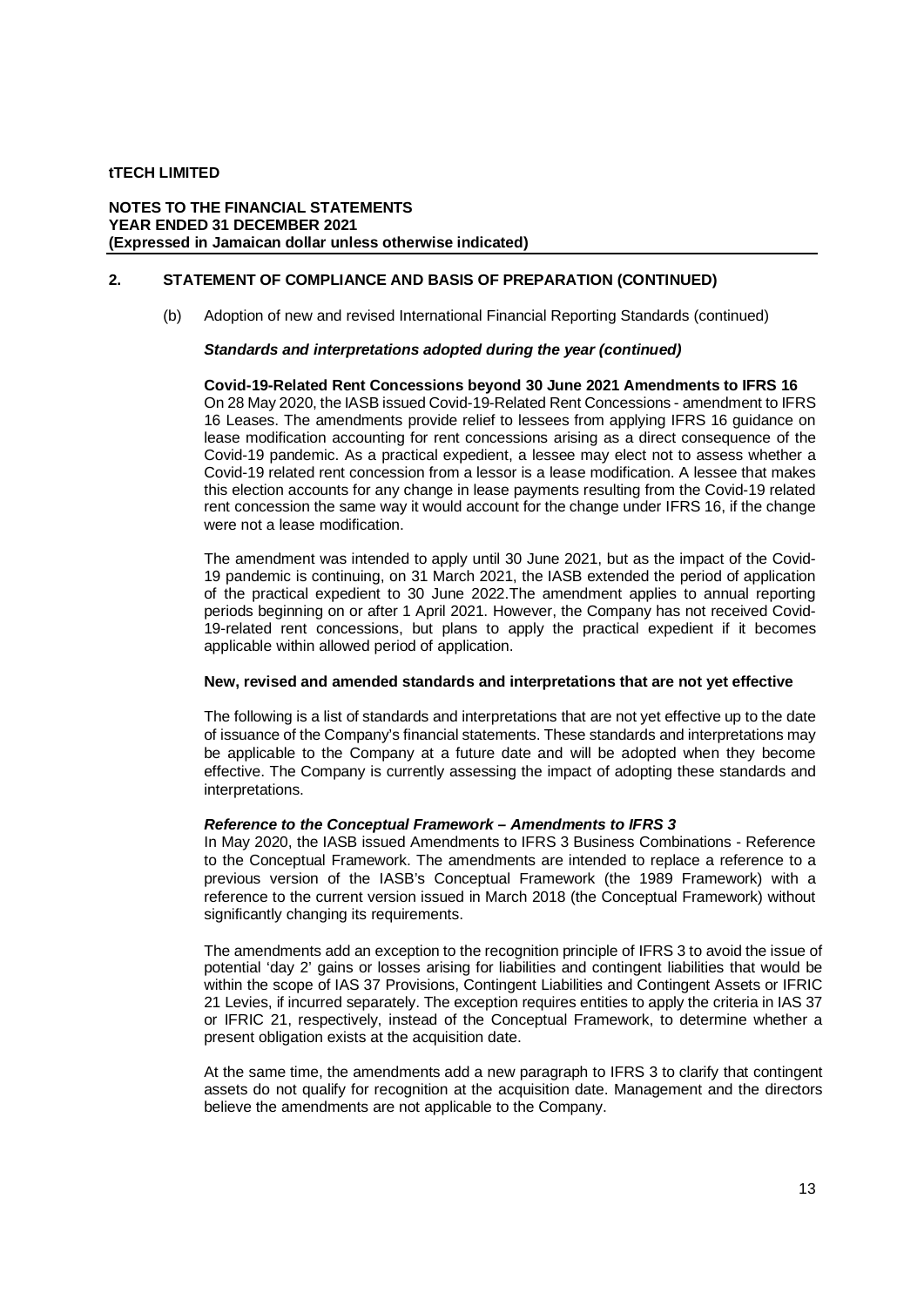### **NOTES TO THE FINANCIAL STATEMENTS YEAR ENDED 31 DECEMBER 2021 (Expressed in Jamaican dollar unless otherwise indicated)**

## **2. STATEMENT OF COMPLIANCE AND BASIS OF PREPARATION (CONTINUED)**

(b) Adoption of new and revised International Financial Reporting Standards (continued)

### *Amendments to IAS 16 – Property, Plant and Equipment: Proceeds before Intended Use*

The amendment prohibits entities from deducting from the cost of an item of property, plant and equipment any proceeds of the sale of items produced while bringing that asset to the location and condition necessary for it to be capable of operating in the manner intended by management. Instead, an entity recognises the proceeds from selling such items, and the costs of producing those items, in profit or loss.

The Company will assess the impact of this amendment for adoption at the effective date for annual periods beginning on or after 1 January 2022.

#### *Amendments to IAS 37 Onerous Contracts – Costs of Fulfilling a Contract*

In May 2020, the IASB issued amendments to IAS 37 Provisions, Contingent Liabilities and Contingent Assets to specify which costs an entity needs to include when assessing whether a contract is onerous or loss-making. The amendments apply a 'directly related cost approach'. The costs that relate directly to a contract to provide goods or services include both incremental costs (e.g., the costs of direct labour and materials) and an allocation of costs directly related to contract activities (e.g., depreciation of equipment used to fulfil the contract as well as costs of contract management and supervision).

General and administrative costs do not relate directly to a contract and are excluded unless they are explicitly chargeable to the counterparty under the contract.

These amendments are effective for annual periods beginning on or after 1 January 2022 and will not have an impact on the financial statements of the Company.

#### *Annual Improvements 2018-2020 Cycle (issued May 2020)*

As part of its 2018-2020 annual improvements to IFRS standards process, the IASB issued an amendment to:

- IFRS 1 First-time Adoption of International Financial Reporting Standards

The amendment permits a subsidiary that elects to apply paragraph D16(a) of IFRS 1 to measure cumulative translation differences using the amounts reported by the parent, based on the parent's date of transition to IFRS. This amendment is also applied to an associate or joint venture that elects to apply paragraph D16(a) of IFRS 1. The amendment is effective for annual reporting periods beginning on or after 1 January 2022 with earlier adoption permitted. The amendments are not applicable to the financial statements of the Company.

IFRS 9 Financial Instruments – Fees in the '10 per cent' test for derecognition of financial liabilities

The amendment clarifies the fees that an entity includes when assessing whether the terms of a new or modified financial liability are substantially different from the terms of the original financial liability. These fees include only those paid or received between the borrower and the lender, including fees paid or received by either the borrower or lender on the other's behalf.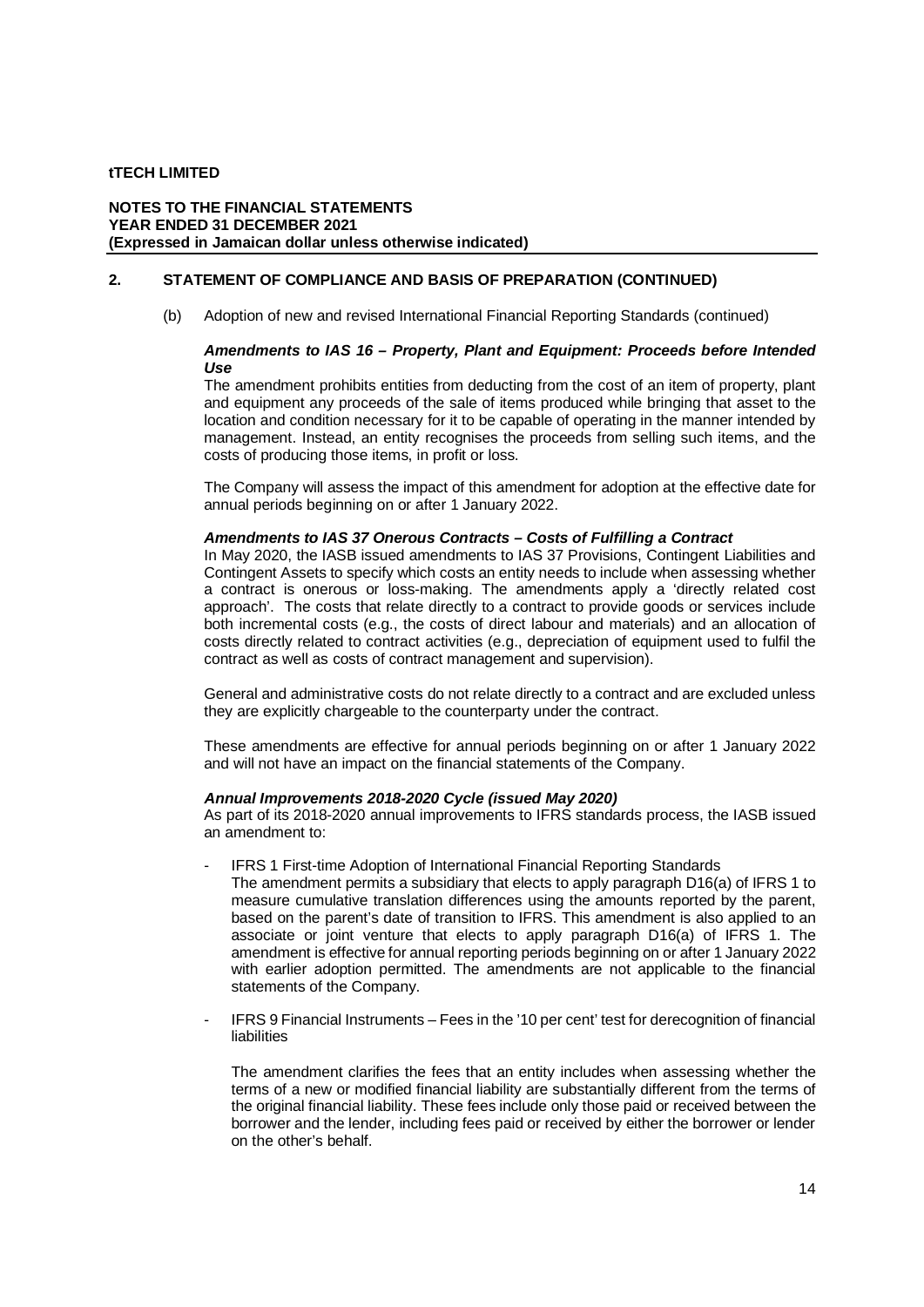#### **NOTES TO THE FINANCIAL STATEMENTS YEAR ENDED 31 DECEMBER 2021 (Expressed in Jamaican dollar unless otherwise indicated)**

### **2. STATEMENT OF COMPLIANCE AND BASIS OF PREPARATION (CONTINUED)**

(b) Adoption of new and revised International Financial Reporting Standards (continued)

### **New, revised and amended standards and interpretations that are not yet effective (continued)**

### *Annual Improvements 2018-2020 Cycle (issued May 2020) (continued)*

- IFRS 9 Financial Instruments – Fees in the '10 per cent' test for derecognition of financial liabilities (continued)

An entity applies the amendment to financial liabilities that are modified or exchanged on or after the beginning of the annual reporting period in which the entity first applies the amendment.

The amendment is effective for annual reporting periods beginning on or after 1 January 2022 with earlier adoption permitted. The Company will apply the amendments to financial liabilities that are modified or exchanged on or after the beginning of the annual reporting period in which the entity first applies the amendment. The amendments are not expected to have a material impact on the financial statements of the Company.

*-* IAS 41 Agriculture – Taxation in fair value measurements

The amendment removes the requirement in paragraph 22 of IAS 41 that entities exclude cash flows for taxation when measuring the fair value of assets within the scope of IAS 41. An entity applies the amendment prospectively to fair value measurements on or after the beginning of the first annual reporting period beginning on or after 1 January 2022 with earlier adoption permitted. The amendments are not applicable to the financial statements of the Company.

*Amendments to IAS 8 – Definition of Accounting Estimates (effective 1 January 2023)* In February 2021, the IASB issued amendments to IAS 8, in which it introduces a new definition of 'accounting estimates.

The amendments clarify the distinction between changes in accounting estimates and changes in accounting policies and the correction of errors. Also, they clarify how entities use measurement techniques and inputs to develop accounting estimates.

The amended standard clarifies that the effects on an accounting estimate of a change in an input or a change in a measurement technique are changes in accounting estimates if they do not result from the correction of prior period errors. The previous definition of a change in accounting estimate specified that changes in accounting estimates may result from new information or new developments. Therefore, such changes are not corrections of errors. This aspect of the definition was retained by the IASB. The amendments are intended to provide preparers of financial statements with greater clarity as to the definition of accounting estimates, particularly in terms of the difference between accounting estimates and accounting policies. Although the amendments are not expected to have a material impact on entities' financial statements, they should provide helpful guidance for entities in determining whether changes are to be treated as changes in estimates, changes in policies, or errors.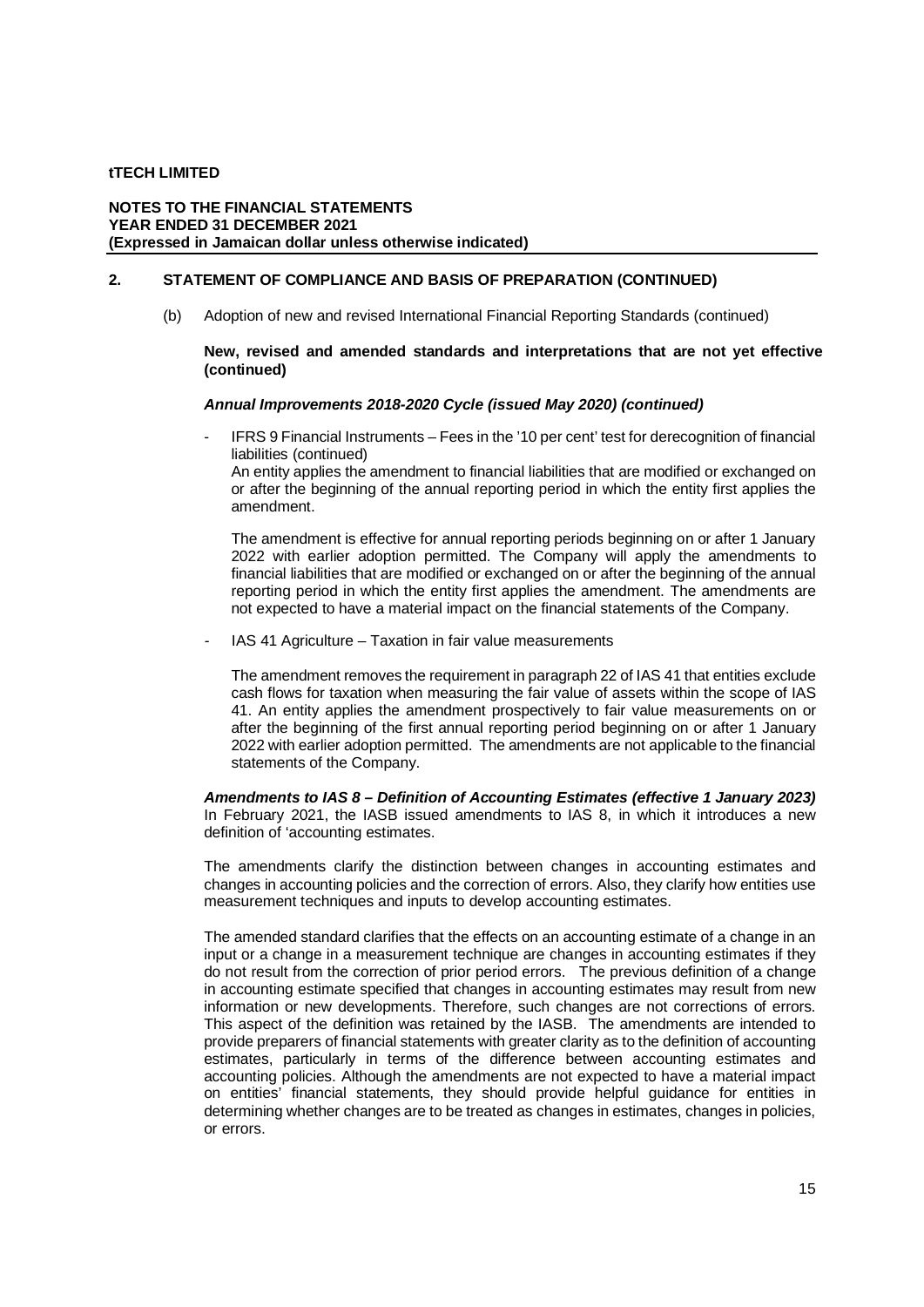#### **NOTES TO THE FINANCIAL STATEMENTS YEAR ENDED 31 DECEMBER 2021 (Expressed in Jamaican dollar unless otherwise indicated)**

## **2. STATEMENT OF COMPLIANCE AND BASIS OF PREPARATION (CONTINUED)**

(b) Adoption of new and revised International Financial Reporting Standards (continued)

## **New, revised and amended standards and interpretations that are not yet effective (continued)**

#### *Amendments to IAS 8 – Definition of Accounting Estimates (effective 1 January 2023) (continued)*

These amendments are effective for annual periods beginning on or after 1 January 2023. Management has not yet assessed the impact of these amendments on the financial statements of the Company.

#### *Amendments to IAS 1 and IFRS Practice Statement 2 – Disclosure of Accounting Polices*

In February 2021, the Board issued amendments to IAS 1 and IFRS Practice Statement 2 Making Materiality Judgements (the PS), in which it provides guidance and examples to help entities apply materiality judgements to accounting policy disclosures.

The amendments aim to help entities provide accounting policy disclosures that are more useful by:

- Replacing the requirement for entities to disclose their 'significant' accounting policies with a requirement to disclose their 'material' accounting policies
- Adding guidance on how entities apply the concept of materiality in making decisions about accounting policy

Earlier application of the amendments to IAS 1 is permitted as long as this fact is disclosed. The amendments may impact the accounting policy disclosures of entities. Determining whether accounting policies are material or not requires use of judgement. Therefore, entities are encouraged to revisit their accounting policy information disclosures to ensure consistency with the amended standard.

The Company will assess the impact of this amendment for adoption at the effective date for annual periods beginning on or after 1 January 2023.

#### *Classification of Liabilities as Current or Non-current - Amendments to IAS 1*

In January 2020, the Board issued amendments to paragraphs 69 to 76 of IAS 1 to specify the requirements for classifying liabilities as current or non-current.

The amendments clarify:

- What is meant by a right to defer settlement
- That a right to defer must exist at the end of the reporting period
- That classification is unaffected by the likelihood that an entity will exercise its deferral right
- That only if an embedded derivative in a convertible liability is itself an equity instrument would the terms of a liability not impact its classification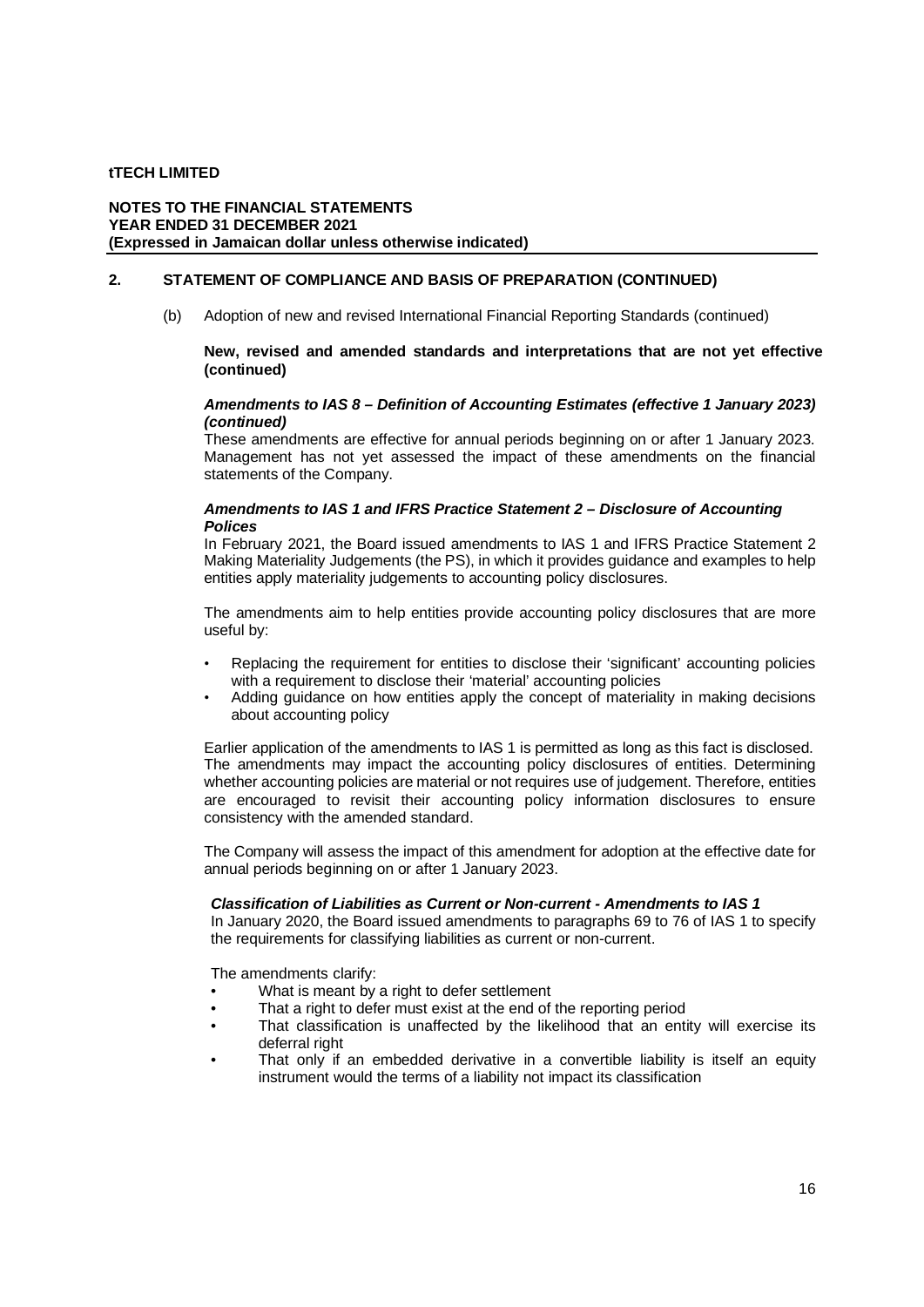#### **NOTES TO THE FINANCIAL STATEMENTS YEAR ENDED 31 DECEMBER 2021 (Expressed in Jamaican dollar unless otherwise indicated)**

## **2. STATEMENT OF COMPLIANCE AND BASIS OF PREPARATION (CONTINUED)**

(b) Adoption of new and revised International Financial Reporting Standards (continued)

### **New, revised and amended standards and interpretations that are not yet effective (continued)**

## *Classification of Liabilities as Current or Non-current - Amendments to IAS 1 (continued)*

#### *Right to defer settlement*

The Board decided that if an entity's right to defer settlement of a liability is subject to the entity complying with specified conditions, the entity has a right to defer settlement of the liability at the end of the reporting period if it complies with those conditions at that date.

#### *Existence at the end of the reporting period*

The amendments also clarify that the requirement for the right to exist at the end of the reporting period applies regardless of whether the lender tests for compliance at that date or at a later date.

#### *Management expectations*

IAS 1.75A has been added to clarify that the 'classification of a liability is unaffected by the likelihood that the entity will exercise its right to defer settlement of the liability for at least twelve months after the reporting period'. That is, management's intention to settle in the short run does not impact the classification. This applies even if settlement has occurred when the financial statements are authorised for issuance.

#### *Meaning of the term 'settlement'*

The Board added two new paragraphs (paragraphs 76A and 76B) to IAS 1 to clarify what is meant by 'settlement' of a liability. The Board concluded that it was important to link the settlement of the liability with the outflow of resources of the entity.

Settlement by way of an entity's own equity instruments is considered settlement for the purpose of classification of liabilities as current or non-current, with one exception.

In cases where a conversion option is classified as a liability or part of a liability, the transfer of equity instruments would constitute settlement of the liability for the purpose of classifying it as current or non-current.

Only if the conversion option itself is classified as an equity instrument would settlement by way of own equity instruments be disregarded when determining whether the liability is current or non-current. Unchanged from the current standard, a rollover of a borrowing is considered the extension of an existing liability and is therefore not considered to represent 'settlement'.

The Company will assess the impact of this amendment for adoption at the effective date for annual periods beginning on or after 1 January 2023.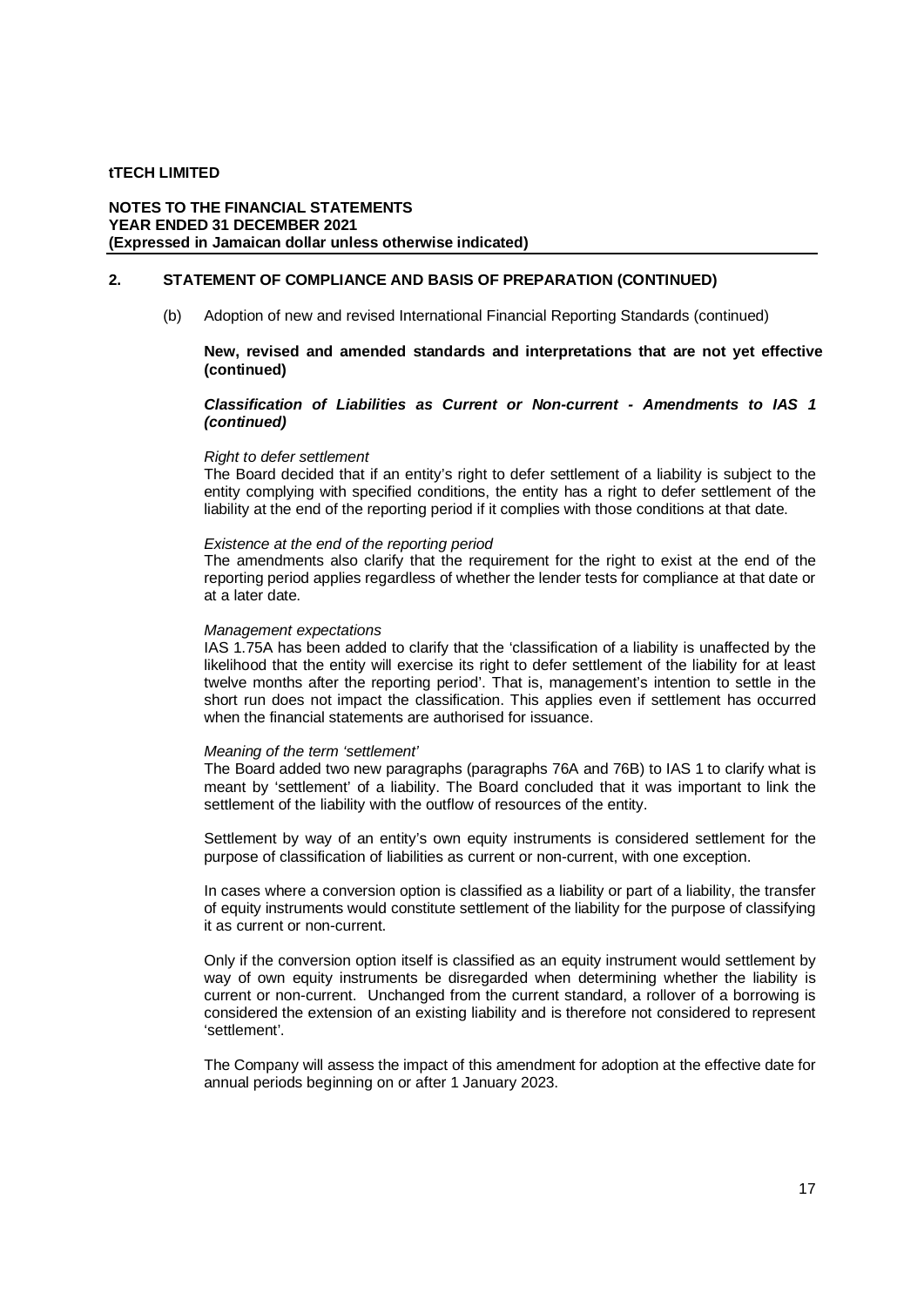#### **NOTES TO THE FINANCIAL STATEMENTS YEAR ENDED 31 DECEMBER 2021 (Expressed in Jamaican dollar unless otherwise indicated)**

## **2. STATEMENT OF COMPLIANCE AND BASIS OF PREPARATION (CONTINUED)**

(b) Adoption of new and revised International Financial Reporting Standards (continued)

### **New, revised and amended standards and interpretations that are not yet effective (continued)**

#### *Amendments to IAS 12 - Deferred Tax related to Assets and Liabilities arising from a Single Transaction*

In May 2021, the Board issued amendments to IAS 12, which narrow the scope of the initial recognition exception under IAS 12, so that it no longer applies to transactions that give rise to equal taxable and deductible temporary differences.

The amendments clarify that where payments that settle a liability are deductible for tax purposes, it is a matter of judgement (having considered the applicable tax law) whether such deductions are attributable for tax purposes to the liability recognised in the financial statements (and interest expense) or to the related asset component (and interest expense). This judgement is important in determining whether any temporary differences exist on initial recognition of the asset and liability.

An entity should apply the amendments to transactions that occur on or after the beginning of the earliest comparative period presented. In addition, at the beginning of the earliest comparative period presented, it should also recognise a deferred tax asset (provided that sufficient taxable profit is available) and a deferred tax liability for all deductible and taxable temporary differences associated with leases and decommissioning obligations.

The Company will assess the impact of this amendment for adoption at the effective date for annual periods beginning on or after 1 January 2023.

### *Amendments to IFRS 10 and IAS 28: Sale or Contribution of Assets between an Investor and its Associate or Joint Venture*

The amendments address the conflict between IFRS 10 and IAS 28 in dealing with the loss of control of a subsidiary that is sold or contributed to an associate or joint venture. The amendments clarify that the gain or loss resulting from the sale or contribution of assets that constitute a business, as defined in IFRS 3, between an investor and its associate or joint venture, is recognised in full.

Any gain or loss resulting from the sale or contribution of assets that do not constitute a business, however, is recognised only to the extent of unrelated investors' interests in the associate or joint venture.

The IASB has deferred the effective date of these amendments indefinitely, but an entity that early adopts the amendments must apply them prospectively. These amendments are not expected to have any impact on the financial statements of the Company.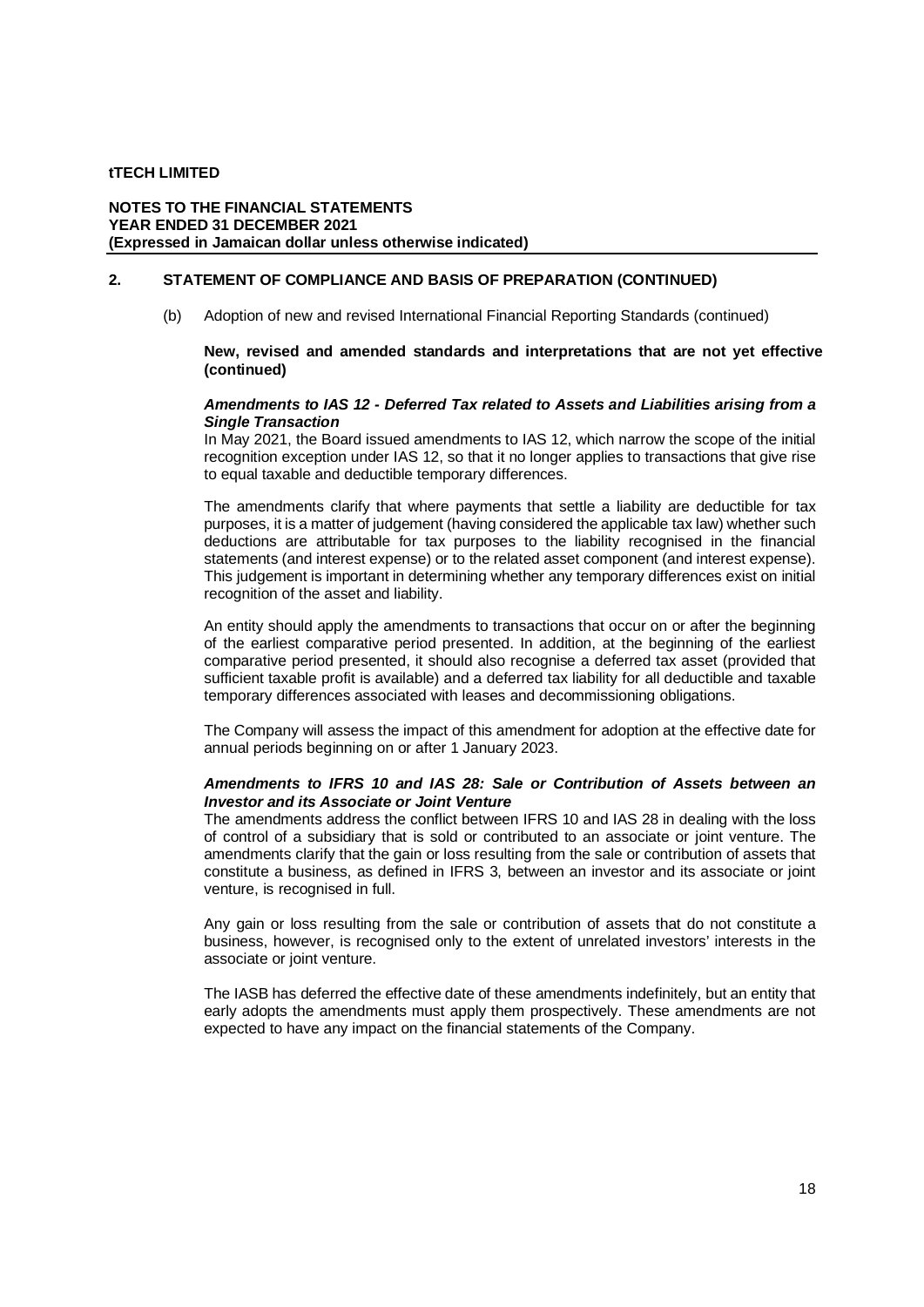#### **NOTES TO THE FINANCIAL STATEMENTS YEAR ENDED 31 DECEMBER 2021 (Expressed in Jamaican dollar unless otherwise indicated)**

## **2. STATEMENT OF COMPLIANCE AND BASIS OF PREPARATION (CONTINUED)**

(c) Basis of preparation

The Company's financial statements have been prepared on the historical cost basis, except for revaluation of financial assets classified as fair value through profit or loss that are measured at revalued amounts or fair values as explained in the accounting policy at Note 4(b).

Historical cost is generally based on the fair value of the consideration given in exchange for assets. The financial statements are presented Jamaican dollars (\$), which is the functional currency of the Company.

### **3. ESTIMATES AND JUDGEMENTS**

The preparation of the financial statements to conform with IFRS, requires management to make estimates and assumptions that affect the reported amount of assets and liabilities, contingent assets and contingent liabilities at the reporting date and the income and expenses for the year then ended. Actual amounts could differ from these estimates.

The estimates and underlying assumptions are reviewed on an on-going basis. Revisions to accounting estimates are recognized in the year in which the estimate is revised if the revision affects only that year, or in the year of the revision and future years if the revision affects both current and future years.

Judgements made by management in the application of IFRS that have significant effect on the financial statements and estimates with a significant risk of material adjustment in the next financial year are discussed below:

(i) Allowance for expected credit losses

The Company uses a provision matrix to calculate expected credit losses (ECLs) for trade receivables. The provision rates are based on days past due for various ageing buckets and the related loss patterns. The provision matrix is initially based on the Company's historical observed default rates.

The Company will calibrate the matrix to adjust the historical credit loss experience with forward-looking information. For instance, if forecast economic conditions (i.e., gross domestic product, inflation and foreign exchange rates) are expected to deteriorate over the next year which can lead to an increased number of defaults in the technology sector, the historical default rates are adjusted. At every reporting date, the historical observed default rates are updated and changes in the forward-looking estimates are analysed.

The assessment of the correlation between historical observed default rates, forecast economic conditions and ECLs is a significant estimate. The amount of ECLs is sensitive to changes in circumstances and of forecast economic conditions. The Company's historical credit loss experience and forecast of economic conditions may also not be representative of customer's actual default in the future. The information about the ECLs on the Company's trade receivables is disclosed in Notes 7 and 28.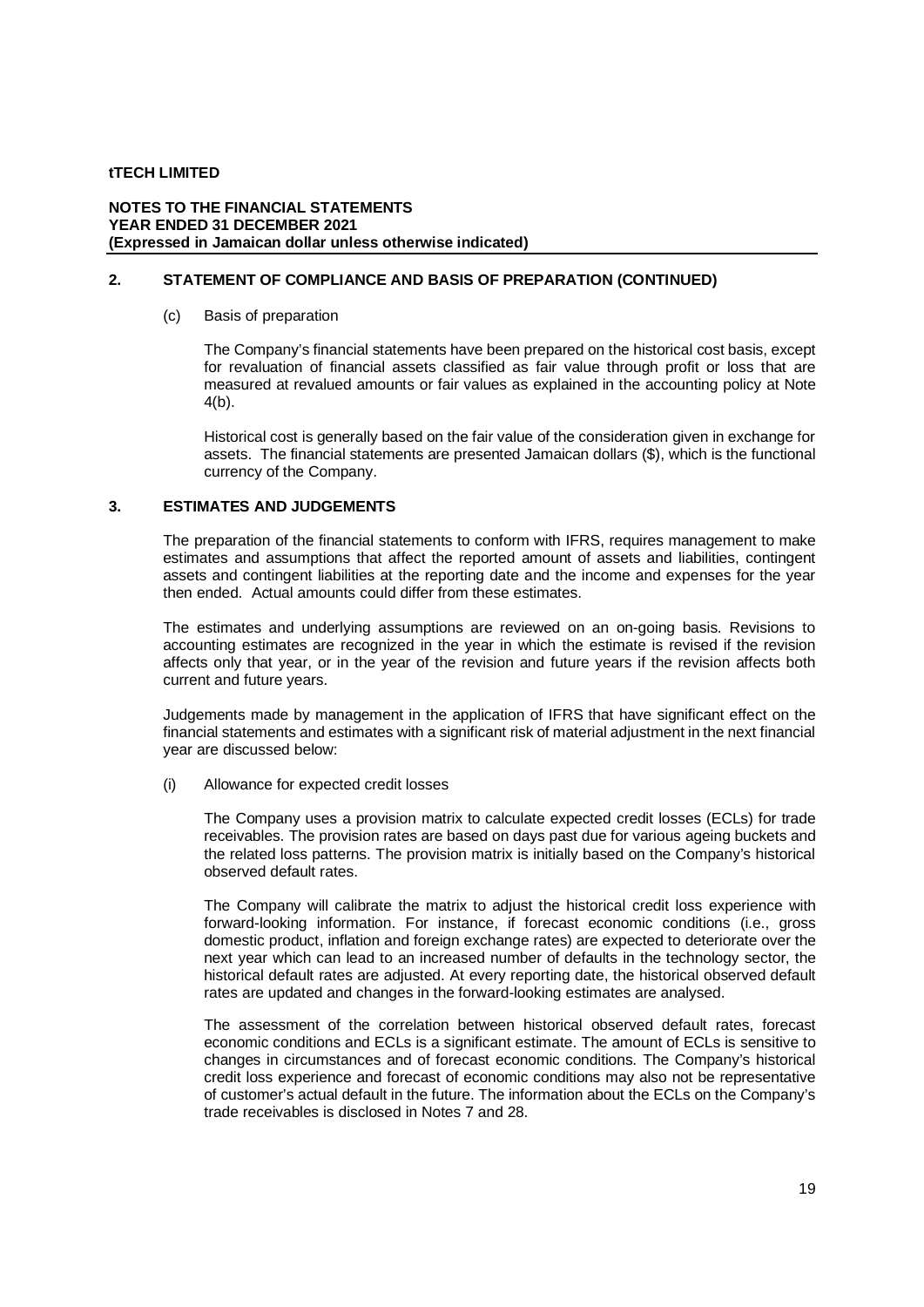**NOTES TO THE FINANCIAL STATEMENTS YEAR ENDED 31 DECEMBER 2021 (Expressed in Jamaican dollar unless otherwise indicated)**

## **3. ESTIMATES AND JUDGEMENTS (CONTINUED)**

(i) Allowance for expected credit losses (continued)

The Company recognises an allowance for ECLs for all debt instruments not held at fair value through profit or loss. ECLs are based on the difference between the contractual cash flows due in accordance with the contract and all the cash flows that the Company expects to receive, discounted at an approximation of the original effective interest rate. The expected cash flows will include cash flows from the sale of collateral held or other credit enhancements that are integral to the contractual terms.

ECLs are recognised in two stages. For credit exposures for which there has not been a significant increase in credit risk since initial recognition, ECLs are provided for credit losses that result from default events that are possible within the next 12-months (a 12-month ECL). For those credit exposures for which there has been a significant increase in credit risk since initial recognition, a loss allowance is required for credit losses expected over the remaining life of the exposure, irrespective of the timing of the default (a lifetime ECL).

As described above, for trade receivables, the Company applies a simplified approach in calculating ECLs. Therefore, the Company does not track changes in credit risk, but instead recognises a loss allowance based on lifetime ECLs at each reporting date. The Company has established a provision matrix that is based on its historical credit loss experience, adjusted for forward-looking factors specific to the debtors and the economic environment.

At year end, cash and cash equivalents had a gross carrying value of \$33.84 million (2020: \$23.92 million) with an impairment provision of \$0.45 million (2020: \$0.34 million) (Note 11). Government securities purchased under resale agreements had a gross carrying amount of \$88.50 million (2020: \$92.35 million) with an impairment provision of \$0.87 million (2020: \$0.96 million) (Note 10). Accounts receivable had a gross carrying amount of \$79.21 million (2020: \$79.29 million) for which an impairment provision of \$10.78 million (2020: \$7.50 million) was recognised (Note 7). Debt instruments at amortised cost had a gross carrying amount of \$28.73 million (2020: \$26.94 million) for which an impairment provision of \$0.27 million (2020: \$0.26 million) (Note 9). Contract assets had a gross carrying amount of \$27.78 million (2020: \$40.27 million) with an impairment provision of \$1.44 million (2020: \$1.99 million) (Note 6).

(ii) Revenue recognition under IFRS 15 - Revenue from contracts with customers

The Company applied the following judgements that significantly affect the determination of the amount and timing of revenue from contracts with customers:

• *Identifying performance obligations in a bundled sale of equipment and installation services*

The Company determined that both the equipment and installation are combined and not sold separately except on rare occasions where a customer only requires either the equipment or installation services alone. The Company also determined that the promises to transfer the equipment and to provide installation are grouped within the context of the contract. The equipment and installation are inputs to a combined item in the contract.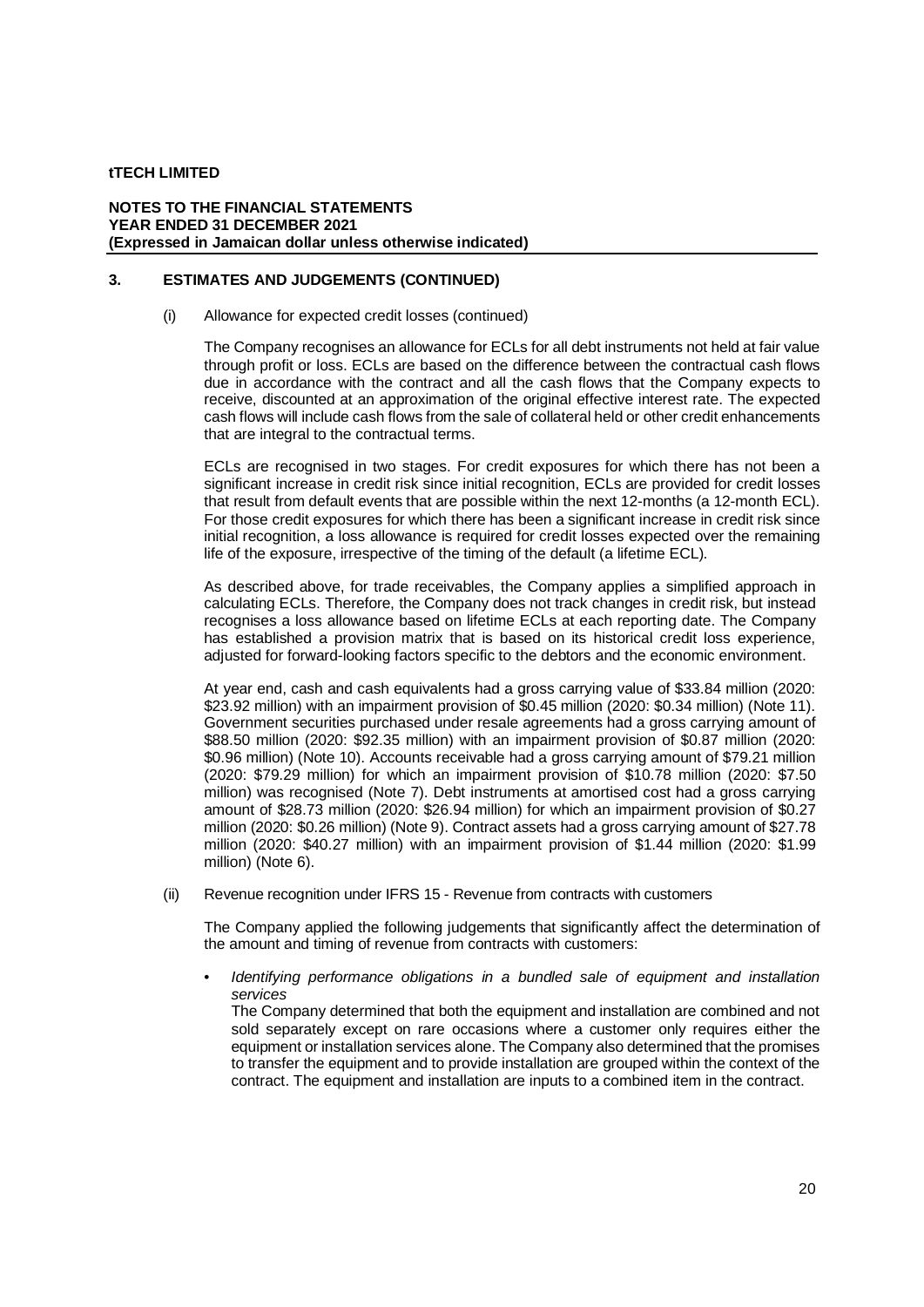**NOTES TO THE FINANCIAL STATEMENTS YEAR ENDED 31 DECEMBER 2021 (Expressed in Jamaican dollar unless otherwise indicated)**

## **3. ESTIMATES AND JUDGEMENTS (CONTINUED)**

- (ii) Revenue recognition under IFRS 15- Revenue from contracts with customers (continued)
	- • *Identifying performance obligations in a bundled sale of equipment and installation services (continued)* The Company is providing a significant integration service because the presence of the equipment and installation together in this contract result in additional or combined functionality. In addition, the equipment and installation are highly interdependent or highly interrelated, because the Company would not be able to transfer the equipment if the customer declined installation.
	- *Determining the timing of satisfaction of installation and maintaining equipment services* The Company concluded that revenue for installation, maintaining the equipment and information technology system services is to be recognised over time because the customer simultaneously receives and consumes the benefits provided by the Company.

The fact that another entity would not need to re-perform the installation that the Company provided demonstrates that the customer simultaneously receives and consumes the benefits of the Company's performance as it performs. The Company determined that the input method is the best method in measuring progress of the installation services because there is a direct relationship between the Company's effort (i.e., labour hours incurred) and the transfer of service to the customer.

The Company recognises revenue on the basis of the labour hours expended relative to the total expected labour hours to complete the service, and the number of equipment units serviced.

*• Principal versus agent considerations*

The Company enters into contracts with its customers to acquire, on their behalf, equipment produced by foreign suppliers. Under these contracts, the Company provides procurement services (i.e., coordinating the selection of suitable suppliers and managing the ordering and delivery of the imported equipment).

The Company determined that it controls the goods before they are transferred to customers and has the ability to direct the use of the equipment or obtain benefits from the equipment. The following factors indicate that the Company controls the goods before they are being transferred to customers. Therefore, the Company determined that it is the principal in these contracts.

- The Company is primarily responsible for fulfilling the promise to provide the specified equipment. i.e., is responsible for ensuring the equipment is acceptable and meets the customers' specification.
- The Company has inventory risk before the specified equipment has been transferred to the customer.
- The Company has discretion in establishing the price for the specified equipment or service.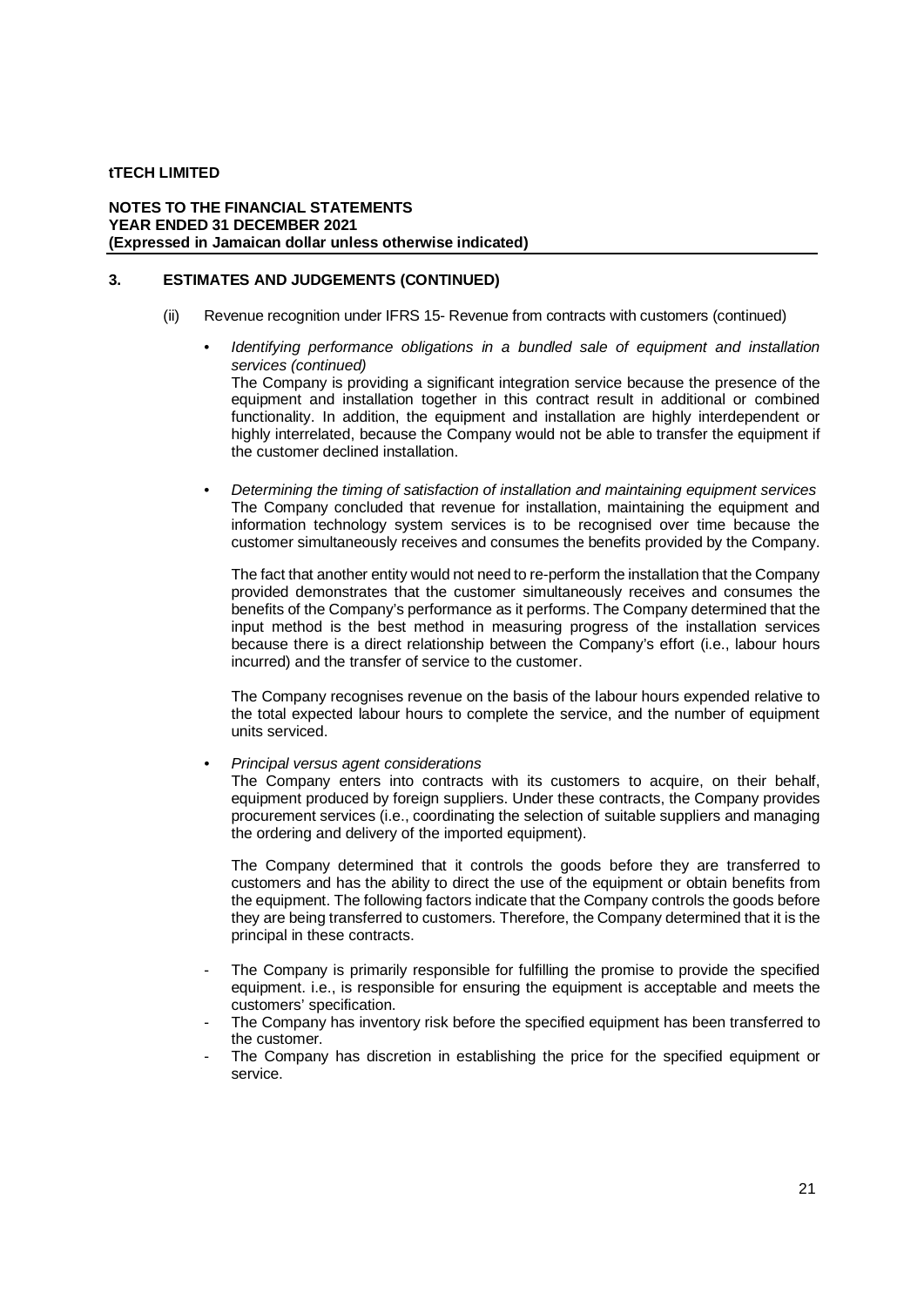### **NOTES TO THE FINANCIAL STATEMENTS YEAR ENDED 31 DECEMBER 2021 (Expressed in Jamaican dollar unless otherwise indicated)**

## **3. ESTIMATES AND JUDGEMENTS (CONTINUED)**

(iii) Fair value of financial instruments

As described in Note 28(b), management uses its judgment in selecting appropriate valuation techniques to determine fair values of financial assets. Valuation techniques commonly used by market practitioners supported by appropriate assumptions are applied by the Company.

The financial assets of the Company at the end of the reporting period stated at fair value determined in this manner amounted to \$10.15 million (2020: \$9.42 million) (Note 9).

Had the fair value of these securities been 5% (2020: 10%) higher or lower the profit or loss for the Company would increase/decrease by \$0.51 million (2020: \$0.94 million).

(iv) Leases - Estimating the incremental borrowing rate

The Company cannot readily determine the interest rate implicit in the lease, therefore, it uses its incremental borrowing rate (IBR) to measure lease liabilities. The IBR is the rate of interest that the Company would have to pay to borrow over a similar term, and with a similar security, the funds necessary to obtain an asset of a similar value to the right-of-use asset in a similar economic environment. Therefore, the IBR used by the Company is the lending rate offered by its banker for similar secured borrowing.

### **4. SIGNIFICANT ACCOUNTING POLICIES**

(a) Current vs. non-current classification

The Company presents assets and liabilities in the statement of financial position based on current/non-current classification.

An asset is current when it is:

- Expected to be realised or intended to be sold or consumed in the normal operating cycle
- Held primarily for the purpose of trading
- Expected to be realised within twelve months after the reporting period, or
- Cash or cash equivalent unless restricted from being exchanged or used to settle a liability for at least twelve months after the reporting period.

All other assets are classified as non-current.

A liability is current when:

- It is expected to be settled in the normal operating cycle
- It is held primarily for the purpose of trading
- It is due to be settled within twelve months after the reporting period, or
- There is no unconditional right to defer the settlement of the liability for at least twelve months after the reporting period.

The Company classifies all other liabilities as non-current.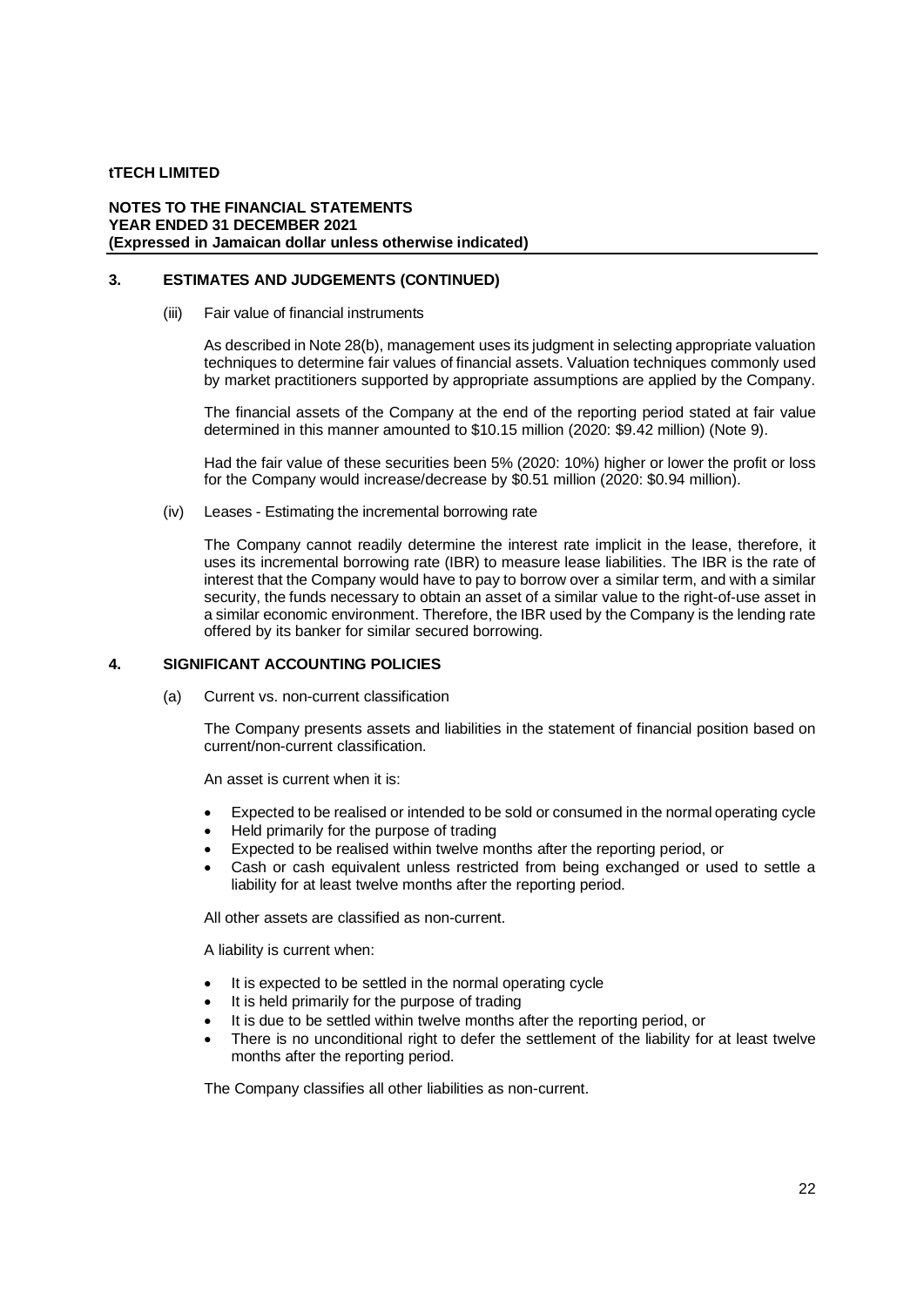#### **NOTES TO THE FINANCIAL STATEMENTS YEAR ENDED 31 DECEMBER 2021 (Expressed in Jamaican dollar unless otherwise indicated)**

## **4. SIGNIFICANT ACCOUNTING POLICIES (CONTINUED)**

#### (b) Fair value measurement

Fair value is the price that would be received to sell an asset or paid to transfer a liability in an orderly transaction between market participants at the measurement date.

The fair value measurement is based on the presumption that the transaction to sell the asset or transfer the liability takes place either:

- In the principal market for the asset or liability, or
- In the absence of a principal market, in the most advantageous market for the asset or liability

The principal or the most advantageous market must be accessible to by the Company.

The fair value of an asset or a liability is measured using the assumptions that market participants would use when pricing the asset or liability, assuming that market participants act in their economic best interest.

A fair value measurement of a non-financial asset takes into account a market participant's ability to generate economic benefits by using the asset in its highest and best use or by selling it to another market participant that would use the asset in its highest and best use.

The Company uses valuation techniques that are appropriate in the circumstances and for which sufficient data are available to measure fair value, maximising the use of relevant observable inputs and minimising the use of unobservable inputs.

All assets and liabilities for which fair value is measured or disclosed in the financial statements are categorised within the fair value hierarchy, described as follows, based on the lowest level input that is significant to the fair value measurement as a whole:

- Level 1 Quoted (unadjusted) market prices in active markets for identical assets or liabilities
- Level 2 Valuation techniques for which the lowest level input that is significant to the fair value measurement is directly or indirectly observable
- Level 3 Valuation techniques for which the lowest level input that is significant to the fair value measurement is unobservable.

For the purpose of fair value disclosures, the Company has determined classes of assets and liabilities on the basis of the nature, characteristics and risks of the asset or liability and the level of the fair value hierarchy as explained above.

### (c) Financial instruments

Financial instruments include transactions that give rise to both financial assets and financial liabilities.

Financial assets and liabilities are recognised on the Company's statement of financial position when the company becomes a party to the contractual provisions of the instrument. Financial assets and financial liabilities are initially measured at fair value.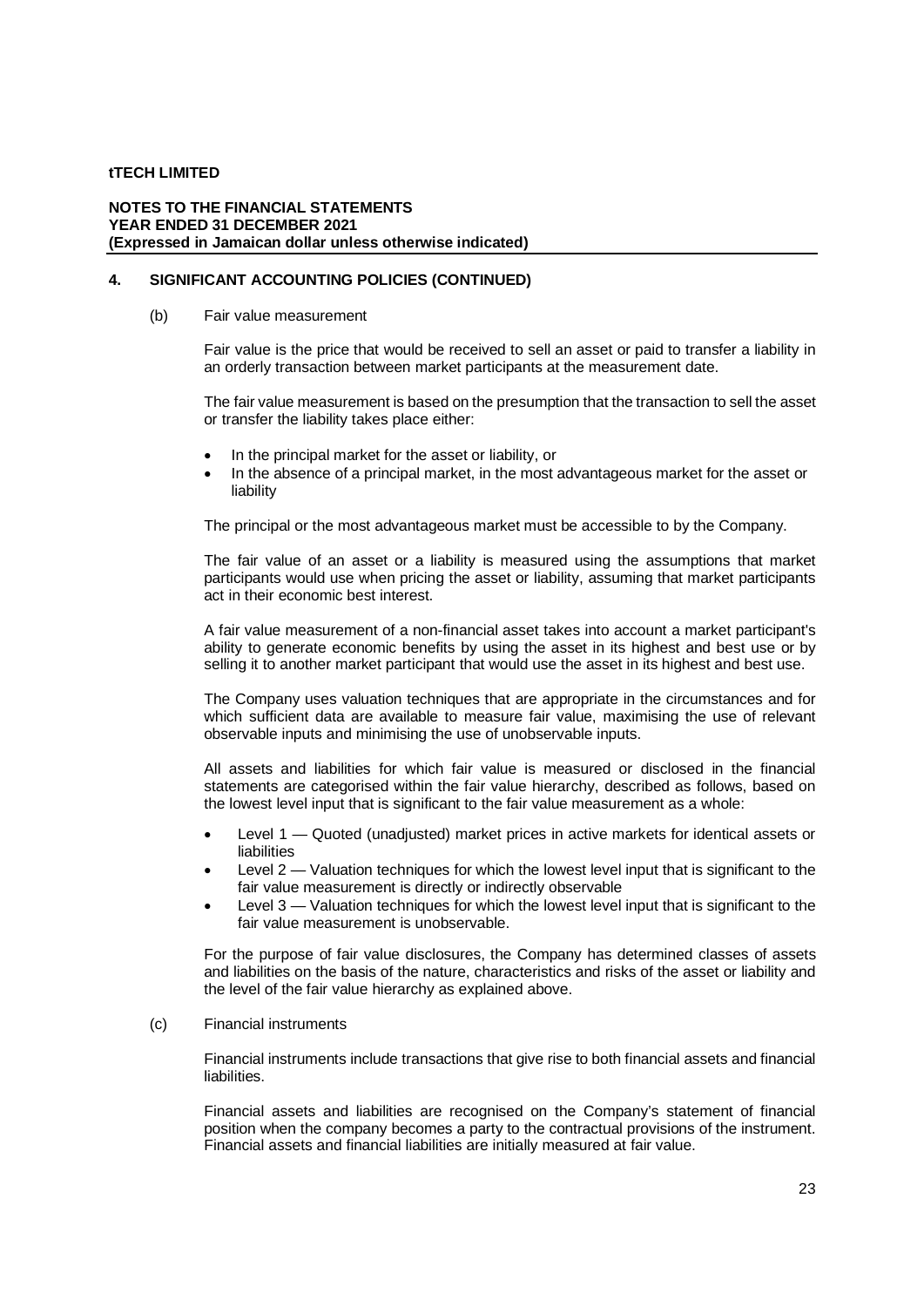#### **NOTES TO THE FINANCIAL STATEMENTS YEAR ENDED 31 DECEMBER 2021 (Expressed in Jamaican dollar unless otherwise indicated)**

## **4. SIGNIFICANT ACCOUNTING POLICIES (CONTINUED)**

#### (c) Financial instruments (continued)

Transactions costs that are directly attributable to the acquisition or issue of financial assets and financial liabilities are added to or deducted from the fair value of the financial assets or financial liabilities (except for financial assets and financial liabilities at fair value through profit or loss where such costs are recognised immediately in profit or loss), as appropriate, on initial recognition.

The fair values of financial instruments are discussed in Note 28(b). Listed below are the Company's financial assets and liabilities and the specific accounting policies relating to each:

#### *Financial assets*

Financial assets are classified, at initial recognition, as subsequently measured at amortised cost, fair value through other comprehensive income (FVOCI), and fair value through profit or loss (FVTPL). Financial assets are recognised and derecognised on trade date where the purchase or sale of the instrument is under a contract whose terms require delivery of the instrument within the timeframe established by regulation or convention in the market place.

#### Initial recognition and measurement

The classification of financial assets at initial recognition depends on the financial asset's contractual cash flow characteristics and the Company's business model for managing them. With the exception of trade receivables that do not contain a significant financing component or for which the Company has applied the practical expedient, the Company initially measures a financial asset at its fair value plus, in the case of a financial asset not at fair value through profit or loss, transaction costs.

In order for a financial asset to be classified and measured at amortised cost or fair value through OCI, it needs to give rise to cash flows that are 'solely payments of principal and interest (SPPI)' on the principal amount outstanding. This assessment is referred to as the SPPI test and is performed at an instrument level. Financial assets with cash flows that are not SPPI are classified and measured at fair value through profit or loss, irrespective of the business model. The Company's business model for managing financial assets refers to how it manages its financial assets in order to generate cash flows. The business model determines whether cash flows will result from collecting contractual cash flows, selling the financial assets, or both. Financial assets classified and measured at amortised cost are held within a business model with the objective to hold financial assets in order to collect contractual cash flows while financial assets classified and measured at fair value through OCI are held within a business model with the objective of both holding to collect contractual cash flows and selling. Purchases or sales of financial assets that require delivery of assets within a time frame established by regulation or convention in the market place (regular way trades) are recognised on the trade date, i.e., the date that the Company commits to purchase or sell the asset.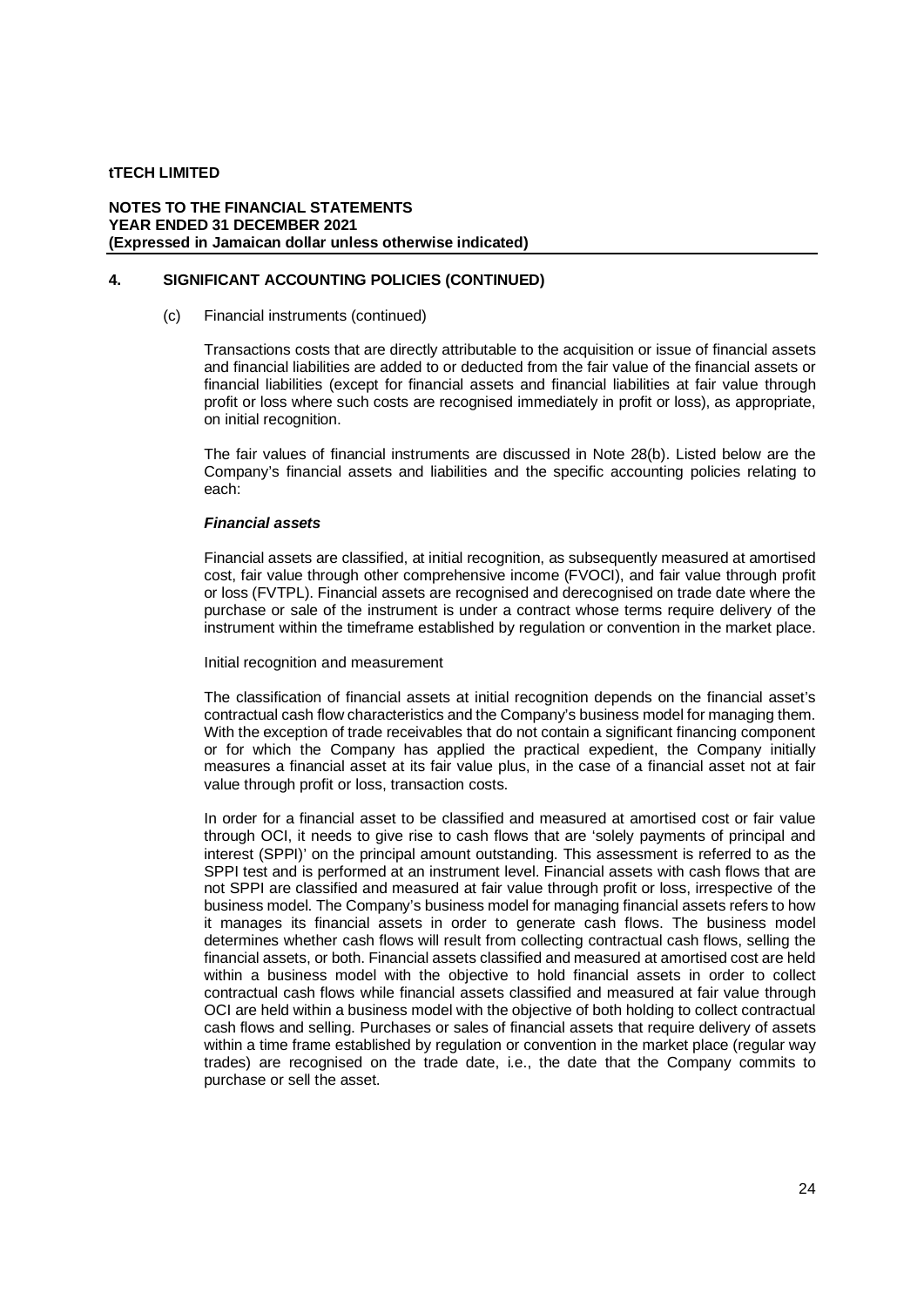### **NOTES TO THE FINANCIAL STATEMENTS YEAR ENDED 31 DECEMBER 2021 (Expressed in Jamaican dollar unless otherwise indicated)**

## **4. SIGNIFICANT ACCOUNTING POLICIES (CONTINUED)**

(c) Financial instruments (continued)

### *Financial assets (continued)*

Initial recognition and measurement (continued)

The Company classifies its financial assets in the following measurement categories:

- those to be measured subsequently at fair value through profit or loss; and
- those to be measured at amortised cost.

The classification depends on the entity's business model for managing the financial assets and the contractual terms of the cash flows. The Company reclassifies debt instruments only when its business model for managing those assets changes.

(i) *Financial assets at FVTPL*

Financial assets are classified as at FVTPL when the financial asset is either held for trading or it is designated as at FVTPL. A financial asset is classified as held for trading if:

- it has been acquired principally for the purpose of selling it in the near term; or
- on initial recognition it is part of a portfolio of identified financial instruments that the Company manages together and has a recent actual pattern of short-term profit-taking; or
- it is a derivative that is not designated and effective as a hedging instrument.

A financial asset other than a financial asset held for trading may be designated as at FVTPL upon initial recognition if:

- such designation eliminates or significantly reduces a measurement or recognition inconsistency that would otherwise arise; or
- the financial asset forms part of a group of financial assets or financial liabilities or both, which is managed and its performance is evaluated on a fair value basis, in accordance with the company's documented risk management or investment strategy, and information about the grouping is provided internally on that basis: or
- it forms part of a contract containing one or more embedded derivatives, and IAS 39 permits the entire combined contract (asset and liability) to be designated as at FVTPL.

Financial assets at FVTPL are stated at fair value, with any gains or losses arising on remeasurement recognised in profit or loss. The net gain or loss recognised in profit or loss incorporates any dividend or interest earned on the financial asset and is included in the 'other income', if any. Fair value is based on realisable prices derived by valuation techniques that are quoted by the financial institution at the end of the reporting period. The Company's portfolio of financial assets FVTPL is comprised of investments in quoted shares.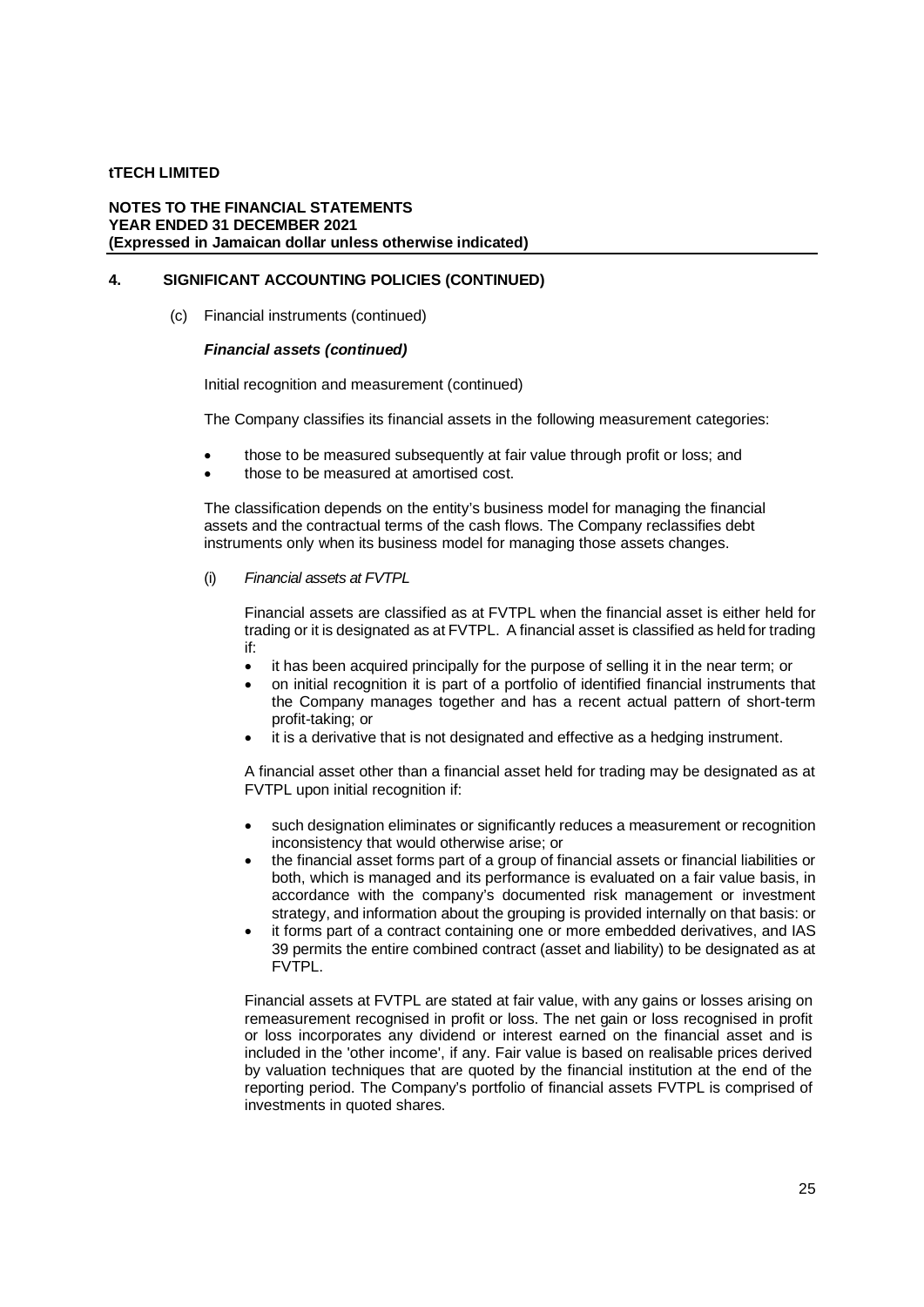**NOTES TO THE FINANCIAL STATEMENTS YEAR ENDED 31 DECEMBER 2021 (Expressed in Jamaican dollar unless otherwise indicated)**

## **4. SIGNIFICANT ACCOUNTING POLICIES (CONTINUED)**

(c) Financial instruments (continued)

#### *Financial assets (continued)*

Initial recognition and measurement (continued)

(ii) *Financial asset at amortised cost*

Financial assets at amortised cost are subsequently measured using the effective interest (EIR) method and are subject to impairment. Gains and losses are recognised in profit or loss when the asset is derecognised, modified or impaired.

The Company's portfolio of financial assets at amortised cost is comprised of certificate of deposits, repurchase agreements, accounts receivables, and cash and cash equivalents.

#### (iii) *Financial assets at fair value through OCI*

For debt instruments at fair value through OCI, interest income, foreign exchange revaluation and impairment losses or reversals are recognised in the statement of profit or loss and computed in the same manner as for financial assets measured at amortised cost. The remaining fair value changes are recognised in OCI. Upon derecognition, the cumulative fair value change recognised in OCI is recycled to profit or loss.

#### (iv) *Impairment of financial assets*

The Company assesses on a forward-looking basis the expected credit losses associated with its debt instruments carried at amortised cost. The impairment methodology applied depends on whether there has been a significant increase in credit risk. The Company recognises an allowance for expected credit losses (ECLs) for all debt instruments not held at fair value through profit or loss. ECLs are based on the difference between the contractual cash flows due in accordance with the contract and all the cash flows that the Company expects to receive, discounted at an approximation of the original effective interest rate. The expected cash flows will include cash flows from the sale of collateral held or other credit enhancements that are integral to the contractual terms.

ECLs are recognised in two stages. For credit exposures for which there has not been a significant increase in credit risk since initial recognition, ECLs are provided for credit losses that result from default events that are possible within the next 12-months (a 12-month ECL). For those credit exposures for which there has been a significant increase in credit risk since initial recognition, a loss allowance is required for credit losses expected over the remaining life of the exposure, irrespective of the timing of the default (a lifetime ECL).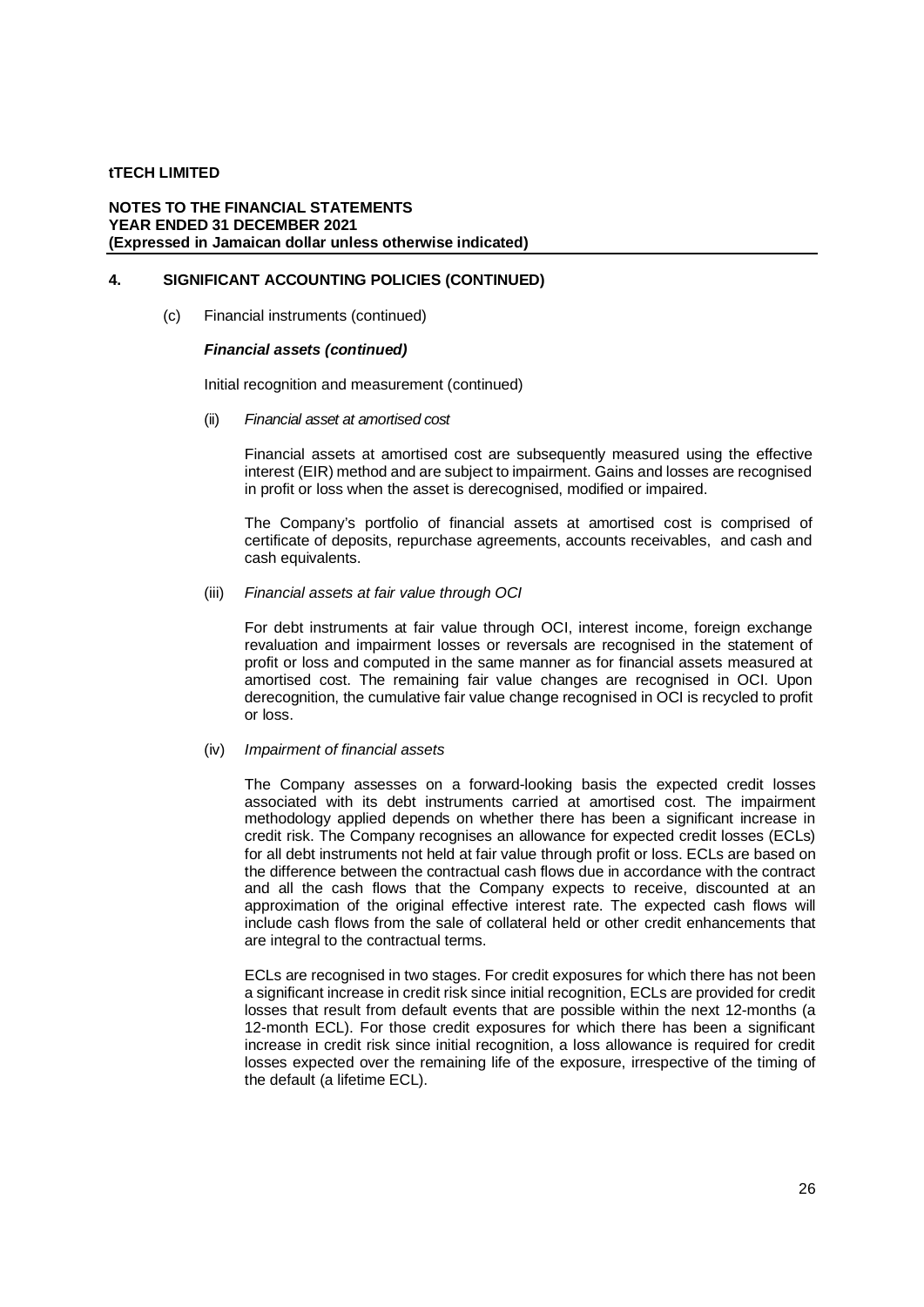**NOTES TO THE FINANCIAL STATEMENTS YEAR ENDED 31 DECEMBER 2021 (Expressed in Jamaican dollar unless otherwise indicated)**

## **4. SIGNIFICANT ACCOUNTING POLICIES (CONTINUED)**

(c ) Financial instruments (continued)

#### *Financial assets (continued)*

Initial recognition and measurement (continued)

(iv) *Impairment of financial assets* (continued)

For trade receivables, the Company applies a simplified approach in calculating ECLs. Therefore, the Company does not track changes in credit risk, but instead recognises a loss allowance based on lifetime ECLs at each reporting date.

The Company has established a provision matrix that is based on its historical credit loss experience, adjusted for forward-looking factors specific to the debtors and the economic environment.

(v) Derecognition *of financial assets*

The Company derecognises a financial asset only when the contractual rights to the cash flows from the asset expire, or when it transfers the financial asset and substantially all the risks and rewards of ownership of the asset to another entity. If the Company neither transfers nor retains substantially all the risks and rewards of ownership and continues to control the transferred asset, the Company recognises its retained interest in the asset and an associated liability for amounts it may have to pay.

If the Company retains substantially all the risks and rewards of ownership of a transferred financial asset, the Company continues to recognise the financial asset and also recognises a collateralised borrowing for the proceeds received.

On derecognition of a financial asset in its entirety, the difference between the asset's carrying amount and the sum of the consideration received and receivable and the cumulative gain or loss that had been recognised in other comprehensive income and accumulated in equity is recognised in profit or loss.

On derecognition of a financial asset other than in its entirety (e.g. when the company retains an option to repurchase part of a transferred asset or retains a residual interest that does not result in the retention of substantially all the risks and rewards of ownership and the company retains control), the Company allocates the previous carrying amount of the financial asset between the part it continues to recognise under continuing involvement, and the part it no longer recognises on the basis of the relative fair values of those parts on the date of the transfer.

The difference between the carrying amount allocated to the part that is no longer recognised and the sum of the consideration received for the part no longer recognised and any cumulative gain or loss allocated to it that had been recognised in other comprehensive income is recognised in profit or loss.

A cumulative gain or loss that had been recognised in other comprehensive income is allocated between the part that continues to be recognised and the part that is no longer recognised on the basis of the relative fair values of those parts.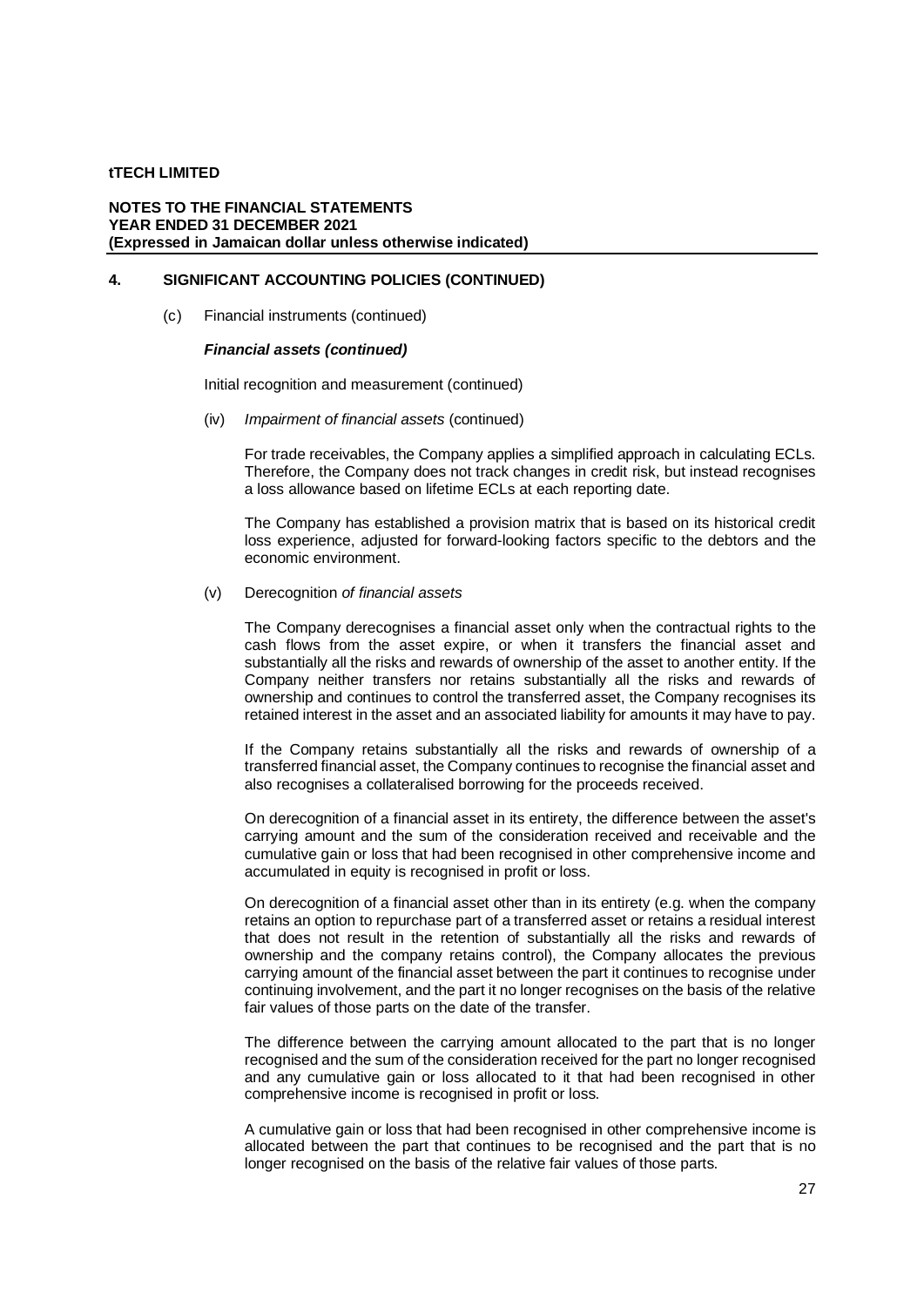**NOTES TO THE FINANCIAL STATEMENTS YEAR ENDED 31 DECEMBER 2021 (Expressed in Jamaican dollar unless otherwise indicated)**

## **4. SIGNIFICANT ACCOUNTING POLICIES (CONTINUED)**

(c ) Financial instruments (continued)

#### *Financial liabilities and equity instruments*

(i) *Classification as debt or equity*

Debt and equity instruments issued by the Company are classified according to the substance of the contractual arrangements and the definitions of a financial liability and an equity instrument.

(ii) *Equity instruments*

An equity instrument is any contract that evidences a residual interest in the assets of the Company after deducting all of its liabilities. Equity instruments issued by the Company are recorded at the proceeds received, net of direct issue costs.

(iii) *Other financial liabilities*

Other financial liabilities are initially measured at fair value, net of transaction costs (where applicable). They are subsequently measured at amortised cost using the effective interest method, with interest expense recognised on an effective yield basis except for short-term liabilities when the recognition of interest would be immaterial.

The effective interest method is a method of calculating the amortised cost of a financial liability and of allocating interest expense over the relevant period. The effective interest rate is the rate that exactly discounts estimated future cash payments (including all fees and points paid or received that form an integral part of the effective interest rate, transaction costs and other premiums and discounts) through the expected life of the financial liability, or, where appropriate, a shorter period, to the net carrying amount on initial recognition.

The Company's financial liabilities comprise accounts payable balances and contract liabilities.

(iv) *Derecognition of financial liabilities*

The Company derecognises financial liabilities when the Company's obligations are discharged, cancelled or they expire. The difference between the carrying amount of the financial liability derecognised and the consideration paid and payable is recognised in profit or loss.

(d) Cash and cash equivalents

Cash and cash equivalents comprise cash and bank balances and highly liquid financial assets with original maturities of 90 days or less, which are subject to an insignificant risk of changes in value.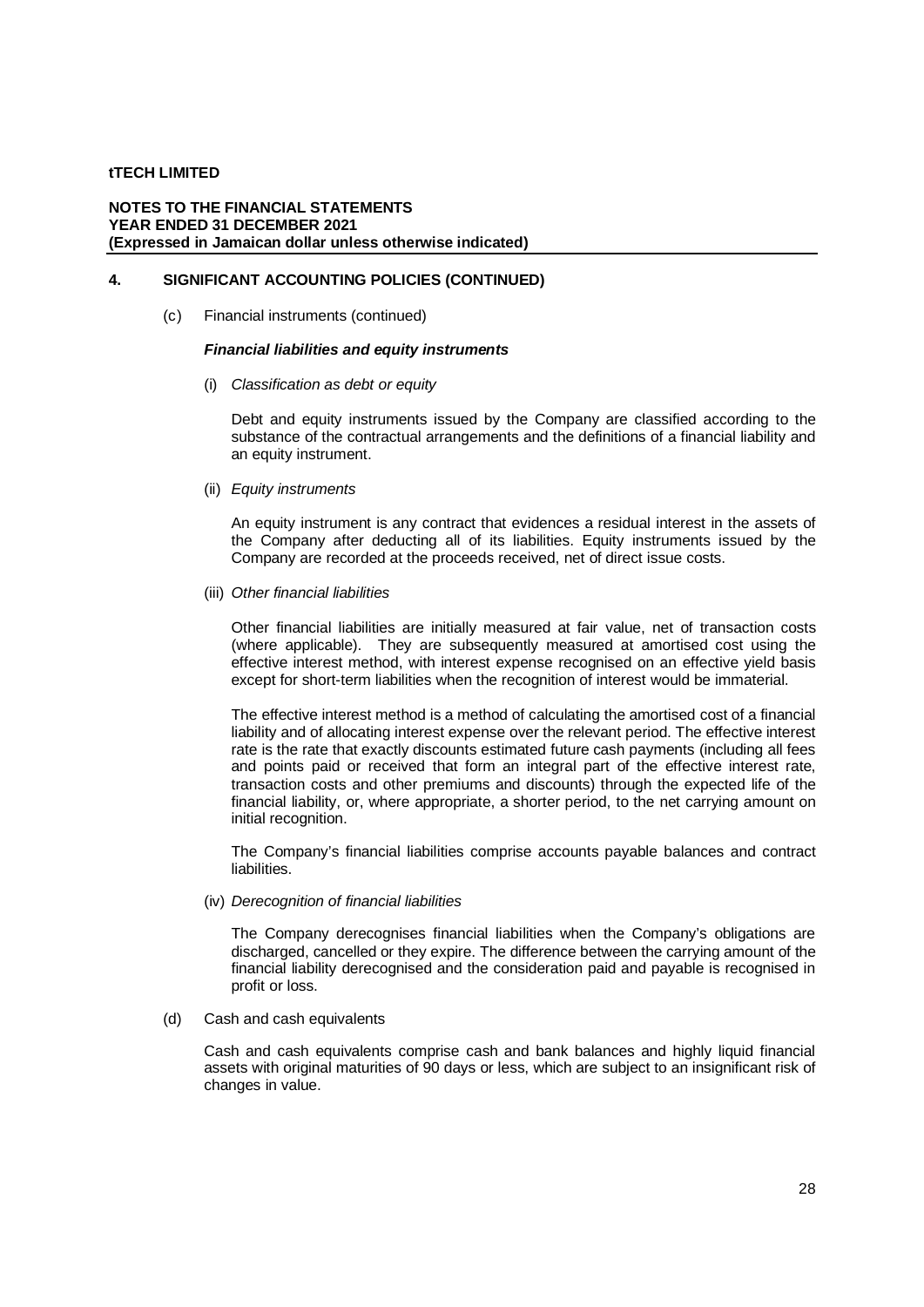#### **NOTES TO THE FINANCIAL STATEMENTS YEAR ENDED 31 DECEMBER 2021 (Expressed in Jamaican dollar unless otherwise indicated)**

## **4. SIGNIFICANT ACCOUNTING POLICIES (CONTINUED)**

(e) Government securities purchased under resale agreements

Securities purchased under resale agreements ("reverse repos") are short-term transactions whereby an entity buys securities and simultaneously agrees to resell the securities on a specified date and at a specific price. Title to the security is not actually transferred unless the counter-party fails to comply with the terms of the contract.

Reverse repos are accounted for as short-term collateralized lending, classified as debt instruments at amortised cost.

The difference between the sale and repurchase considerations is recognised on an accrual basis over basis over the period of the transaction and is included in interest income.

(f) Provisions

A provision is recognised in the statement of financial position when the Company has a legal or constructive obligation as a result of a past event, it is probable that an outflow of economic benefits will be required to settle the obligation and a reliable estimate of the amount can be made. If the effect is material, provisions are determined by discounting the expected future cash flows at a pre-tax rate that reflects current market assessments of the time value of money and, where appropriate, the risks specific to the obligation.

(g) Property and equipment

Property and equipment held for use in the supply of services, or for administrative purposes, are stated in the statement of financial position at cost, less any subsequent accumulated depreciation and subsequent accumulated impairment losses.

Depreciation is recognised so as to write off the cost of property and equipment less residual values, over their useful lives, using the straight-line method. The estimated useful lives, residual values and depreciation methods are reviewed at the end of each reporting period, with the effect of any changes in estimate accounted for on a prospective basis.

An item of property and equipment is derecognised upon disposal or when no future economic benefits are expected to arise from the continued use of the asset. The gain or loss arising on the disposal or retirement of an item of property and equipment is determined as the difference between the sales proceeds and the carrying amount of the asset and is recognised in profit or loss.

(h) Intangible assets

Intangible assets acquired separately are measured on initial recognition at cost and carried at cost less any accumulated amortisation and accumulated impairment losses. Acquired computer software licenses are capitalized on the basis of the costs incurred to acquire and bring to use the specific software. These costs are amortised over their estimated useful lives (three to five years).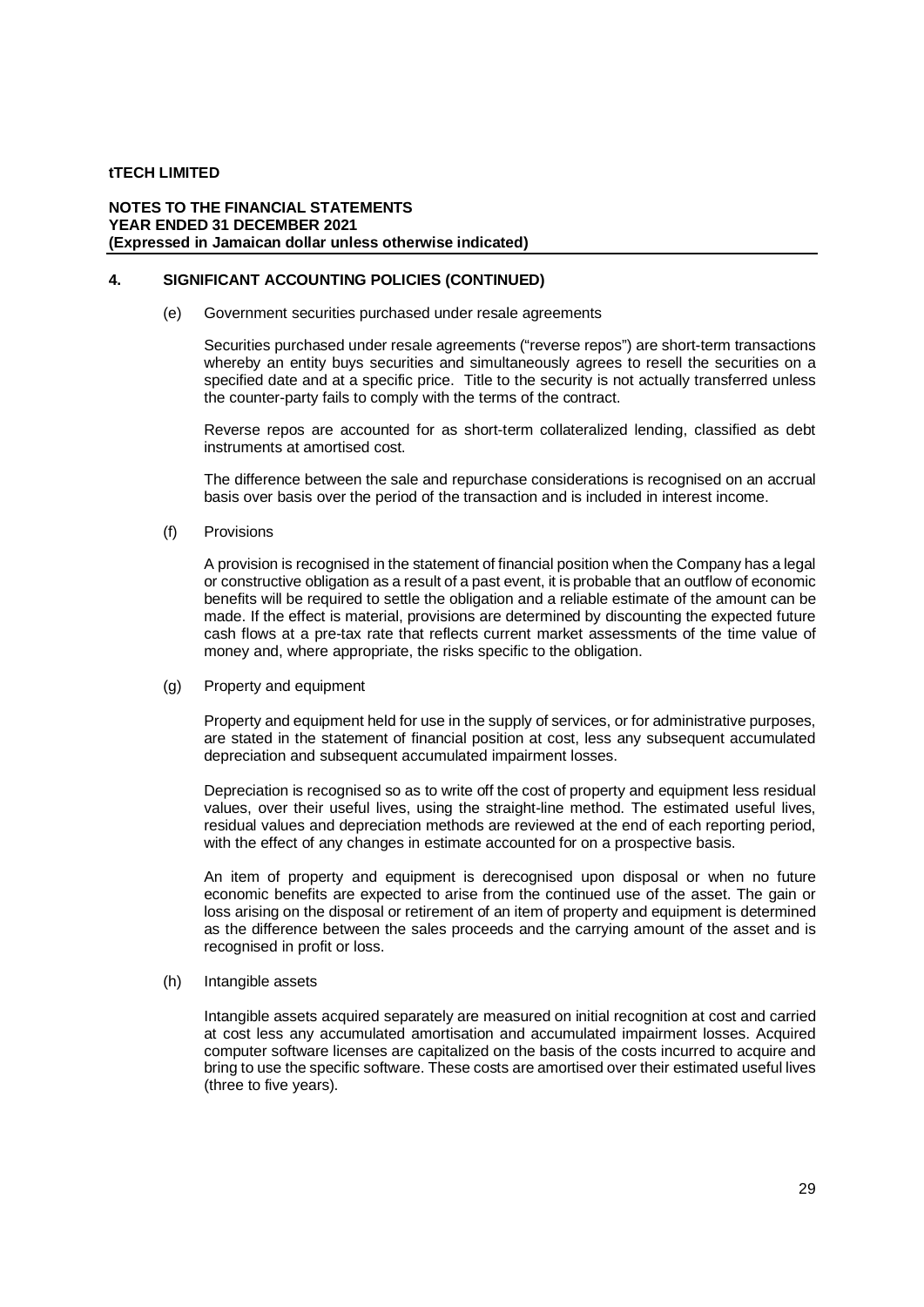**NOTES TO THE FINANCIAL STATEMENTS YEAR ENDED 31 DECEMBER 2021 (Expressed in Jamaican dollar unless otherwise indicated)**

## **4. SIGNIFICANT ACCOUNTING POLICIES (CONTINUED)**

#### (i) Impairment of non-current assets

At the end of each reporting period, the Company reviews the carrying amounts of its tangible and intangible assets to determine whether there is any indication that those assets have suffered an impairment loss. If any such indication exists, the recoverable amount of the asset is estimated in order to determine the extent of the impairment loss (if any). When it is not possible to estimate the recoverable amount of an individual asset, the Company estimates the recoverable amount of the cash-generating unit to which the asset belongs.

When a reasonable and consistent basis of allocation can be identified, corporate assets are also allocated to individual cash-generating units, or otherwise they are allocated to the smallest group of cash-generating units for which a reasonable and consistent allocation basis can be identified.

Intangible assets with indefinite useful lives and intangible assets not yet available for use are tested for impairment annually and whenever there is an indication that the asset maybe be impaired.

Recoverable amount is the higher of fair value less costs to sell and value in use. In assessing value in use, the estimated future cash flows are discounted to their present value using a pre-tax discount rate that reflects current market assessments of the time value of money and the risks specific to the asset for which the estimates of future cash flows have not been adjusted. If the recoverable amount of an asset (or cash-generating unit) is estimated to be less than its carrying amount, the carrying amount of the asset (or cashgenerating unit) is reduced to its recoverable amount. An impairment loss is recognised immediately in profit or loss.

When an impairment loss subsequently reverses, the carrying amount of the asset (or cashgenerating unit) is increased to the revised estimate of its recoverable amount, but so that the increased carrying amount does not exceed the carrying amount that would have been determined had no impairment loss been recognised for the asset (or cash-generated unit) in prior years. A reversal of an impairment loss is recognised immediately in profit or loss.

(j) Related party transactions and balances

A related party is a person or entity that is related to the entity that is preparing its financial statements (referred to in IAS 24 *Related Party Disclosures* as the "reporting entity", that is, the Company).

- (A) A person or a close member of that person's family is related to the Company if that person:
	- (i) has control or joint control over the Company;
	- (ii) has significant influence over the Company; or
	- (d) is a member of the key management personnel of the company or of a parent of the Company.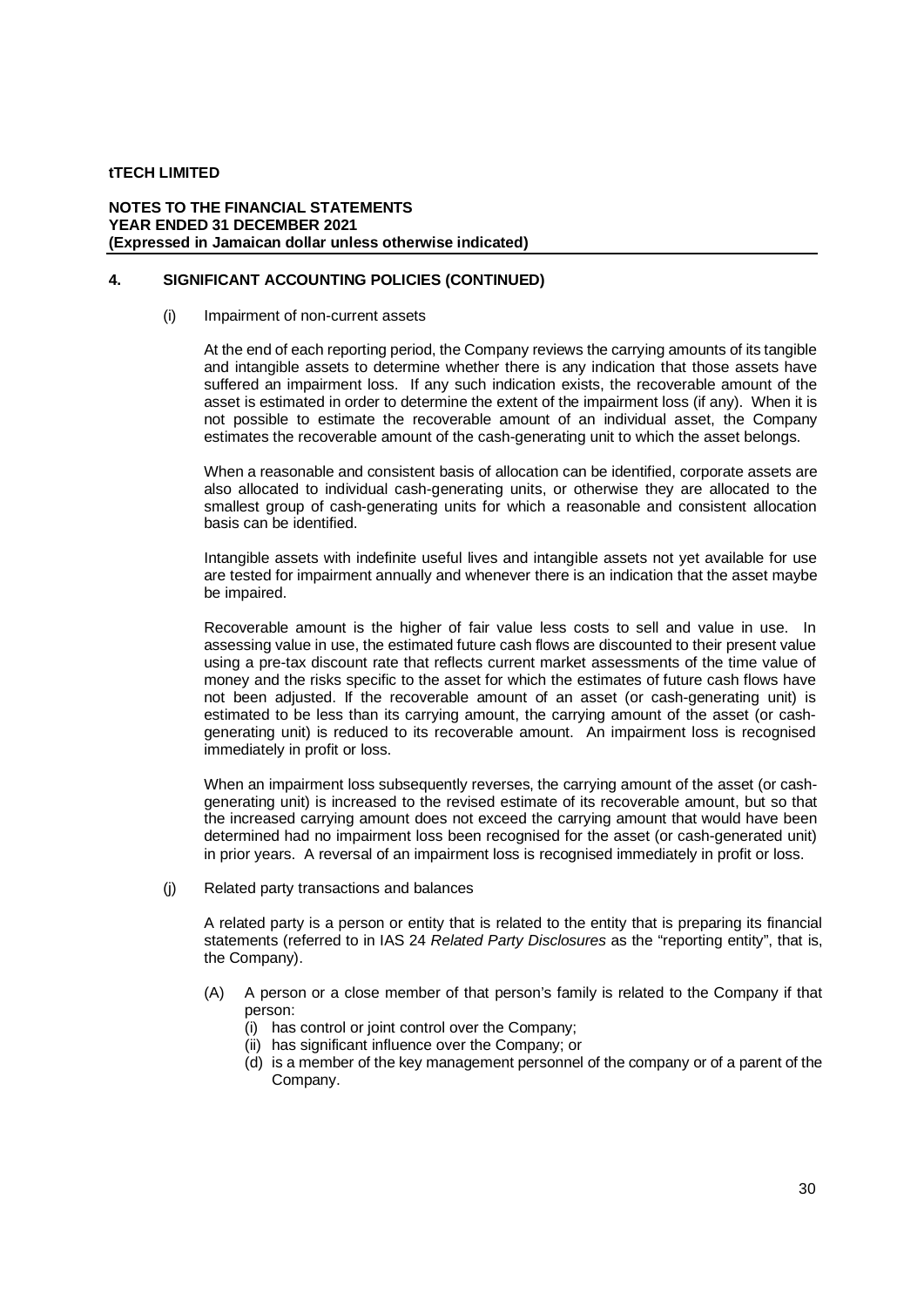## **NOTES TO THE FINANCIAL STATEMENTS YEAR ENDED 31 DECEMBER 2021 (Expressed in Jamaican dollar unless otherwise indicated)**

## **4. SIGNIFICANT ACCOUNTING POLICIES (CONTINUED)**

- (j) Related party transactions and balances (continued)
	- (B) An entity is related to the company if any of the following conditions applies:
		- (i) The entity and the Company are members of the same group (which means that each parent, subsidiary and fellow subsidiary is related to the others).
		- (ii) One entity is an associate or joint venture of the other entity (or an associate or joint venture of a member of a group of which the other entity is a member).
		- (iii) Both entities are joint ventures of the same third party.
		- (iv) One entity is a joint venture of a third entity and the other entity is an associate of the third entity.
		- (v) The entity is a post-employment benefit plan for the benefit of employees of either the company or an entity related to the Company.
		- (vi) The entity is controlled, or jointly controlled by a person identified in (A).
		- $(vii)$  A person identified in  $(A)(i)$  has significant influence over the entity or is a member of the key management personnel of the entity (or of a parent of the entity).

A related party transaction is a transfer of resources, services or obligations between related parties, regardless of whether a price is charged.

(k) Contract liabilities

A contract liability is the obligation to transfer goods or services to a customer for which the Company has received consideration (or an amount of consideration is due) from the customer. If a customer pays consideration before the Company transfers goods or services to the customer, a contract liability is recognised when the payment is made or the payment is due (whichever is earlier). Contract liabilities are recognised as revenue when the Company performs under the contract.

(l) Inventories

Inventories are valued at the lower of cost and net realisable value. Costs comprise expenses incurred in bringing each product to its present location and condition are accounted for on first in/first out basis.

(m) Revenue recognition

#### *Revenue from contracts with* customers

Revenue from contracts with customers is recognised when control of the goods or services are transferred to the customer at an amount that reflects the consideration to which the Company expects to be entitled in exchange for those goods or services. The Company has generally concluded that it is the principal in its revenue arrangements, because it typically controls the goods or services before transferring them to the customer.

The disclosures of significant accounting judgements, estimates and assumptions relating to revenue from contracts with customers are provided in Note 3 (ii). Revenue is measured at the fair value of the consideration received, excluding discounts, rebates, and other sales taxes.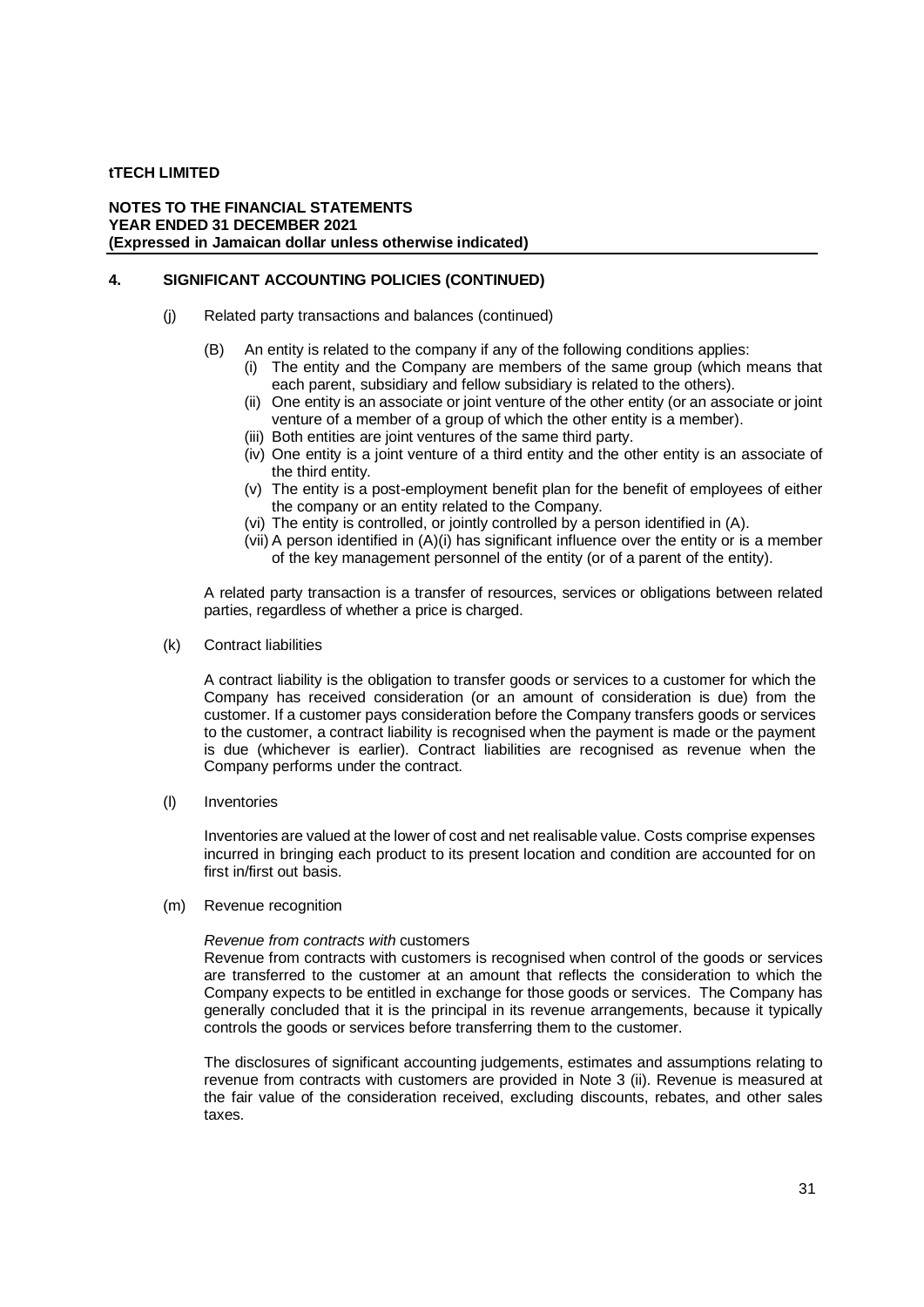#### **NOTES TO THE FINANCIAL STATEMENTS YEAR ENDED 31 DECEMBER 2021 (Expressed in Jamaican dollar unless otherwise indicated)**

## **4. SIGNIFICANT ACCOUNTING POLICIES (CONTINUED)**

#### (m) Revenue recognition (continued)

#### *Sale of equipment*

Revenue from sale of equipment is recognised at the point in time when control of the asset is transferred to the customer, generally due within 10 days from delivery of the equipment. The transaction price is specified in the contract.

#### *Installation services*

The performance obligation is satisfied over-time and payment is generally due upon completion of installation and acceptance of the customer.

#### *Contracts for bundled sales of equipment and installation*

Installation services are in instances bundled together with the sale of equipment to a customer. The Company accounts for the equipment and installation service as one deliverable within bundled sales with specified transaction prices for equipment and installation services.

Accordingly, the Company allocates the transaction price based on the relative stand-alone selling prices of the equipment and installation services.

The Company recognises revenue from installation services over time, using an input method to measure progress towards complete satisfaction of the service, because the customer simultaneously receives and consumes the benefits provided by the Company. Revenue from the sale of the equipment are recognised at a point in time, generally upon delivery of the equipment.

#### *Procurement services*

The Company is a principal and records revenue on a gross basis as it controls the promised goods or services before transferring them to the customer. The performance obligation is satisfied, and payment is due upon receipt of the goods or services by the customer.

#### *Warranty*

For all IP phones sold, one year warranty is provided to customers for manufacture defects that may have existed at the time of sale. The warranty is not a separate performance obligation on the part of the Company as it is directly charged to the manufacturer. The extent of the performance obligation for the Company under the warranty service agreement is to transfer the defective part/unit back to the manufacturer and facilitate a transportation of a replacement part/unit.

The performance of the obligation is satisfied upon delivery of finished goods is generally due before, or at the time of, delivery.

#### (n) Segment reporting

An operating segment is a component of the Company that engages in business activities from which it may earn revenues and incur expenses; whose operating results are regularly reviewed by the Board of Directors which is the entity's Chief Operating Decision Maker (CODM) to make decisions about resources to be allocated to the segment and assess its performance; and for which discrete financial information is available.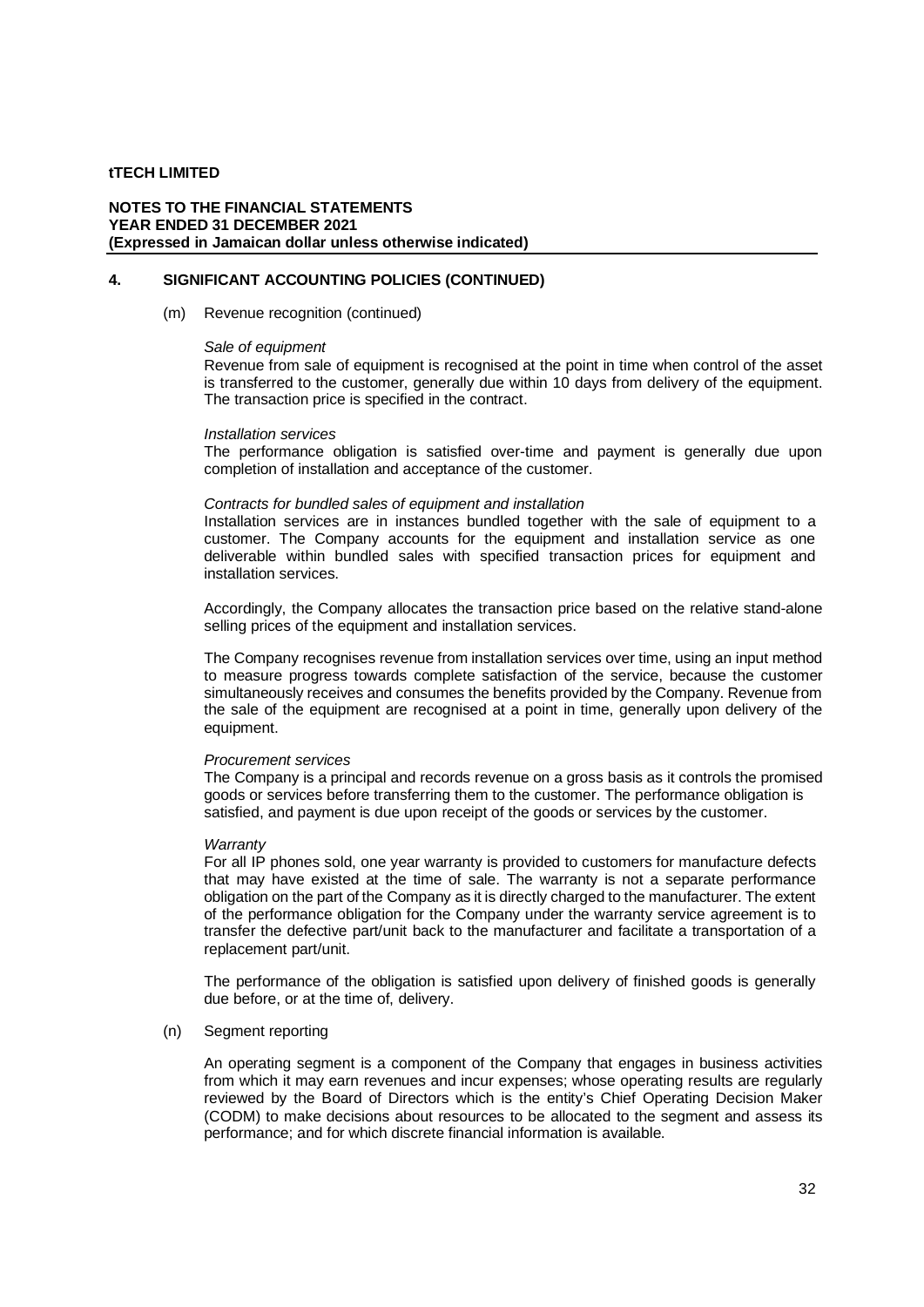**NOTES TO THE FINANCIAL STATEMENTS YEAR ENDED 31 DECEMBER 2021 (Expressed in Jamaican dollar unless otherwise indicated)**

## **4. SIGNIFICANT ACCOUNTING POLICIES (CONTINUED)**

### (n) Segment reporting (continued)

Based on the information presented to and reviewed by the CODM, the operations of the Company are considered as one operating segment.

(o) Foreign currencies

The financial statements are presented in Jamaican dollars, the currency of the primary economic environment in which the Company operates (its functional currency). In preparing the financial statements of the Company, transactions in currencies other than the Company's functional currency, the Jamaican dollar, are recorded at the rates of exchange prevailing at the dates of the transactions.

At the end of each reporting period, monetary items denominated in foreign currencies are retranslated at the rates prevailing at that date.

Non-monetary items carried at fair value that are denominated in foreign currencies are retranslated at the rates prevailing at the date when the fair value was determined. Nonmonetary items that are measured in terms of historical cost in a foreign currency are not retranslated.

Exchange differences on monetary items, are recognised in profit or loss in the period in which they arise.

(p) Finance costs

Finance costs comprise interest payable on borrowings as well as any discount arising from applying the time value of money to current obligations calculated using the effective interest rate (EIR) method. The EIR amortisation is included as finance costs in the statement of comprehensive income.

(q) Leased assets

The Company is a lessee under the agreement for the leased premises utilized for its corporate office. The Company determines whether a contract is, or contains a lease. A lease is defined as 'a contract, or part of a contract, that conveys the right to use an asset (the underlying asset) for a period of time in exchange for consideration'. To apply this definition the Company assesses whether the contract meets three key evaluations which are whether:

- the contract contains an identified asset, which is either explicitly identified in the contract or implicitly specified by being identified at the time the asset is made available to the Company.
- the Company has the right to obtain substantially all of the economic benefits from use of the identified asset throughout the period of use, considering its rights within the defined scope of the contract.
- The Company must have the right to direct the use of the asset.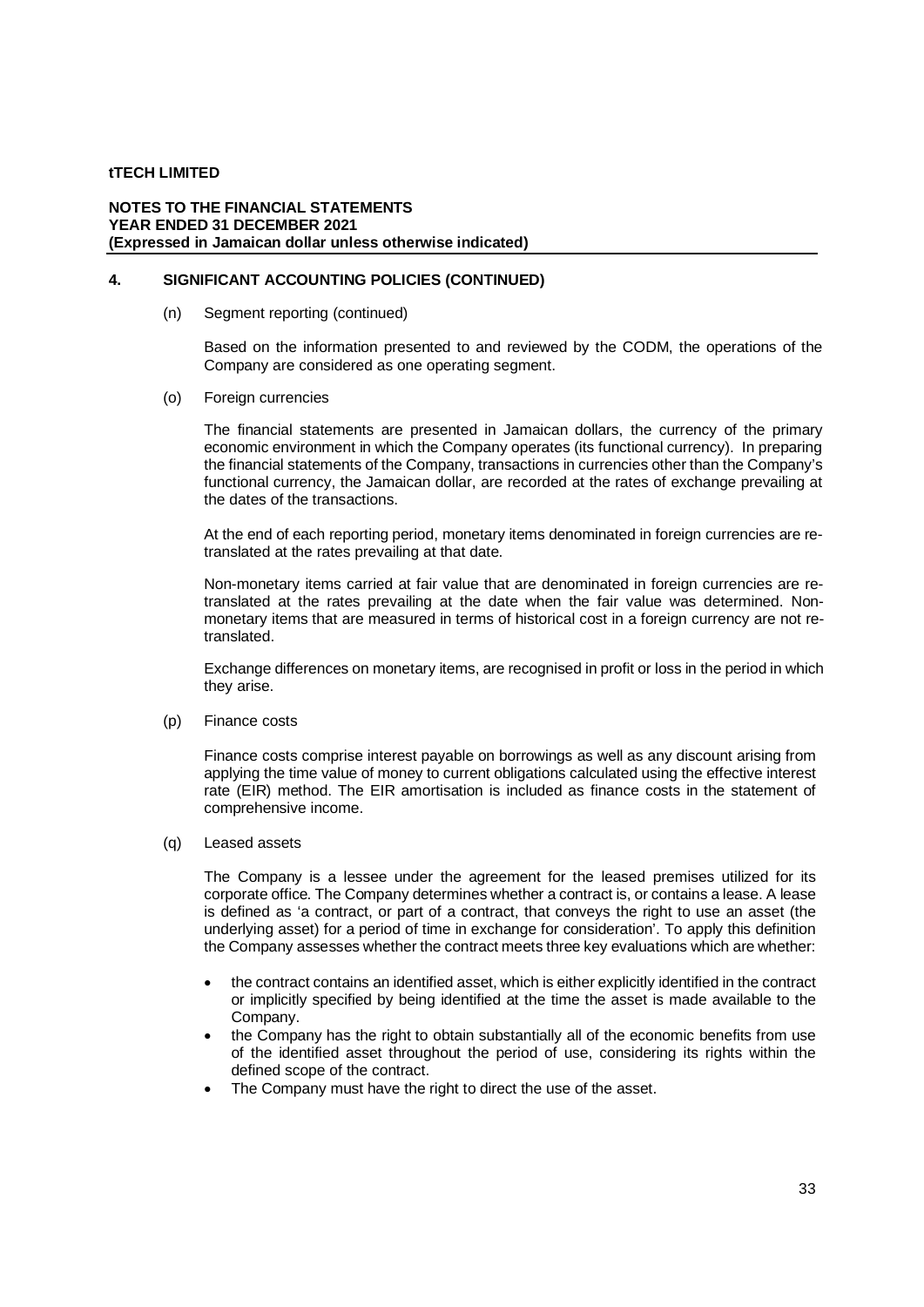#### **NOTES TO THE FINANCIAL STATEMENTS YEAR ENDED 31 DECEMBER 2021 (Expressed in Jamaican dollar unless otherwise indicated)**

## **4. SIGNIFICANT ACCOUNTING POLICIES (CONTINUED)**

#### (q) Leased assets (continued)

#### i) *Right-of use assets*

At lease commencement date, the Company recognises a right-of-use asset and a lease liability on the statement of financial position. The right-of-use asset is measured at cost, which is made up of the initial measurement of the lease liability, any initial direct costs incurred by the Company, an estimate of any costs to dismantle and remove the asset at the end of the lease, and any lease payments made in advance of the lease commencement date.

The Company should have the right to direct the use of the identified asset throughout the period of use. The Company assesses whether it has the right to direct 'how and for what purpose' the asset is used throughout the period of use.

The Company depreciates the right-of-use assets on a straight-line basis from the lease commencement date to the earlier of the end of the useful life of the right-of-use asset or the end of the lease term. The Company also assesses the right-of-use asset for impairment when such indicators exist.

#### ii) *Lease liability*

At the commencement date, the Company measures the lease liability at the present value of the lease payments unpaid at that date, discounted using the Company's incremental borrowing rate.

Lease payments included in the measurement of the lease liability are made up of fixed payments expected to be payable and payments arising from options reasonably certain to be exercised.

Subsequent to initial measurement, the liability will be reduced for payments made and increased for interest. It is remeasured to reflect any reassessment or modification, or if there are changes in in-substance fixed payments.

When the lease liability is remeasured, the corresponding adjustment is reflected in the right-of-use asset, or profit and loss if the right-of-use asset is already reduced to zero.

#### (r) Reclassification

Certain balances have been reclassified to accord with the current year's presentation. These reclassifications had no impact on the Company's financial position, financial performance or cash flows.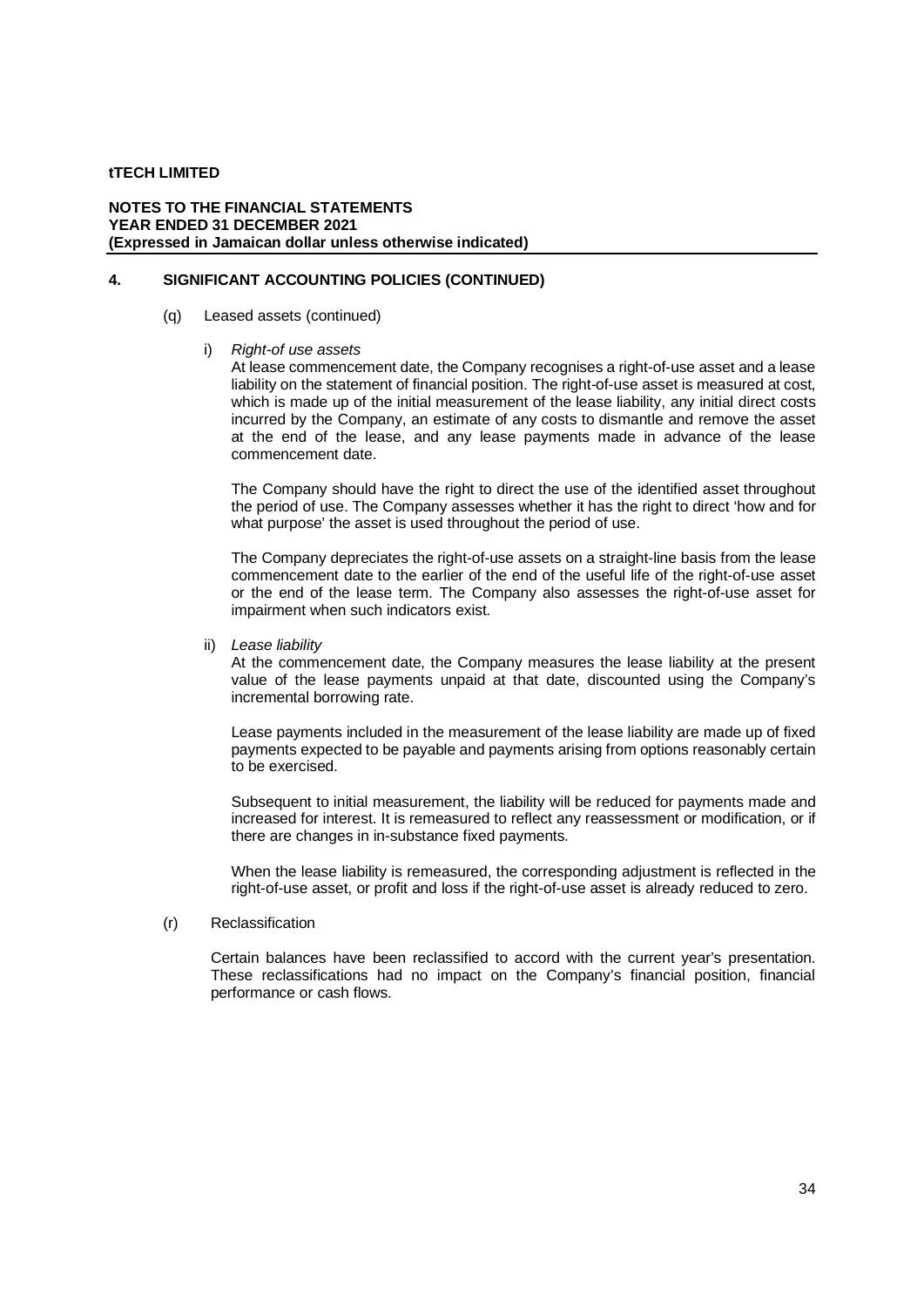### **NOTES TO THE FINANCIAL STATEMENTS YEAR ENDED 31 DECEMBER 2021 (Expressed in Jamaican dollar unless otherwise indicated)**

## **5. INVENTORIES**

|                      | 2021<br>\$'000 | 2020<br>\$'000 |
|----------------------|----------------|----------------|
| Equipment for resale | 1,518          | 3,415          |

Inventory represents purchases of equipment for resale. During 2021, \$17.82 million (2020: \$20.57 million) was recognized as an expense in cost of sales related to inventory purchases.

## **6. CONTRACT ASSETS**

Contract assets represent purchases of equipment including related third party charges and licences based on contracts with customers, to be billed at a later date. As at 31 December 2021, the Company has contract assets of \$26.33 million (2020: \$36.85 million) which is net of an allowance for expected credit losses of \$1.44 million (2020: 1.99 million).

### **7. ACCOUNTS RECEIVABLE**

|                                      | 2021      | 2020    |
|--------------------------------------|-----------|---------|
|                                      | \$'000    | \$'000  |
| $0 - 30$ days                        | 51,245    | 49,767  |
| 31-60 days                           | 1,937     | 4,730   |
| 61 - 90 days                         | 6,488     | 6,904   |
| 91 - 180 days                        | 8,079     | 7,673   |
| 181 - 365 days                       | 3,797     | 3,574   |
| Over 365 days                        | 7,665     | 6,642   |
|                                      | 79,211    | 79,290  |
| Allowance for expected credit losses | (10, 778) | (7,501) |
|                                      | 68,433    | 71,789  |

Trade receivables are non-interest bearing and are generally on terms of 10 days.

Included in receivables are debtors with the carrying amount of \$20.30 million (2020: \$22.88 million) which are past due but not impaired at the reporting date (Note (7)(iii).

(i) Movement in provision for expected credit losses:

|                                                             | 2021<br>\$'000 | 2020<br>\$'000 |
|-------------------------------------------------------------|----------------|----------------|
| Balance at beginning of year                                | 7.501          | 2.676          |
| Provision for expected credit losses on accounts receivable | 3.277          | 4,825          |
| Balance at end of year                                      | 10,778         | 7.501          |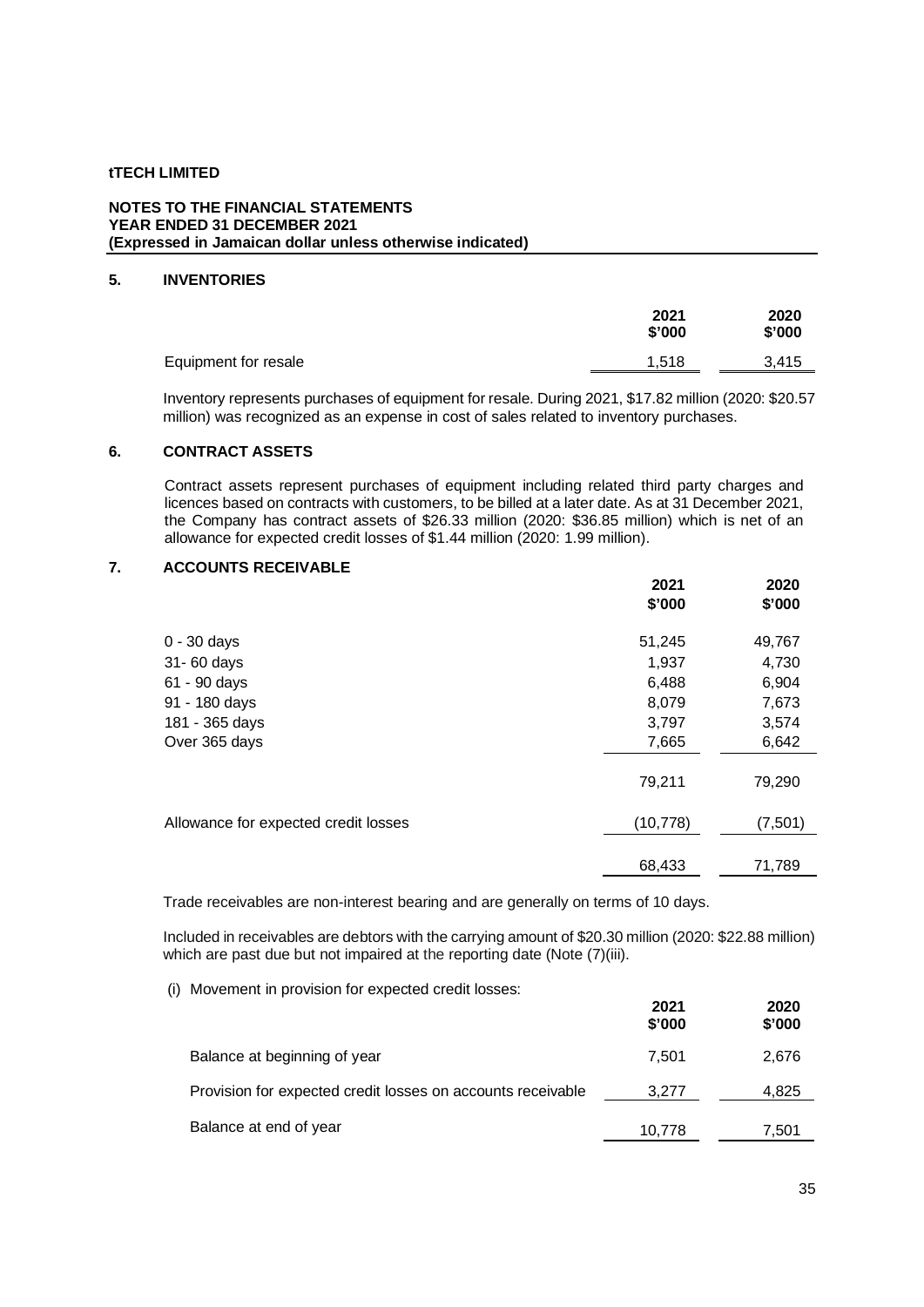## **NOTES TO THE FINANCIAL STATEMENTS YEAR ENDED 31 DECEMBER 2021 (Expressed in Jamaican dollar unless otherwise indicated)**

## **7. ACCOUNTS RECEIVABLE (CONTINUED)**

|    | Ageing of impaired accounts receivable<br>(ii)                      |                                  |                                  |
|----|---------------------------------------------------------------------|----------------------------------|----------------------------------|
|    |                                                                     | 2021<br>\$'000                   | 2020<br>\$'000                   |
|    | Over 365 days                                                       | 7,665                            | 6,642                            |
|    | (iii) Ageing of receivables that are past due but not impaired:     | 2021<br>\$'000                   | 2020<br>\$'000                   |
|    | 31 - 60 days<br>$61 - 90$ days<br>91 - 180 days<br>$181 - 365$ days | 1,937<br>6,488<br>8,079<br>3,797 | 4,730<br>6,904<br>7,673<br>3,574 |
|    |                                                                     | 20,301                           | 22,881                           |
| 8. | <b>OTHER RECEIVABLES</b>                                            |                                  |                                  |
|    |                                                                     | 2021<br>\$'000                   | 2020<br>\$'000                   |
|    | Withholding tax<br>Prepayments                                      | 3,076<br>8,608                   | 2,609<br>7,683                   |

Other 5,744 3,901

17,428 14,193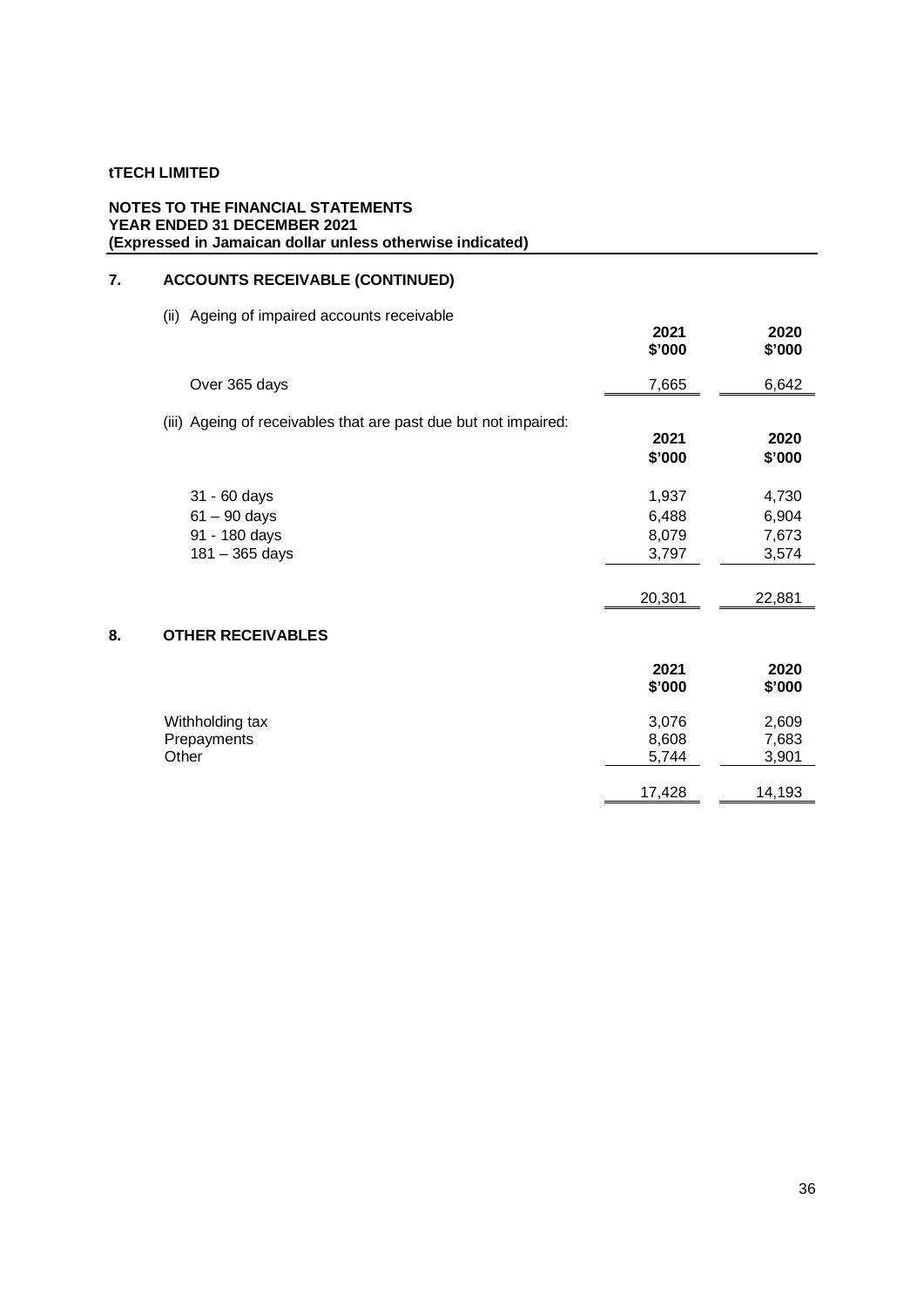## **NOTES TO THE FINANCIAL STATEMENTS YEAR ENDED 31 DECEMBER 2021 (Expressed in Jamaican dollar unless otherwise indicated)**

## **9. INVESTMENTS**

|                                                                                          | 2021<br>\$'000   | 2020<br>\$'000   |
|------------------------------------------------------------------------------------------|------------------|------------------|
| Certificate of deposits maturing July 2022:                                              |                  |                  |
| USD instrument with interest of 4.25% (US\$0.114 million)<br>(2020: US\$\$0.101 million) |                  |                  |
| JMD instrument with interest of 5.59% (2020: 3.54%)                                      | 17,478<br>11,250 | 15,873<br>11,069 |
|                                                                                          |                  |                  |
| Debt instruments at amortised cost<br>Investment in unit trust                           | 28,728<br>5,521  | 26,942<br>5,183  |
| Quoted equity securities at FVTPL                                                        | 4,637            | 4,239            |
|                                                                                          |                  |                  |
|                                                                                          | 38,886           | 36,364           |
| Allowance for expected credit losses                                                     | (274)            | (257)            |
|                                                                                          | 38,612           | 36,107           |
| Interest receivable                                                                      | 31               | 63               |
|                                                                                          | 38,643           | 36,170           |
|                                                                                          |                  |                  |
| The movement for the year in investments is as follows:                                  | 2021             | 2020             |
|                                                                                          | \$'000           | \$'000           |
| At January 1                                                                             |                  |                  |
| Quoted equity securities at FVTPL                                                        | 4,239            | 5,351            |
| Investment in unit trust                                                                 | 5,183<br>26,942  | 5,091<br>24,872  |
| Debt instruments at amortised cost                                                       |                  |                  |
|                                                                                          | 36,364           | 35,314           |
| Purchases                                                                                | 1,786            | 2,070            |
| Interest received                                                                        | 338              | 92               |
| Movement in fair value on quoted equity securities at FVTPL                              | 398              | (1, 112)         |
|                                                                                          | 38,886           | 36,364           |
| Allowance for expected credit losses                                                     | (274)            | (257)            |
|                                                                                          | 38,612           | 36,107           |
| Interest receivable                                                                      | 31               | 63               |
| At December 31                                                                           | 38,643           | 36,170           |
|                                                                                          |                  |                  |
| Current                                                                                  | 28,485           |                  |
| Non-current                                                                              | 10,158           | 36,170           |
|                                                                                          | 38,643           | 36,170           |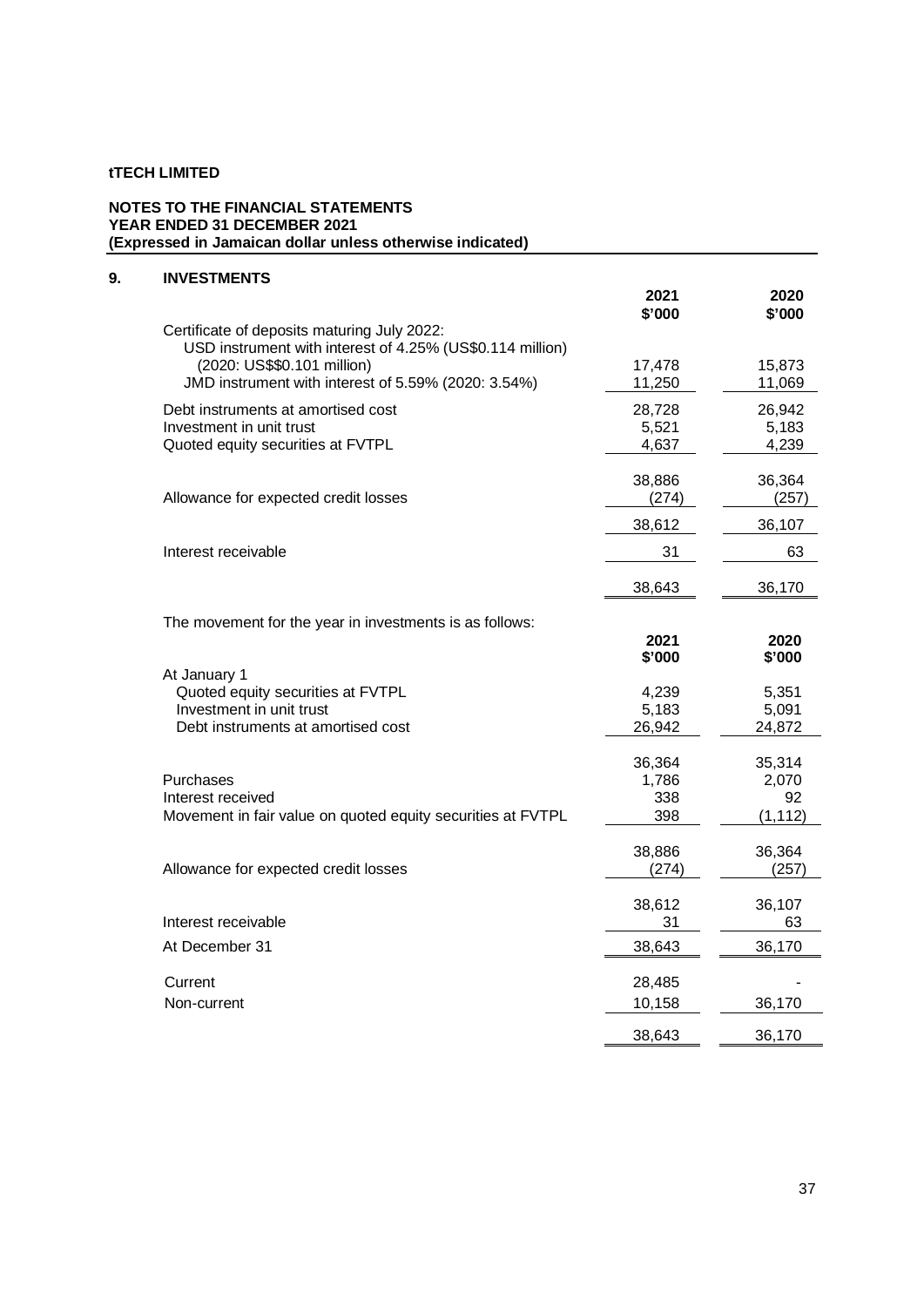### **NOTES TO THE FINANCIAL STATEMENTS YEAR ENDED 31 DECEMBER 2021 (Expressed in Jamaican dollar unless otherwise indicated)**

## **9. INVESTMENTS (CONTINUED)**

Movement in provision for expected credit losses:

|                                                 | 2021<br>\$'000 | 2020<br>\$'000 |
|-------------------------------------------------|----------------|----------------|
| Balance at beginning of year                    | 257            | 228            |
| Provision for expected credit losses recognized | 17             | 29             |
| Balance at end of year                          | 274            | 257            |

## **10. GOVERNMENT SECURITIES PURCHASED UNDER RESALE AGREEMENTS**

|                                                                                                                    | 2021<br>\$'000  | 2020<br>\$'000  |
|--------------------------------------------------------------------------------------------------------------------|-----------------|-----------------|
| Reverse repurchase agreements – classified as cash and cash<br>equivalents<br>Allowance for expected credit losses | 88.581<br>(871) | 92.349<br>(961) |
|                                                                                                                    | 87.710          | 91.388          |

Included in the government securities purchased under resale agreements are foreign currency repurchase agreements of US\$503,294 (2020: US\$500,499). As at 31 December 2021, the maturity dates on reverse repurchase agreements range from 30 days to 90 days (2020: 30 days to 90 days) and interest rates range from 0.02% - 2.00% (2020: 0.02% - 4.25%).

(i) Movement in provision for expected credit losses:

|                                                            | 2021<br>\$'000 | 2020<br>\$'000 |
|------------------------------------------------------------|----------------|----------------|
| Balance at beginning of the year                           | 961            | 899            |
| Provision for expected credit losses (reversed)/recognized | (90)           | 62             |
| Balance at end of year                                     | 871            | 961            |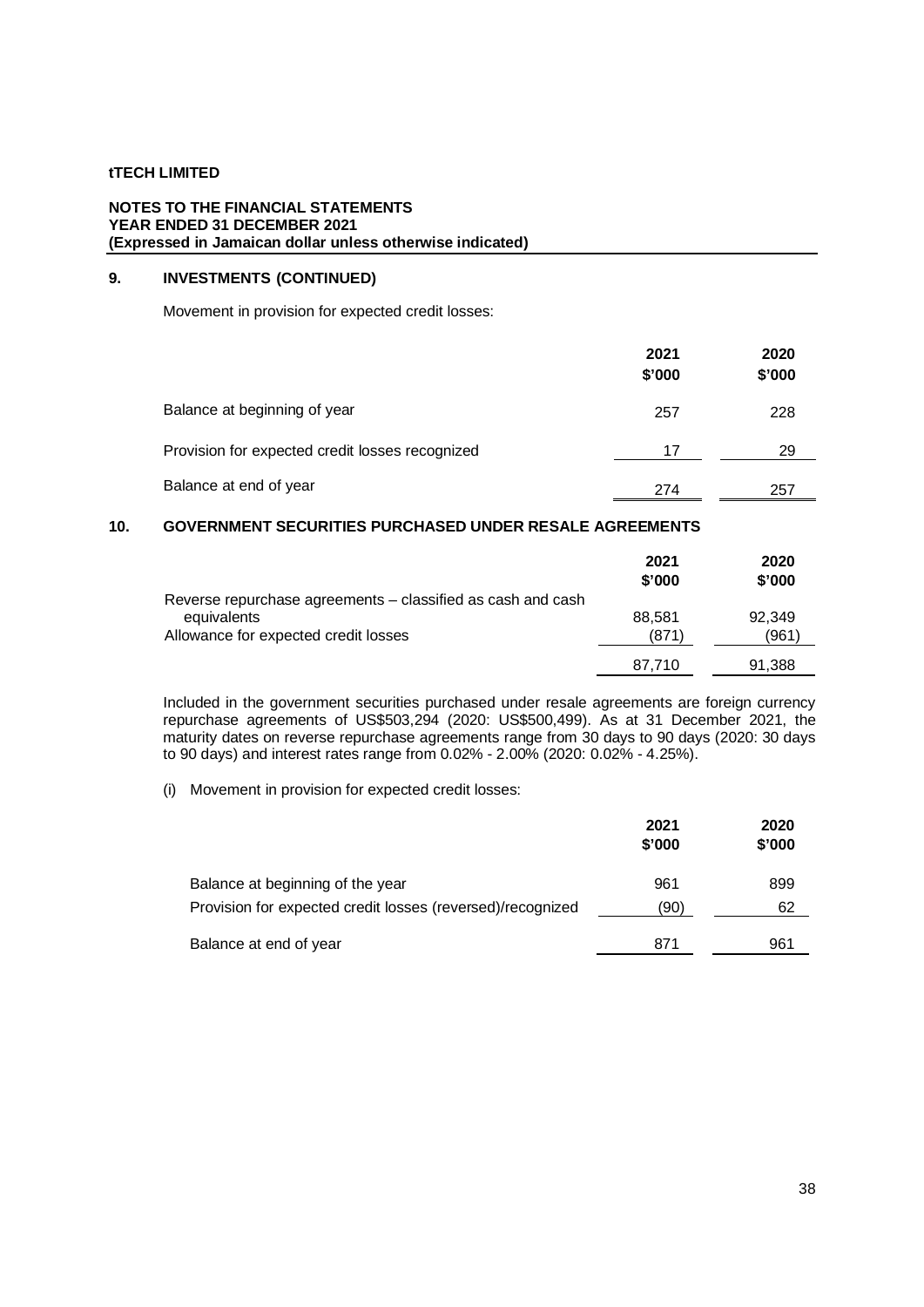#### **NOTES TO THE FINANCIAL STATEMENTS YEAR ENDED 31 DECEMBER 2021 (Expressed in Jamaican dollar unless otherwise indicated)**

## **11. CASH AND BANK BALANCES**

|                                      | 2021<br>\$'000 | 2020<br>\$'000 |
|--------------------------------------|----------------|----------------|
| Current accounts (a)                 | 4,155          | 1,426          |
| Saving accounts (b)                  | 29,665         | 22,470         |
| Cash in hand                         | 20             | 20             |
|                                      |                |                |
|                                      | 33,840         | 23,916         |
| Restricted cash                      | 3,001          | 3,001          |
| Allowance for expected credit losses | (452)          | (339)          |
|                                      |                |                |
|                                      | 36,389         | 26,578         |

- (a) The current accounts are JMD accounts which carry an interest rate of 0.05% (2020: 0.05%) per annum.
- (b) These include foreign currency bank accounts of US\$147,368 (2020: US\$131,875). As at 31 December 2021, interest rate on foreign currency bank accounts ranged from 0.01% - 0.05% (2020: 0.02% - 0.05%) per annum. Cash held in a restricted account bears an interest rate of 4.0% (2020 – 4.0%).
- (c) Movement in provision for expected credit losses:

|     |                                                                          | 2021<br>\$'000 | 2020<br>\$'000 |
|-----|--------------------------------------------------------------------------|----------------|----------------|
|     | Balance at beginning of the year<br>Provision for expected credit losses | 339            | 410            |
|     | (reversed)/recognized                                                    | 113            | (71)           |
|     | Balance at end of year                                                   | 452            | 339            |
| 12. | <b>ACCOUNTS PAYABLE</b>                                                  |                |                |
|     |                                                                          | 2021<br>\$'000 | 2020<br>\$'000 |
|     | Trade payables                                                           | 6,314          | 7,846          |
|     | Statutory liabilities                                                    | 5,969          | 3,038          |
|     | Accrued expenses                                                         | 13,934         | 18,436         |
|     | GCT payable                                                              | 3,575          | 5,530          |
|     | Credit card payables                                                     | 8,664          | 3,990          |
|     | Dividend payable                                                         | 1,025          | 166            |
|     | <b>Others</b>                                                            | 1,366          | 4,328          |
|     |                                                                          | 40,847         | 43,334         |
|     |                                                                          |                |                |

Trade payables are non-interest bearing and are normally settled on 15-30-day terms.

For explanations on the Company's liquidity risk management processes, refer to Note 28(a)(ii).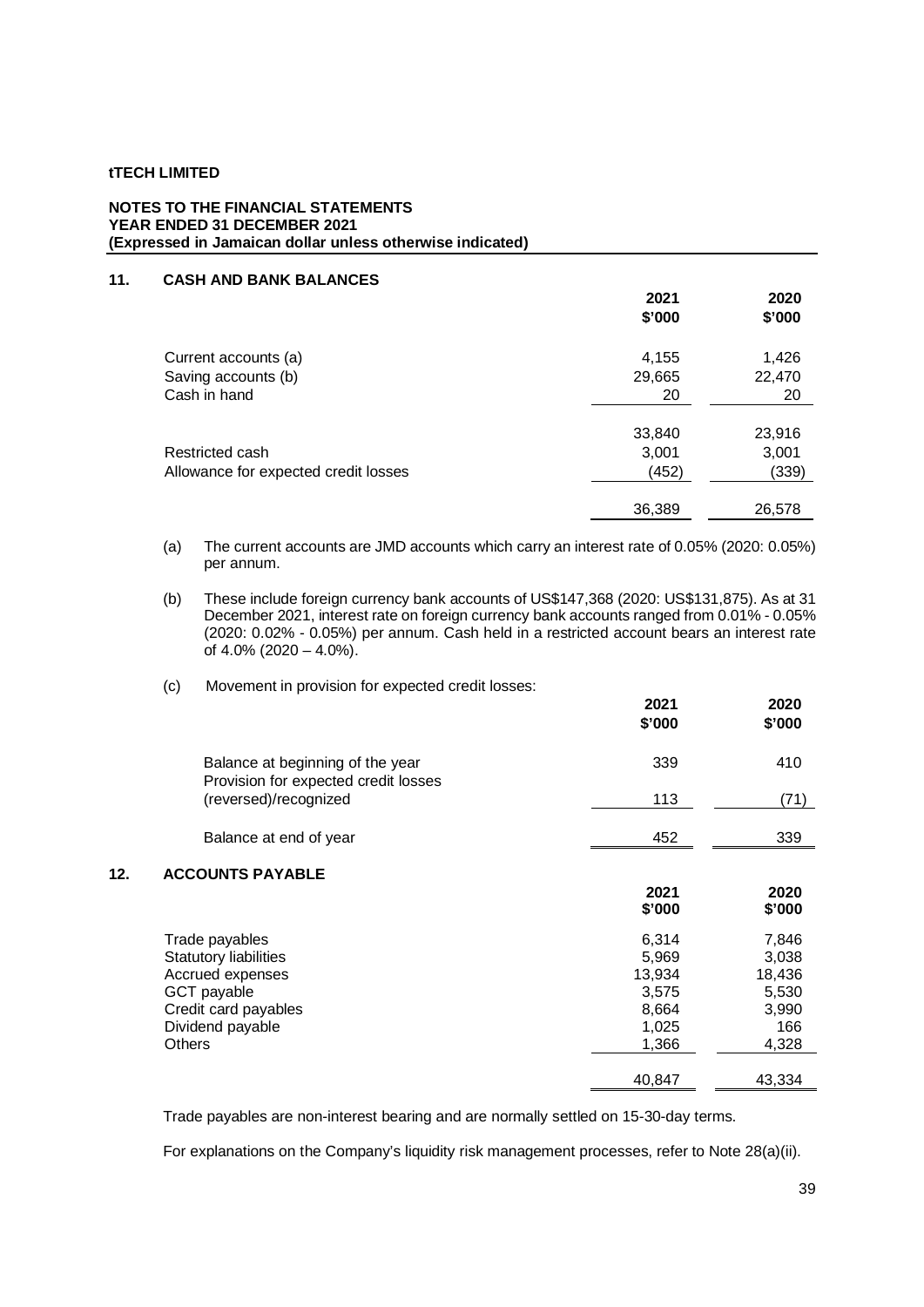### **NOTES TO THE FINANCIAL STATEMENTS YEAR ENDED 31 DECEMBER 2021 (Expressed in Jamaican dollar unless otherwise indicated)**

## **13. CONTRACT LIABILITIES**

Contract liabilities represent short-term customer advances received to deliver equipment and to render installation services.

|     |                                                      | 2021<br>\$'000 | 2020<br>\$'000 |
|-----|------------------------------------------------------|----------------|----------------|
|     | Customer advances                                    | 3,323          | 5,252          |
|     | The movement in contract liabilities is shown below: |                |                |
|     |                                                      | 2021<br>\$'000 | 2020<br>\$'000 |
|     | Balance at beginning of the year                     | 5,252          | 3,670          |
|     | Additional customer advance payments                 | 2,307          | 4,045          |
|     | Recognised in revenue during the year                | (4,236)        | (2, 463)       |
|     | Balance at end of the year                           | 3,323          | 5,252          |
| 14. | RIGHT-OF-USE ASSET /LEASE LIABILITY                  |                |                |
|     | <b>Right-of-use asset</b>                            |                |                |
|     |                                                      | 2021           | 2020           |
|     |                                                      | \$'000         | \$'000         |
|     | At cost:                                             |                |                |
|     | Balance as at 1 January and 31 December              | 25,302         | 28,369         |
|     | Depreciation:                                        |                |                |
|     | Charge for the year                                  | 3,067          | 3,067          |
|     | Balance as at 31 December                            | 3,067          | 3,067          |
|     | Net book value as at 31 December                     | 22,235         | 25,302         |

The right-of-use asset is being depreciated over a period of 10 years and 3 months (the anticipated lease term including extension options).

#### **Lease liability**

The lease which commenced in 2014 was renewed in 2019 for a term of five years, and the Company has an option to renew the lease for a further 5-year period. The rental is subject to annual increases.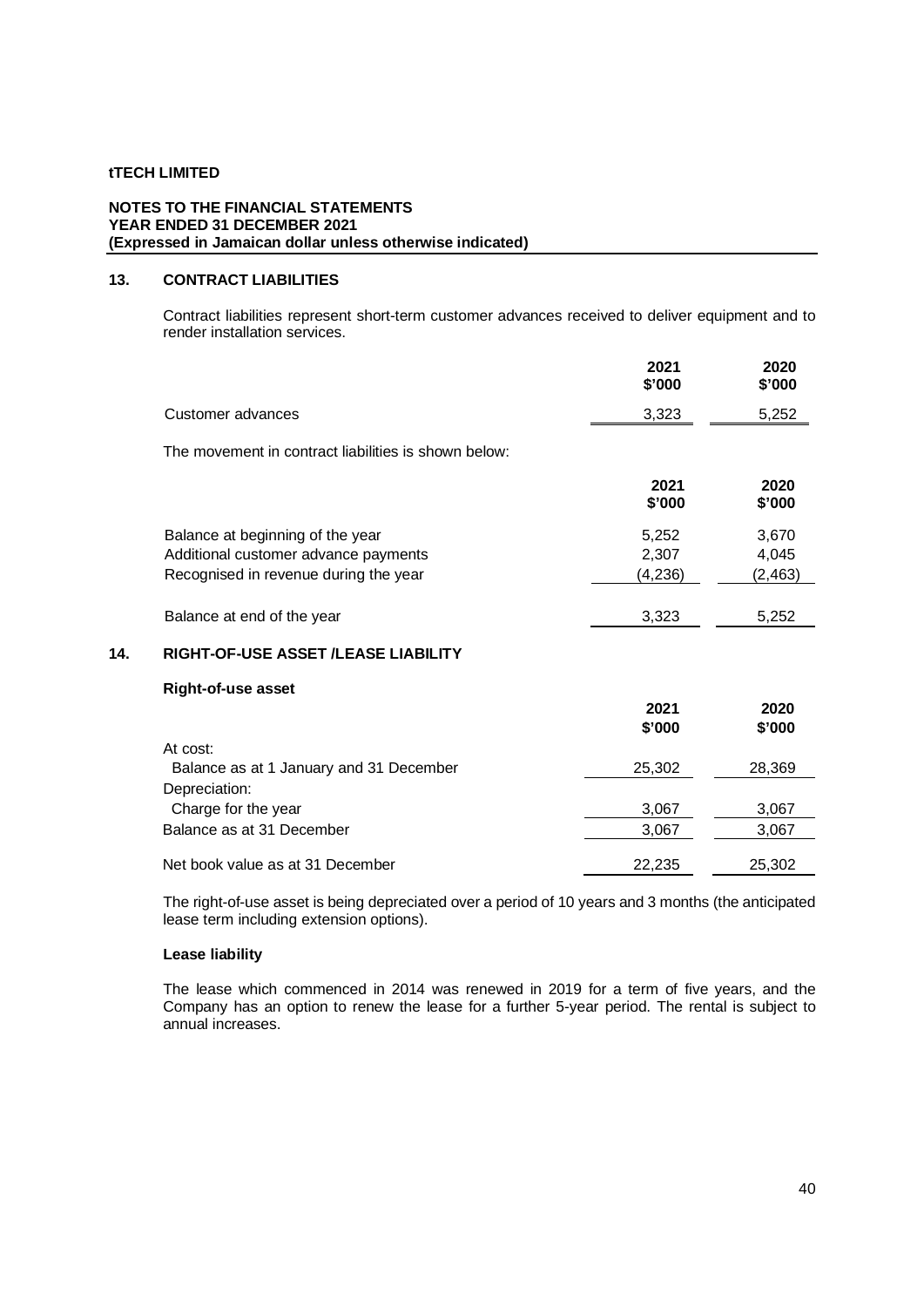### **NOTES TO THE FINANCIAL STATEMENTS YEAR ENDED 31 DECEMBER 2021 (Expressed in Jamaican dollar unless otherwise indicated)**

## **14. RIGHT-OF-USE ASSET /LEASE LIABILITY (CONTINUED)**

## **Lease liability (continued)**

Set out below are the carrying amounts of lease liabilities and the movements during the period:

|                                                                                   | 2021<br>\$'000             | 2020<br>\$'000             |
|-----------------------------------------------------------------------------------|----------------------------|----------------------------|
| As at 1 January<br>Interest charged for the year<br>Payments made during the year | 29,436<br>2,286<br>(3,823) | 30,599<br>2,393<br>(3,556) |
| As at 31 December                                                                 | 27,899                     | 29,436                     |
| Current<br>Non-current                                                            | 1,959<br>25,940            | 1,536<br>27,900            |
|                                                                                   | 27,899                     | 29,436                     |

The lease liability is secured by the related underlying assets set out above. The maturity of the lease liability at 31 December are as follows:

|                  | Within<br>1 Yr | Within<br>2 yrs | Within<br>3 yrs | Within<br>4 yrs | Within<br>5 yrs | $6-10$ yrs | Total     |
|------------------|----------------|-----------------|-----------------|-----------------|-----------------|------------|-----------|
| 31 December 2021 | \$'000         | \$'000          | \$'000          | \$'000          | \$'000          | \$'000     | \$'000    |
| Lease payments   | (4, 109)       | (4, 417)        | (4,749)         | (5, 105)        | (5,488)         | (13, 855)  | (37, 723) |
| Interest expense | 2,150          | 1,977           | 1,764           | 1,504           | 1,194           | 1,235      | 9,824     |
|                  | (1, 959)       | (2, 440)        | (2,985)         | (3,601)         | (4, 294)        | (12,620)   | (27, 899) |
|                  |                |                 |                 |                 |                 |            |           |
|                  | Within<br>1 Yr | Within<br>2 yrs | Within<br>3 yrs | Within<br>4 yrs | Within<br>5 yrs | $6-10$ yrs | Total     |
| 31 December 2020 | \$'000         | \$'000          | \$'000          | \$'000          | \$'000          | \$'000     | \$'000    |
| Lease payments   | (3,823)        | (4, 109)        | (4, 417)        | (4, 749)        | (5, 105)        | (19, 342)  | (41, 545) |
| Interest expense | 2,287          | 2,150           | 1,977           | 1,764           | 1,504           | 2,427      | 12,109    |

The following are the amounts recognised in profit or loss:

|                                                           | 2021<br>\$'000 | 2020<br>\$'000 |
|-----------------------------------------------------------|----------------|----------------|
| Depreciation expense of right-of-use assets               | 3.067          | 3,067          |
| Interest expense on lease liabilities                     | 2.286          | 2,393          |
| Total recognised in the statement of comprehensive income | 5,353          | 5,460          |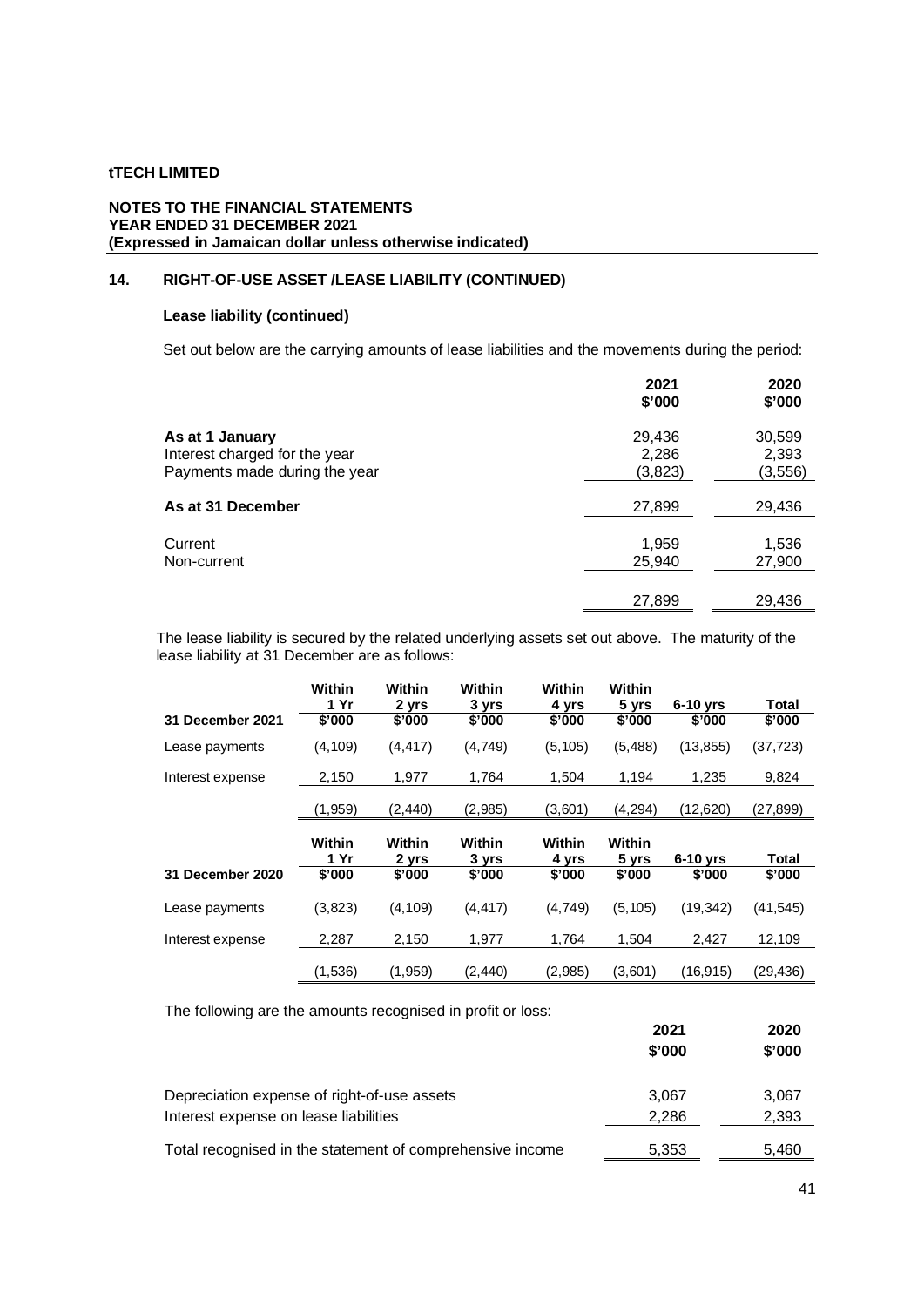### **NOTES TO THE FINANCIAL STATEMENTS YEAR ENDED 31 DECEMBER 2021 (Expressed in Jamaican dollar unless otherwise indicated)**

## **15. DEFERRED TAXATION**

Deferred taxes are calculated on all temporary differences using the current tax rate of 25% adjusted for the 50% credit to be expected over the next five (5) years. See Note 26.

Analysis for financial reporting purposes:

|                     | 2021<br>\$'000 | 2020<br>\$'000 |
|---------------------|----------------|----------------|
| Deferred tax assets | 1,068          | -              |
|                     |                |                |

The following are the main deferred tax assets and liabilities recognised by the Company and the movements thereon, during the current period:

|                                               | Accrued<br>vacation | ECL<br>provision | Lease<br>liability<br>/Right<br>of use<br>assets | <b>PPE</b> | Unrealized<br>foreign<br>Exchange<br>Interest<br>receivable<br>gain |          | Total  |
|-----------------------------------------------|---------------------|------------------|--------------------------------------------------|------------|---------------------------------------------------------------------|----------|--------|
| At 1 January 2021                             | \$'000              | \$'000           | \$'000<br>-                                      | \$'000     | \$'000<br>۰                                                         | \$'000   | \$'000 |
| (Charged)/ credited to<br>income for the year | 413                 | 1,727            | 696                                              | (594)      | (4)                                                                 | (1, 170) | 1,068  |
| At 31 December 2021                           | 413                 | 1.727            | 696                                              | (594)      | $\left( 4\right)$                                                   | (1, 170) | 1,068  |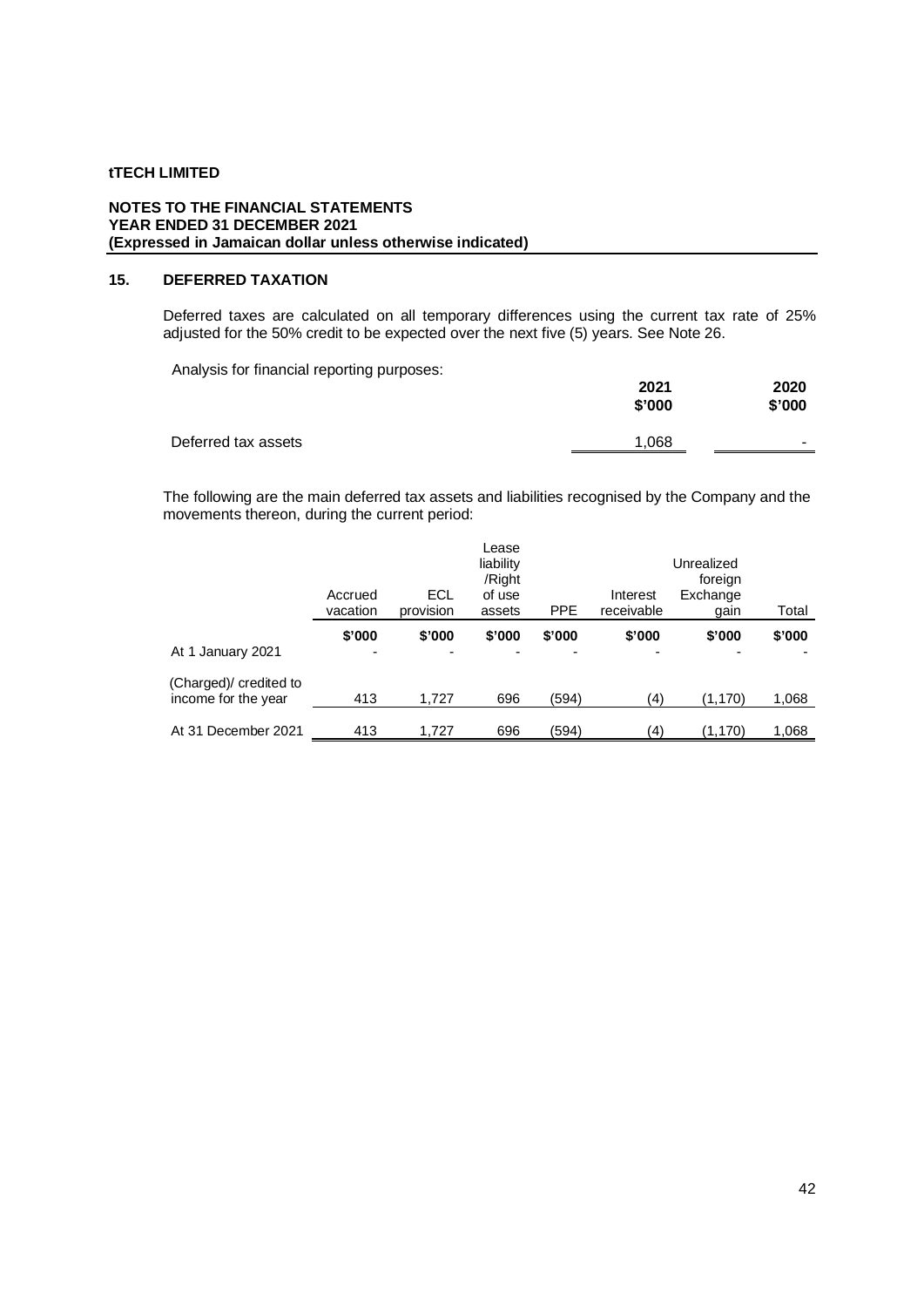## **NOTES TO THE FINANCIAL STATEMENTS YEAR ENDED 31 DECEMBER 2021 (Expressed in Jamaican dollar unless otherwise indicated)**

## **16. PROPERTY AND EQUIPMENT**

|                     | <b>Computer</b><br><b>Equipment</b><br>\$'000 | <b>Furniture &amp;</b><br><b>Equipment</b><br>\$'000 | Total<br>\$'000 |
|---------------------|-----------------------------------------------|------------------------------------------------------|-----------------|
| At cost:            |                                               |                                                      |                 |
| 1 January 2020      | 18,680                                        | 12,900                                               | 31,580          |
| Additions           | 3,901                                         | 375                                                  | 4,276           |
| 31 December 2020    | 22,581                                        | 13,275                                               | 35,856          |
| Additions           | 4,662                                         | 893                                                  | 5,555           |
| 31 December 2021    | 27,243                                        | 14,168                                               | 41,411          |
|                     |                                               |                                                      |                 |
| Depreciation:       |                                               |                                                      |                 |
| 1 January 2020      | 12,460                                        | 6,018                                                | 18,478          |
| Charge for the year | 3,173                                         | 1,307                                                | 4,480           |
| 31 December 2020    | 15,633                                        | 7,325                                                | 22,958          |
| Charge for the year | 3,961                                         | 1,545                                                | 5,506           |
| 31 December 2021    | 19,594                                        | 8,870                                                | 28,464          |
|                     |                                               |                                                      |                 |
| Net book values:    |                                               |                                                      |                 |
| 31 December 2021    | 7,649                                         | 5,298                                                | 12,947          |
| 31 December 2020    | 6,948                                         | 5,950                                                | 12,898          |

The following rates are used in the calculation of depreciation:

| Furniture and equipment | 10%                 |
|-------------------------|---------------------|
| Computer equipment      | 331/ <sub>3</sub> % |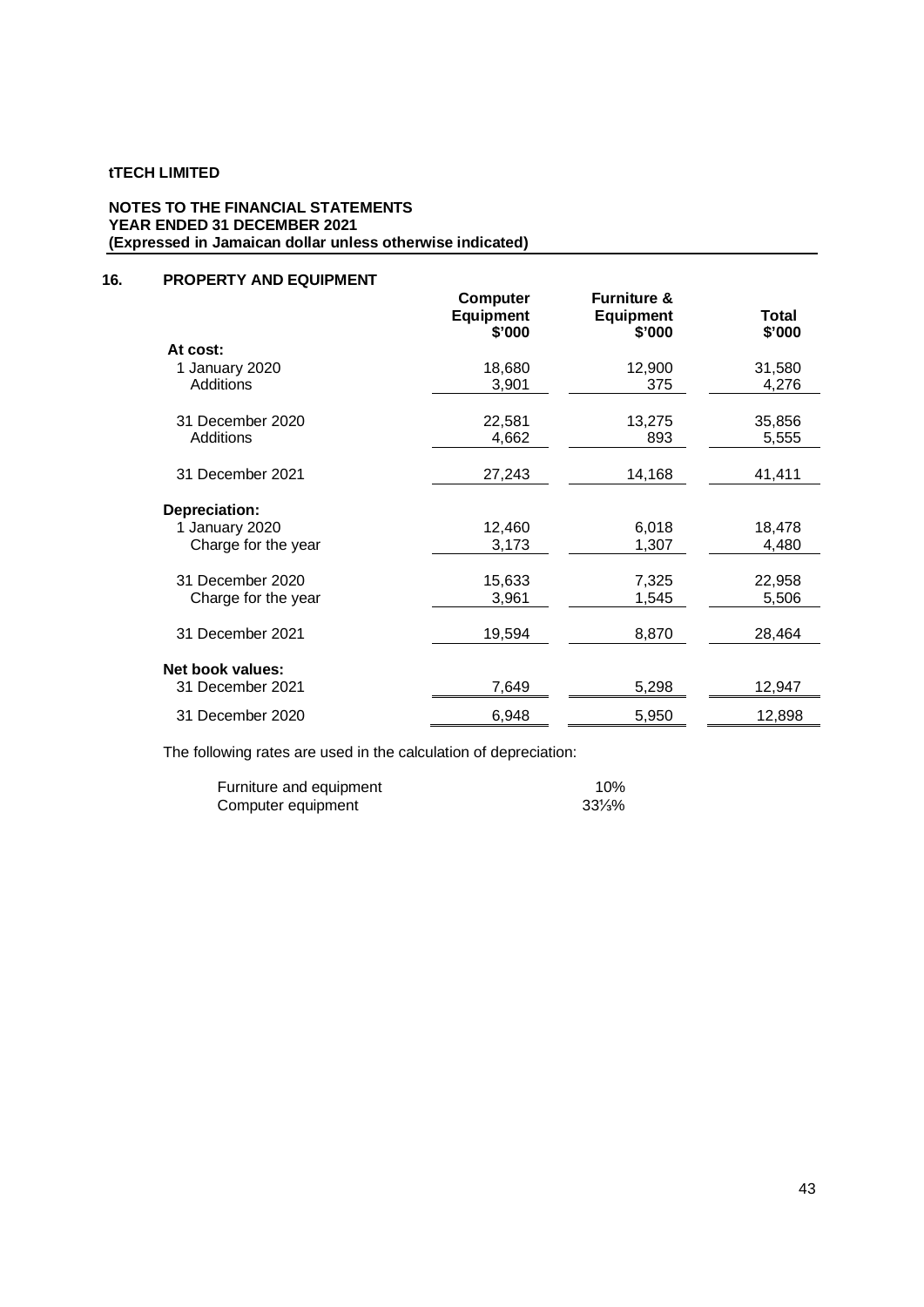## **NOTES TO THE FINANCIAL STATEMENTS YEAR ENDED 31 DECEMBER 2021 (Expressed in Jamaican dollar unless otherwise indicated)**

## **17. INTANGIBLES**

|                      | Computer<br><b>Software</b><br>\$'000 |
|----------------------|---------------------------------------|
| At cost:             |                                       |
| 1 January 2020       | 5,236                                 |
| Disposal             | (3,627)                               |
| 31 December 2020     | 1,609                                 |
| Addition             | 313                                   |
| Disposal             | (670)                                 |
| 31 December 2021     | 1,252                                 |
| Amortisation:        |                                       |
| 1 January 2020       | 4,282                                 |
| Charge for the year  | 304                                   |
| Relieved on disposal | (3,627)                               |
| 31 December 2020     | 959                                   |
| Charge for the year  | 346                                   |
| Relieved on disposal | (357)                                 |
| 31 December 2021     | 948                                   |
| Net book values:     |                                       |
| 31 December 2021     | 304                                   |
| 31 December 2020     | 650                                   |

Intangible assets represent the cost of software and are amortised over 3 years.

## **18. SHARE CAPITAL**

|                                                                                   | 2021<br>\$'000 | 2020<br>\$'000 |
|-----------------------------------------------------------------------------------|----------------|----------------|
| Authorized                                                                        |                |                |
| 106,000,000 ordinary shares of no par value                                       | 106.000        | 106,000        |
| Issued and fully paid:                                                            |                |                |
| Share capital at beginning of year 106,000,000 ordinary<br>shares of no par value | 51,727         | 51,727         |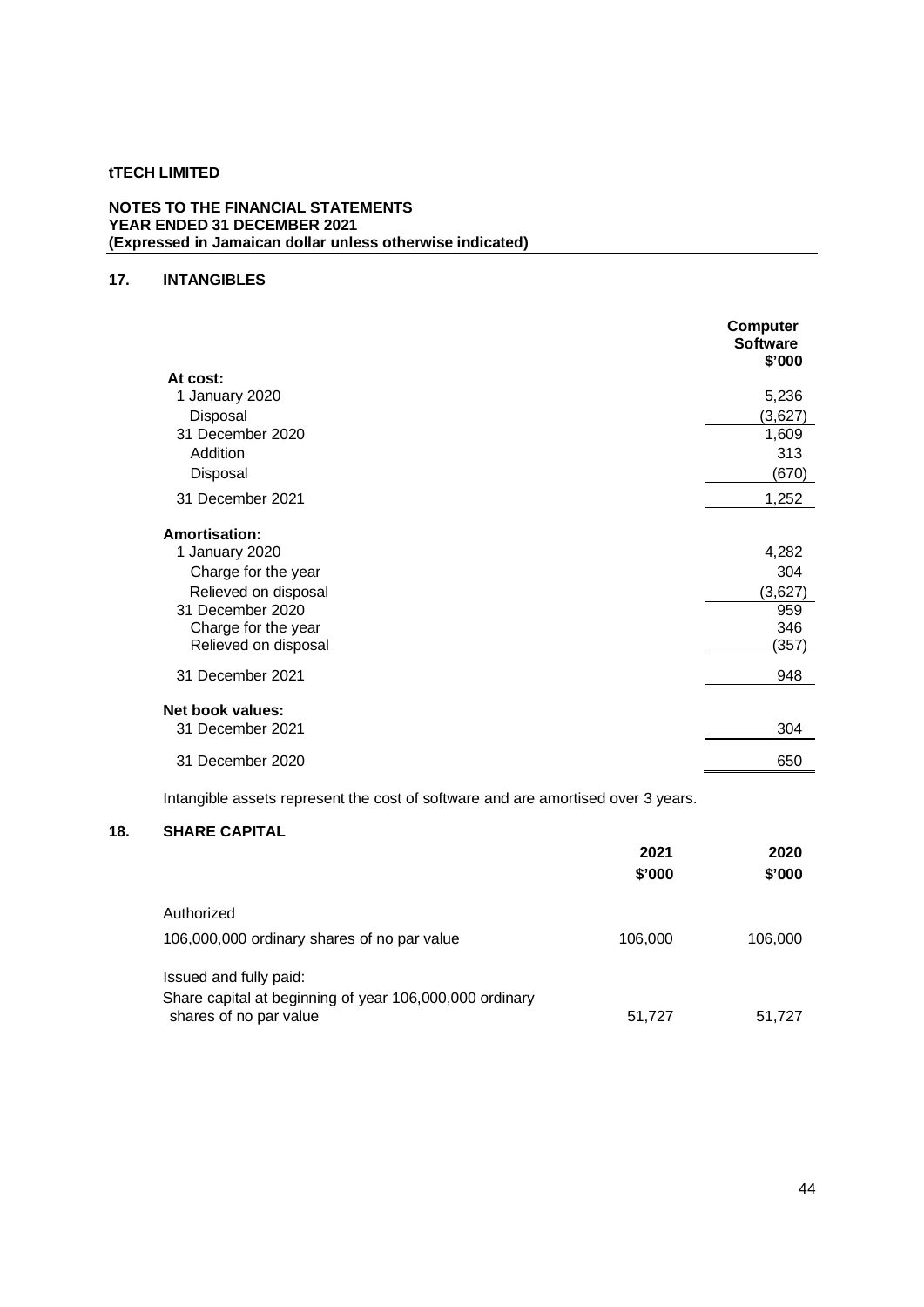#### **NOTES TO THE FINANCIAL STATEMENTS YEAR ENDED 31 DECEMBER 2021 (Expressed in Jamaican dollar unless otherwise indicated)**

## **19. REVENUE FROM CONTRACTS WITH CUSTOMERS**

- a) This represents fees for technical services rendered and equipment sold less General Consumption Taxes.
- b) The following are entity-wide disclosures:
	- (i) Geographical areas

 There are no geographical segments as all revenues are attributed to the Company's country of domicile.

(ii) Major customers

 Revenues from transactions with one customer, which amounted to \$171 million (2020: \$155.00 million) were greater than 10 per cent of the Company's revenues accounting for 44% of revenue (2020: 43%).

- c) Performance obligations
	- (i) Equipment

The performance obligation is satisfied upon delivery of the equipment and payment is generally due within 10 days from delivery.

(ii) Warranty

Warranties are provided for one year from the date of purchase on equipment purchased on behalf of the customers. The warranty is not a separate performance obligation on the part of the company as it is directly charged to the manufacturer.

(iii) Installation services

The performance obligation is satisfied over-time and payment is generally due upon completion of installation and acceptance of the customer. In some contracts, short-term advances are required before the installation service is provided.

(iv) Procurement services There are contracts with customers to acquire equipment on their behalf. Payment is due within 10 days from delivery after the performance obligation has been satisfied.

Set out below is the amount of revenue recognised from:

|                                                                          | 2021<br>\$'000 | 2020<br>\$'000 |
|--------------------------------------------------------------------------|----------------|----------------|
| Amounts included in contract liabilities at the<br>beginning of the year | 5.252          | 3.670          |
| Performance obligations partially satisfied in previous years            | 4.236          | 2.463          |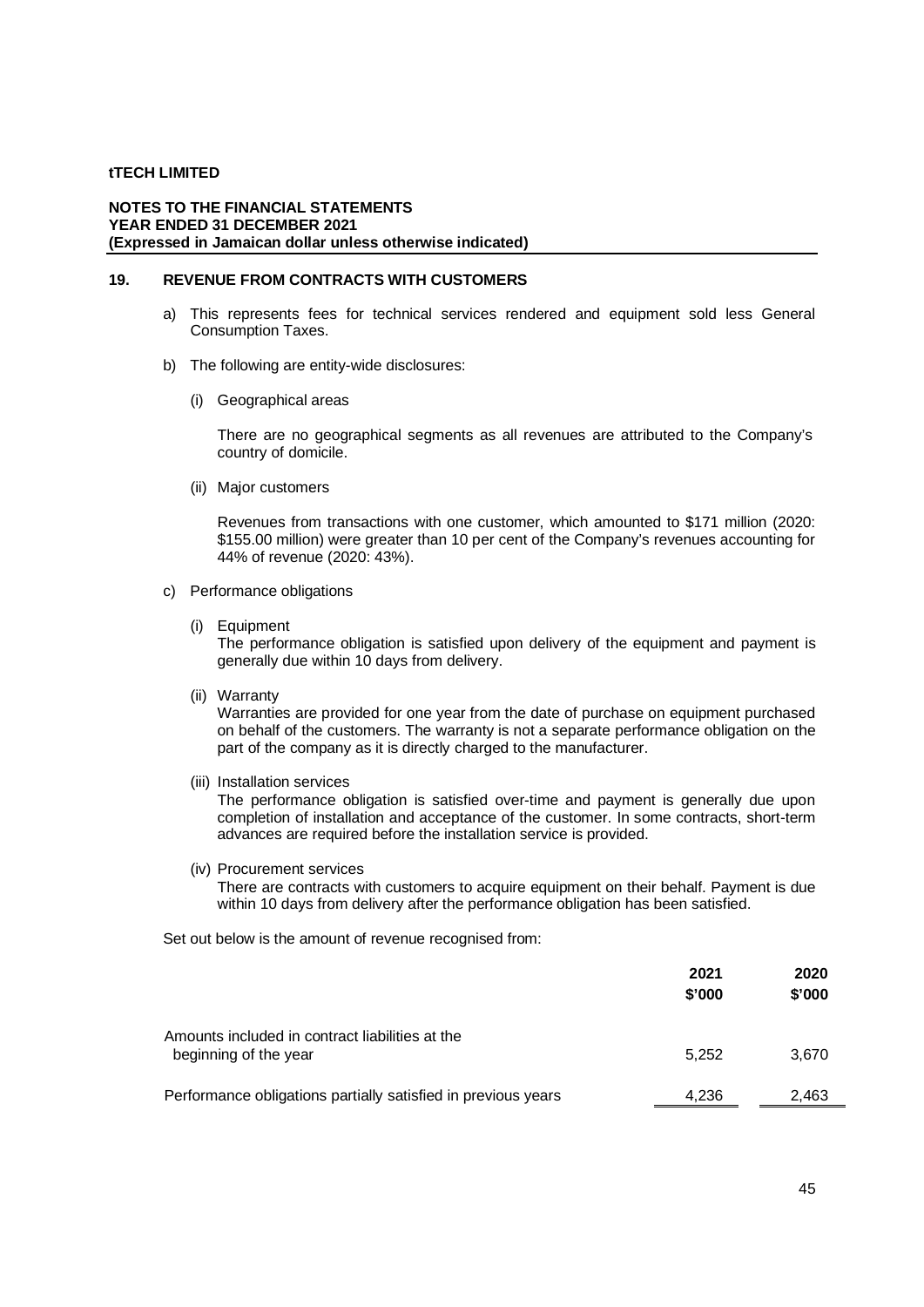## **NOTES TO THE FINANCIAL STATEMENTS YEAR ENDED 31 DECEMBER 2021 (Expressed in Jamaican dollar unless otherwise indicated)**

## **20. EXPENSES BY NATURE**

Total direct, administrative and other operating expenses:

|     |                                                                                              | 2021<br>\$'000 | 2020<br>\$'000     |
|-----|----------------------------------------------------------------------------------------------|----------------|--------------------|
|     | Technical fees, services and products                                                        | 136,150        | 113,993            |
|     | Advertising and promotion                                                                    | 13,486         | 9,409              |
|     | Professional services                                                                        | 5,526          | 8,387              |
|     | Property rental and utilities                                                                | 10,584         | 8,909              |
|     | Staff costs (Note 22)                                                                        | 169,537        | 148,876            |
|     | Directors' fees                                                                              | 1,945          | 1,940              |
|     | Depreciation (Note 16)                                                                       | 5,506          | 4,480              |
|     | Amortization of intangible asset (Note 17)                                                   | 346            | 304                |
|     | Insurance                                                                                    | 6,965          | 5,890              |
|     | Training and subscription                                                                    | 10,618         | 12,853             |
|     | Computer and communications                                                                  | 6,623          | 5,215              |
|     | Subsistence and staff expenses                                                               | 4,257          | 2,989              |
|     | Corporate expenses                                                                           | 3,968          | 4,289              |
|     | Repairs and maintenance                                                                      | 1,371          | 199                |
|     | Allowance for expected credit losses                                                         | 4,760          | 4,845              |
|     | Depreciation - lease right of use asset (Note 14)                                            | 3,067          | 3,067              |
|     | Consultancy fees                                                                             | 10,282         | 8,998              |
|     | Other                                                                                        | 5,815          | 6,089              |
|     |                                                                                              | 400,806        | 350,732            |
|     |                                                                                              | 2021           | 2020               |
|     |                                                                                              | \$'000         | \$'000             |
|     |                                                                                              |                |                    |
|     | Cost of sales                                                                                | 136,150        | 113,993            |
|     | Administrative expenses                                                                      | 229,673        | 206,526            |
|     | Other operating expenses                                                                     | 34,983         | 30,213             |
|     |                                                                                              |                |                    |
|     |                                                                                              | 400,806        | 350,732            |
|     |                                                                                              |                |                    |
| 21. | OTHER INCOME, GAINS AND LOSSES                                                               |                |                    |
|     |                                                                                              | 2021<br>\$'000 | 2020<br>\$'000     |
|     |                                                                                              |                |                    |
|     | Commission                                                                                   |                | 84                 |
|     | Dividend income                                                                              | 126            | 112                |
|     | Loss on disposal of equipment<br>Appreciation/(depreciation) in value of investments (quoted | (313)          |                    |
|     | equity securities at FVTPL) (Note 9)                                                         | 398            |                    |
|     | Foreign exchange gain                                                                        | 8,608          | (1, 112)<br>14,607 |
|     | Other                                                                                        | 8,351          | 708                |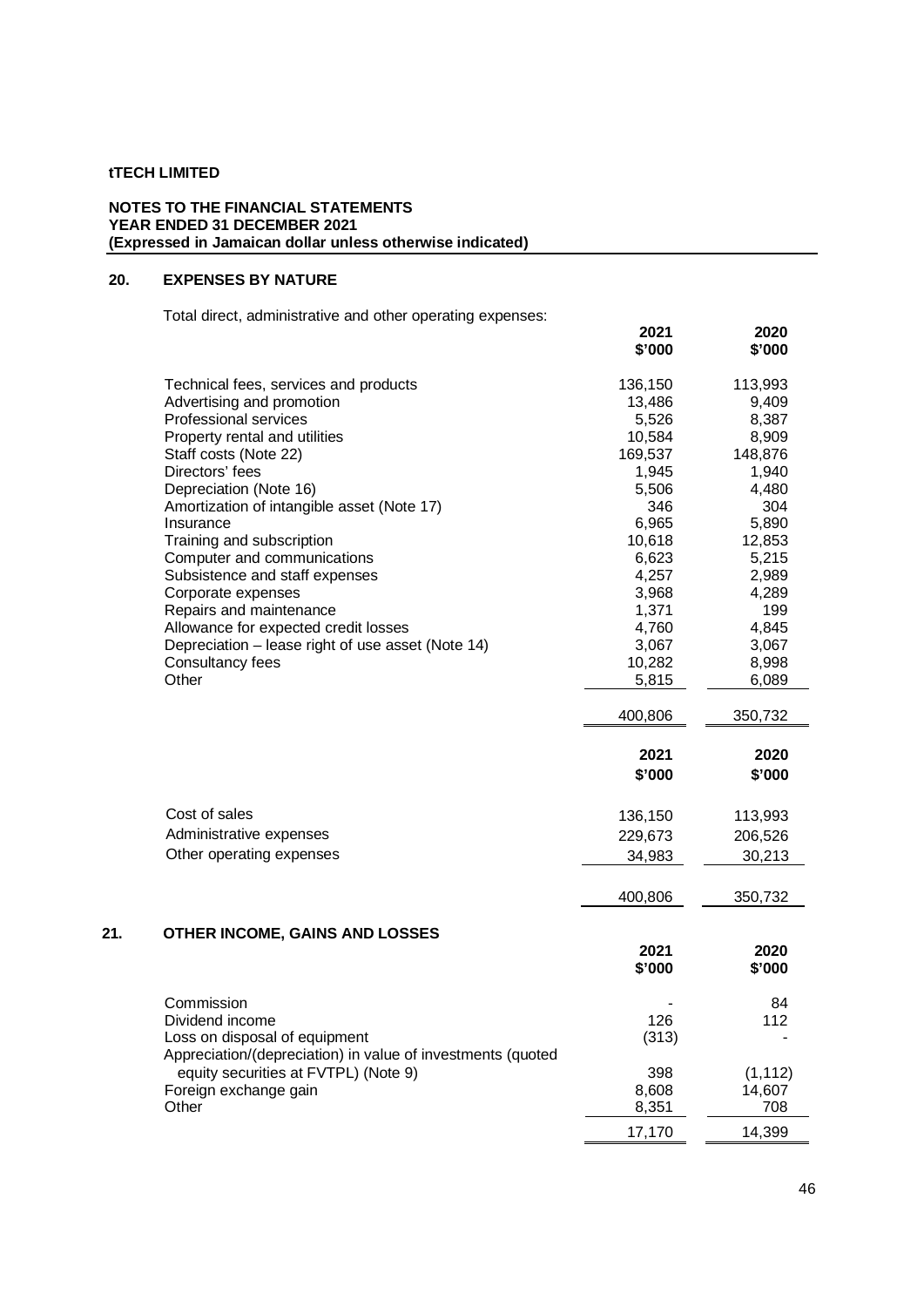## **NOTES TO THE FINANCIAL STATEMENTS YEAR ENDED 31 DECEMBER 2021 (Expressed in Jamaican dollar unless otherwise indicated)**

## **22. STAFF COSTS**

|     |                                                           | 2021<br>\$'000 | 2020<br>\$'000 |
|-----|-----------------------------------------------------------|----------------|----------------|
|     | Salaries and other employee benefits                      | 154,315        | 135,895        |
|     | Statutory contributions                                   | 15,222         | 12,981         |
|     |                                                           | 169,537        | 148,876        |
| 23. | <b>FINANCE INCOME</b>                                     |                |                |
|     |                                                           | 2021<br>\$'000 | 2020<br>\$'000 |
|     | Interest income on debt instruments at amortised cost     | 1,938          | 1,726          |
| 24. | <b>FINANCE COST</b>                                       |                |                |
|     |                                                           | 2021<br>\$'000 | 2020<br>\$'000 |
|     | Interest expense for leasing arrangements                 | 2,286          | 2,393          |
| 25. | <b>DISCLOSURE OF EXPENSES</b>                             |                |                |
|     |                                                           | 2021<br>\$'000 | 2020<br>\$'000 |
|     | Profit before taxation is stated after charging:          |                |                |
|     | Directors' emoluments (Included in staff costs)           | 28,975         | 30,084         |
|     | Directors' fees                                           | 1,945          | 1,940          |
|     | Depreciation (Note 16)                                    | 5,506          | 4,480          |
|     | Amortization of intangible asset (Note 17)                | 346            | 304            |
|     | Depreciation - lease right of use asset (Note 14)         | 3,067          | 3,067          |
|     | Auditor's remuneration                                    | 1,912          | 1,485          |
|     | Staff costs, inclusive of directors' emoluments (Note 22) | 169,537        | 148,876        |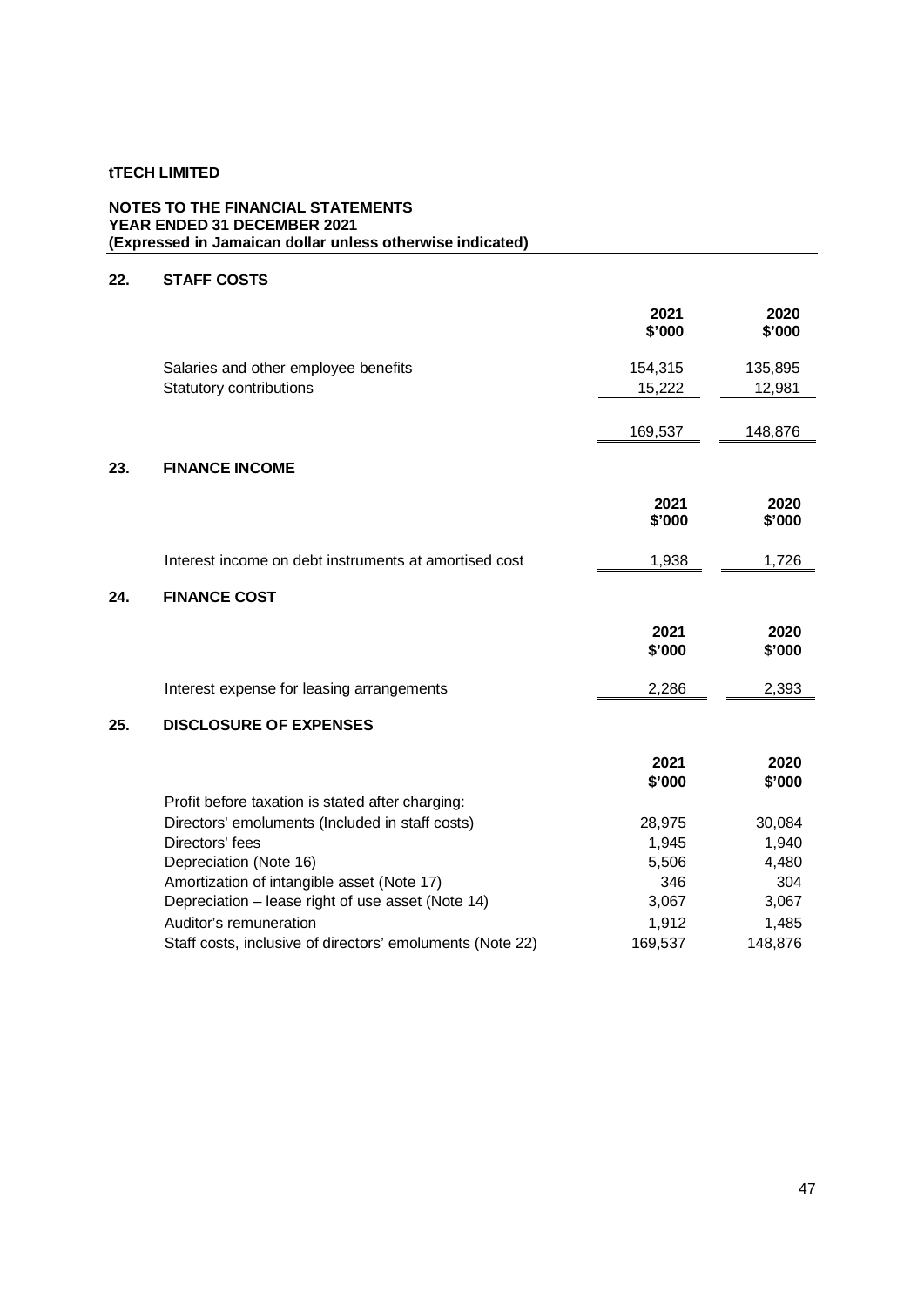#### **NOTES TO THE FINANCIAL STATEMENTS YEAR ENDED 31 DECEMBER 2021 (Expressed in Jamaican dollar unless otherwise indicated)**

### **26. TAXATION**

The Company was listed on the Junior Market of the Jamaica Stock Exchange in January 2016 and under the Income Tax Act (Jamaica Stock Exchange Junior Market) Remission Notice, 2010, 100% of income taxes will be remitted by the Minister of Finance during the first five years of listing on Junior Market (Phase one) of the Jamaica Stock Exchange and 50% of income taxes will be remitted by the Minister of Finance during the second five years of listing on the Junior Market (Phase two) of the Jamaica Stock Exchange.

Current and deferred taxes have been calculated using the tax rate of 25%.

The taxation charge is comprised of:

|                                                       | 2021<br>\$'000 | 2020<br>\$'000 |
|-------------------------------------------------------|----------------|----------------|
| Taxation charge                                       | 2,046          |                |
| Tax credit- JSE Junior Stock Exchange incentive (50%) | (1,023)        |                |
| Deferred tax credit                                   | (1,068)        |                |
|                                                       | (45)           |                |

The charge for the year is reconciled to the profit as per the statement of comprehensive income as follows:

|                                                                                                                                | 2021<br>\$'000            | 2020<br>\$'000 |
|--------------------------------------------------------------------------------------------------------------------------------|---------------------------|----------------|
| Profit before tax                                                                                                              | 8,176                     | 22,481         |
| Computed "expected" tax charge $@$ 25%<br>Difference between profit for financial statements<br>and tax reporting purposes on: | 2,044                     | 5,620          |
| Expenses not deducted for tax purposes<br>Relief given under Junior Stock Exchange Regulation<br>Other                         | 729<br>(1,023)<br>(1,795) | (5,620)        |
|                                                                                                                                | 45                        |                |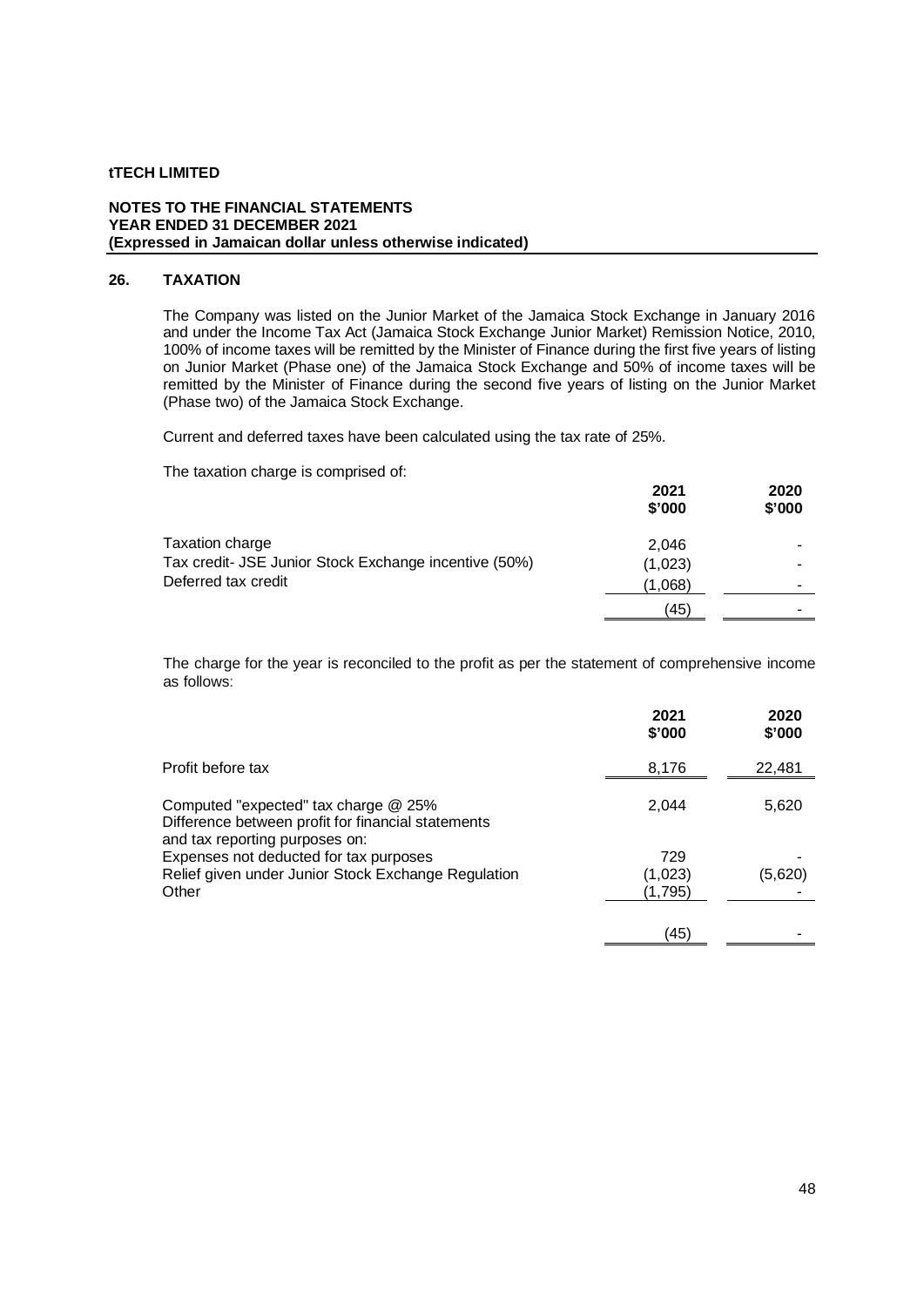#### **NOTES TO THE FINANCIAL STATEMENTS YEAR ENDED 31 DECEMBER 2021 (Expressed in Jamaican dollar unless otherwise indicated)**

## **27. RELATED PARTY TRANSACTIONS**

During the year, the Company had transactions with related parties in the normal course of business. Related party transactions are detailed below.

|                                                          | 2021<br>\$'000 | 2020<br>\$'000 |
|----------------------------------------------------------|----------------|----------------|
| Related party transactions:                              |                |                |
| Key management compensation and directors'<br>emoluments | 28,975         | 30,084         |
| Directors' fees                                          | 1,945          | 1,940          |
|                                                          | 30,920         | 32.024         |

As at 31 December 2021 and 2020, there are no related party receivable or payable balances.

## **28. FINANCIAL INSTRUMENTS**

(a) Financial risk management

The Company has exposure to the following risks from its use of financial instruments:

- **~** Credit risk;
- **~** Liquidity risk and
- **~** Market risk

This note presents information about the Company's exposure to each of the above risks, the Company's objectives, policies and processes for measuring and managing risk, and the Company's management of capital.

The Board of Directors has overall responsibility for the establishment and oversight of the Company's risk management framework.

The risk management policies are established to identify and analyse the risks faced by the Company, to set appropriate risk limits and controls, and to monitor risks and adherence to limits. Risk management policies and systems are reviewed regularly to reflect changes in market conditions and the Company's activities.

(i) Credit risk

Credit risk is the risk of financial loss to the Company if a customer or counterparty to a financial instrument fails to meet its contractual obligations.

This arises principally from cash and bank balances, securities purchased under resale agreements and amounts due from customers and related parties.

The maximum exposure to credit risk is reflected in the statement of financial position at the reporting date.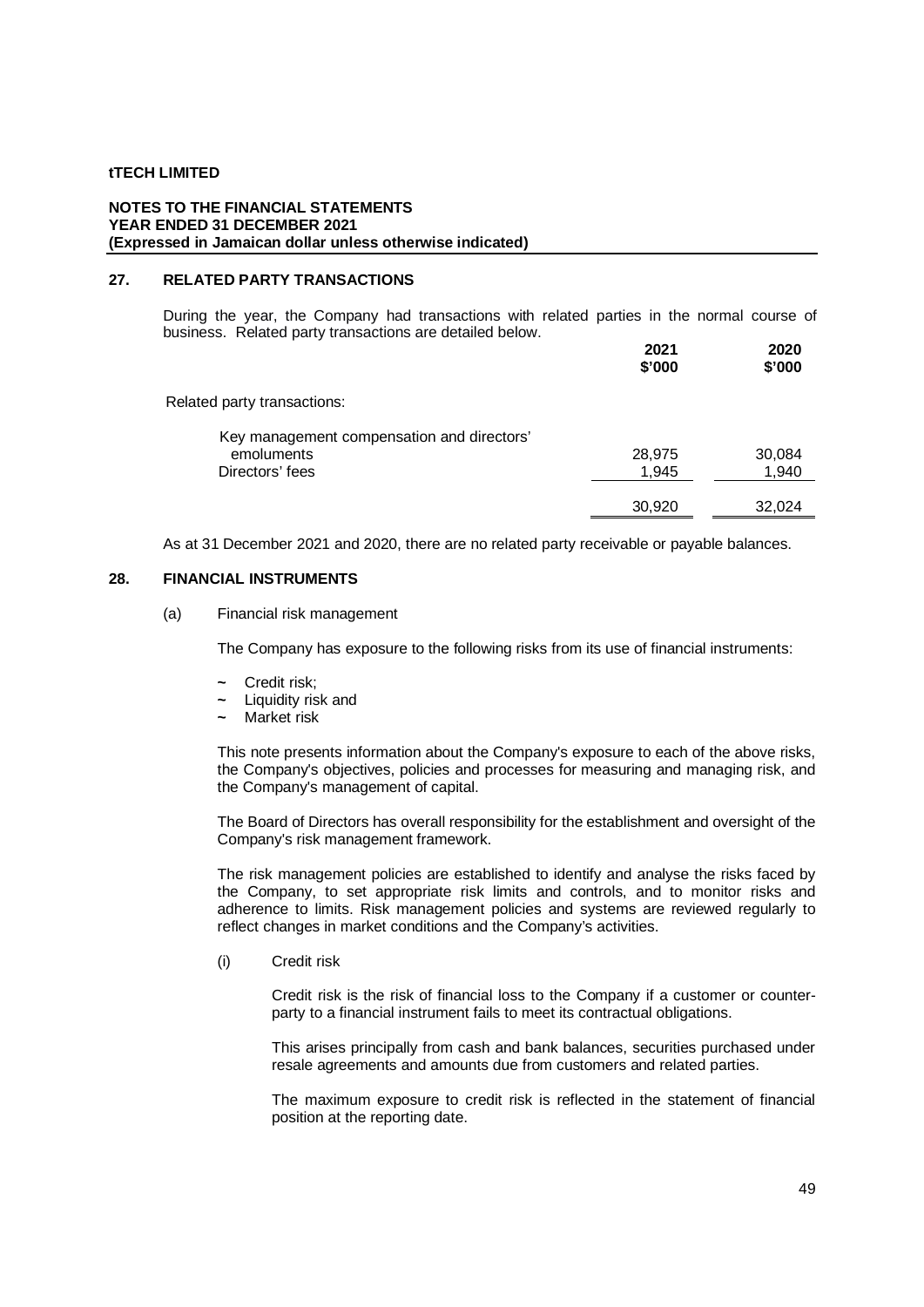### **NOTES TO THE FINANCIAL STATEMENTS YEAR ENDED 31 DECEMBER 2021 (Expressed in Jamaican dollar unless otherwise indicated)**

## **28. FINANCIAL INSTRUMENTS (CONTINUED)**

- (a) Financial risk management (continued):
	- (i) Credit risk (continued)

The maximum exposure to credit risk is as follows:

|                                     | 2021<br>\$'000 | 2020<br>\$'000 |
|-------------------------------------|----------------|----------------|
| Financial assets:                   |                |                |
| Cash and bank balances (Note 11)    | 36,389         | 26,578         |
| Accounts receivable (Note 7)        | 68,433         | 71,789         |
| Short-term investments (Note 9, 10) | 116,195        | 91,388         |
| Long-term investments (Note 9)      | 10,158         | 36,170         |
| Contract assets (Note 6)            | 26,337         | 34,863         |
| Other receivables (Note 8)          | 5,744          | 3,901          |
|                                     |                |                |
|                                     | 263,256        | 264.689        |

#### *Cash and bank balances and securities purchased under resale agreements*

The Company limits its exposure to credit risk including investments by placing cash resources with substantial counterparties who are believed to have minimal risk of default.

#### *Accounts receivable and other receivables and contract assets*

The Company's exposure to credit risk is influenced mainly by the individual characteristics of each customer. Accounts receivable mainly consist of amounts owing from corporate customers. As at 31 December 2021, amounts receivable from three (2020: three) customers that individually accounted for greater than 5% of the accounts receivable balance represented 45.84%, 5.66%, 5.07% (2020: 41.9%, 5.7%, 5.1%). There are no other concentrations of credit risk.

The Company does not require collateral in respect of trade and other receivables.

An impairment analysis is performed at each reporting date using a provision matrix to measure expected credit losses. The provision rates are based on days past due for various customers with similar loss patterns. The calculation reflects the probability-weighted outcome and reasonable and supportable information that is available at the reporting date about past events, current conditions and forecasts of future economic conditions. Generally, trade receivables are writtenoff if past due for more than 90 days and are not subject to enforcement activity. The maximum exposure to credit risk at the reporting date is the carrying value of trade receivables disclosed in Note 7.

Set out below is the information about the credit risk exposure on the Company's trade receivables using a provision matrix.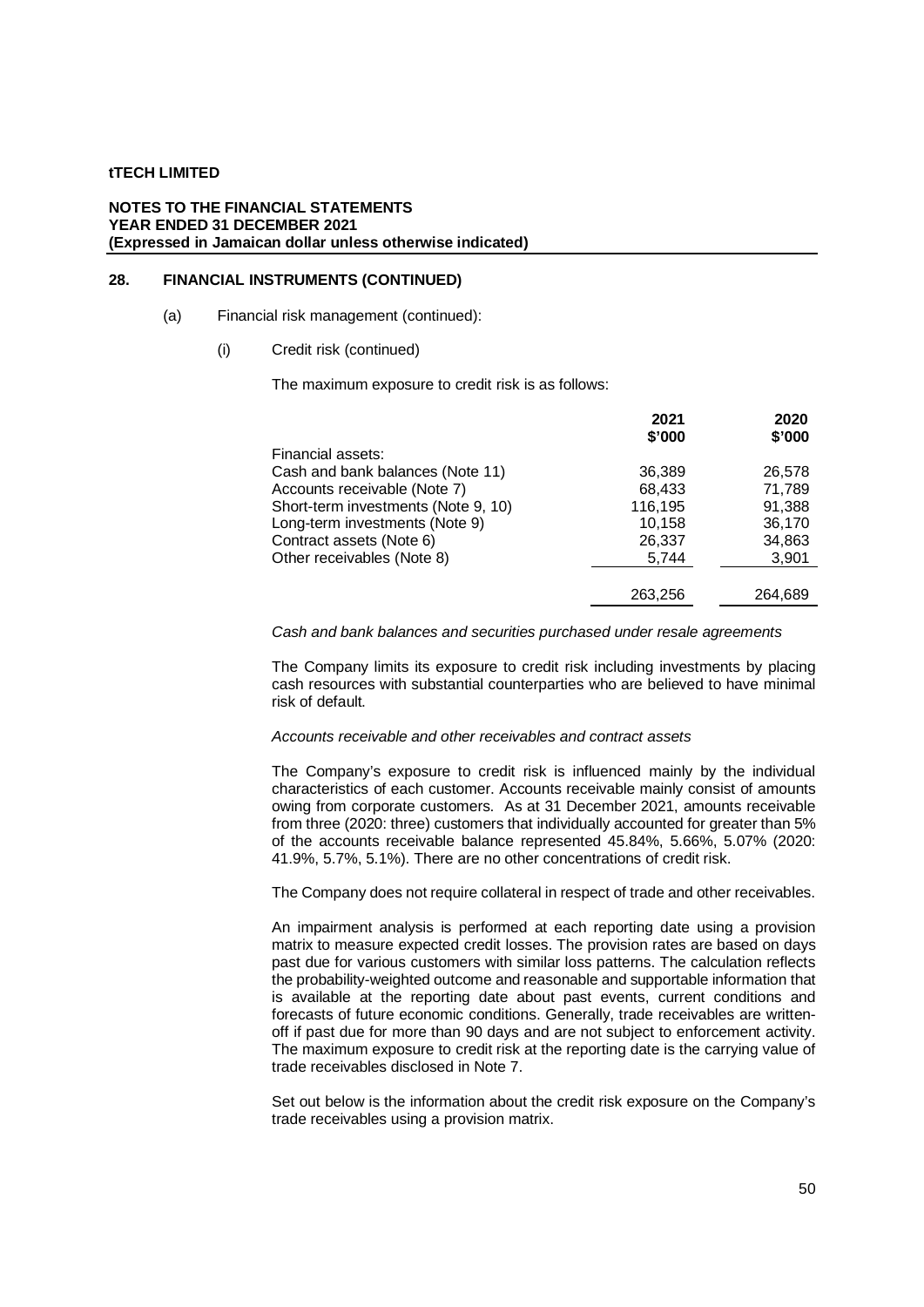## **NOTES TO THE FINANCIAL STATEMENTS YEAR ENDED 31 DECEMBER 2021 (Expressed in Jamaican dollar unless otherwise indicated)**

## **28. FINANCIAL INSTRUMENTS (CONTINUED)**

(a) Financial risk management (continued):

## (i) Credit risk (continued)

*Accounts receivable and other receivables and contract assets (continued)*

|                                                       |                          | <b>Trade receivables</b> |               |                          |           |          |        |
|-------------------------------------------------------|--------------------------|--------------------------|---------------|--------------------------|-----------|----------|--------|
|                                                       | Days past due            |                          |               |                          |           |          |        |
|                                                       |                          |                          |               |                          | Over      |          |        |
|                                                       | $0 - 30$                 | $31 - 60$                | $61 - 90$     | $91 - 180$               | 181 - 365 | Over     |        |
| 2021                                                  | days                     | days                     | days          | days                     | days      | 365 days | Total  |
|                                                       | <b>Current</b>           |                          |               |                          |           |          |        |
|                                                       | \$'000                   | \$'000                   | \$'000        | \$'000                   | \$'000    | \$'000   | \$'000 |
| Expected                                              |                          |                          |               |                          |           |          |        |
| credit loss rate                                      | 0.92%                    | 1.44%                    | 6.61%         | 19.28%                   | 16.51%    | 100%     |        |
| <b>Estimated total</b><br>gross carrying<br>amount at |                          |                          |               |                          |           |          |        |
| default                                               | 51,245                   | 1,937                    | 6,488         | 8,079                    | 3,797     | 7,665    | 79,211 |
| Expected                                              |                          |                          |               |                          |           |          |        |
| credit loss                                           | 471                      | 28                       | 429           | 1,558                    | 627       | 7,665    | 10,778 |
|                                                       |                          |                          |               | <b>Trade receivables</b> |           |          |        |
|                                                       |                          |                          | Days past due |                          |           |          |        |
|                                                       |                          |                          |               |                          | Over      |          |        |
|                                                       | $0 - 30$                 | $31 - 60$                | $61 - 90$     | $91 - 180$               | 181 - 365 | Over     |        |
| 2020                                                  | days                     | days                     | days          | days                     | days      | 365 days | Total  |
|                                                       | <b>Current</b><br>\$'000 | \$'000                   | \$'000        | \$'000                   | \$'000    | \$'000   | \$'000 |
| Expected                                              |                          |                          |               |                          |           |          |        |
| credit loss rate                                      | 0.00%                    | 0.42%                    | 1.33%         | 2.74%                    | 15.05%    | 100%     |        |
| <b>Estimated total</b><br>gross carrying<br>amount at |                          |                          |               |                          |           |          |        |
| default                                               | 49,767                   | 4,730                    | 6,904         | 7,673                    | 3,574     | 6,642    | 79,290 |
| Expected<br>credit loss                               |                          | 20                       | 91            | 210                      | 538       | 6,642    | 7,501  |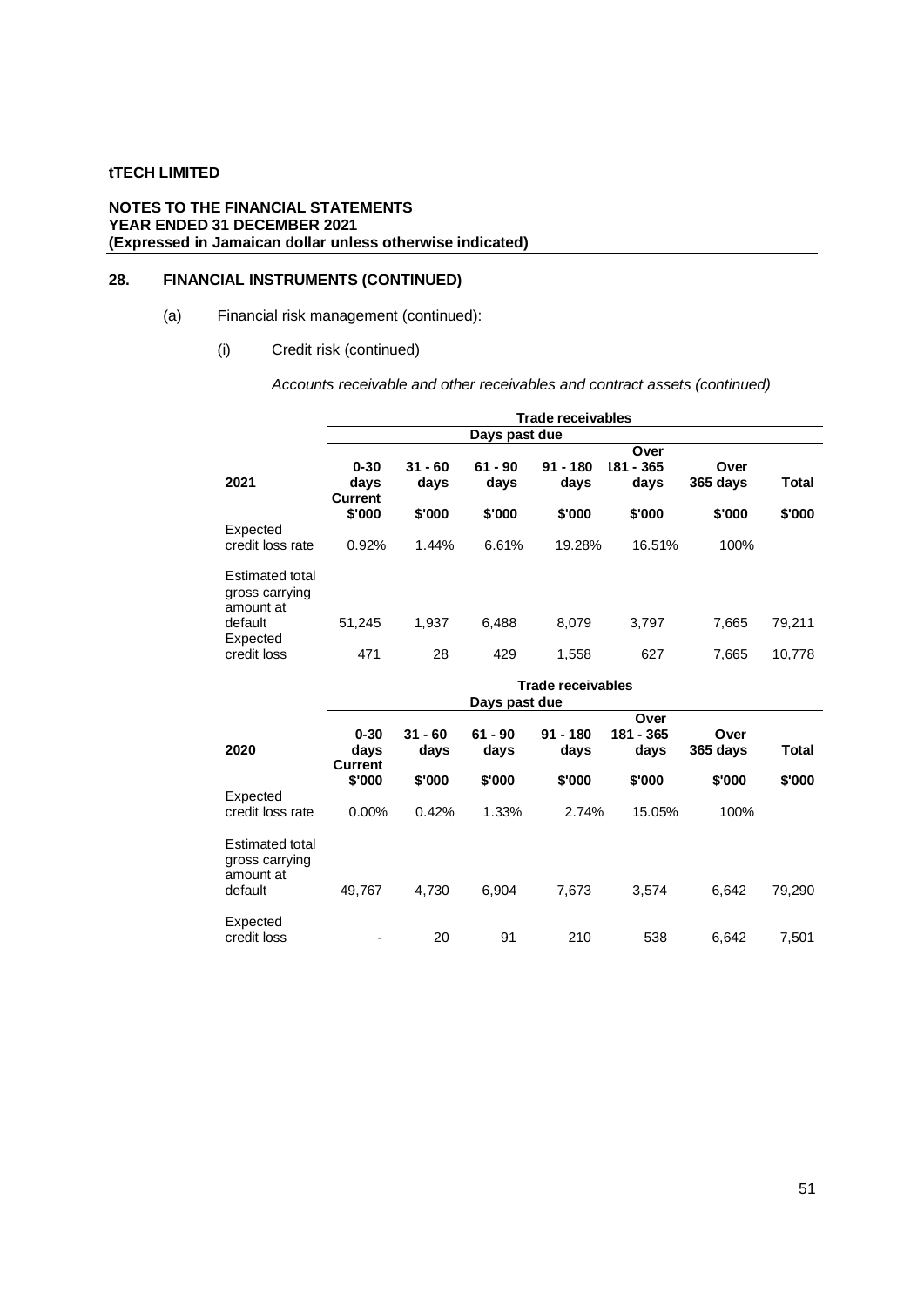#### **NOTES TO THE FINANCIAL STATEMENTS YEAR ENDED 31 DECEMBER 2021 (Expressed in Jamaican dollar unless otherwise indicated)**

## **28. FINANCIAL INSTRUMENTS (CONTINUED)**

- (a) Financial risk management (continued):
	- (i) Credit risk (continued)

|                                          | 2021                                                        |                                          | 2020                                                        |                                          |
|------------------------------------------|-------------------------------------------------------------|------------------------------------------|-------------------------------------------------------------|------------------------------------------|
| 12 month expected<br>credit loss         | Average<br><b>Expected</b><br><b>Credit</b><br>Loss<br>Rate | <b>Expected</b><br>credit loss<br>\$'000 | Average<br><b>Expected</b><br><b>Credit</b><br>Loss<br>Rate | <b>Expected</b><br>credit loss<br>\$'000 |
| <b>Financial assets</b>                  |                                                             |                                          |                                                             |                                          |
| Cash and cash<br>equivalents             | 1.10%                                                       | 452                                      | 1.43%                                                       | 339                                      |
| Government securities<br>purchased under |                                                             |                                          | $0.50\%$ -                                                  |                                          |
| resale agreements                        | 1.10%                                                       | 871                                      | 0.96%                                                       | 961                                      |
|                                          | $0.005% -$                                                  |                                          |                                                             |                                          |
| Investments                              | 1.10%                                                       | 274                                      | 0.82%                                                       | 257                                      |

There were minor changes in the credit ratings of the underlying securities or corporate rating for the debt instruments as at year end.

Contract assets had a gross carrying amount of \$27.78 million (2020: \$40.27 million) with an impairment provision of \$1.44 million (2020: \$1.99 million).

(ii) Liquidity risk

Liquidity risk is the risk that the Company will not be able to meet its financial obligations as they fall due. Liquidity risk may result from an inability to sell a financial asset at, or close to its fair value. Prudent liquidity risk management implies maintaining sufficient cash and the availability of funding through an adequate amount of committed credit facilities.

The Company's liquidity management process, as carried out within the Company and monitored by the Finance Department, includes:

- **~** Monitoring future cash flows and liquidity on a bi-weekly basis.
- **~** Maintaining a portfolio of short term deposit balances that can easily be liquidated as protection against any unforeseen interruption to cash flow.

The following table details the Company's contractual maturity for its financial liabilities. The table below has been drawn up for financial liabilities, based on the earliest date on which the Company can be required to pay. The financial liability below includes; trade payables, contract liabilities and lease liabilities.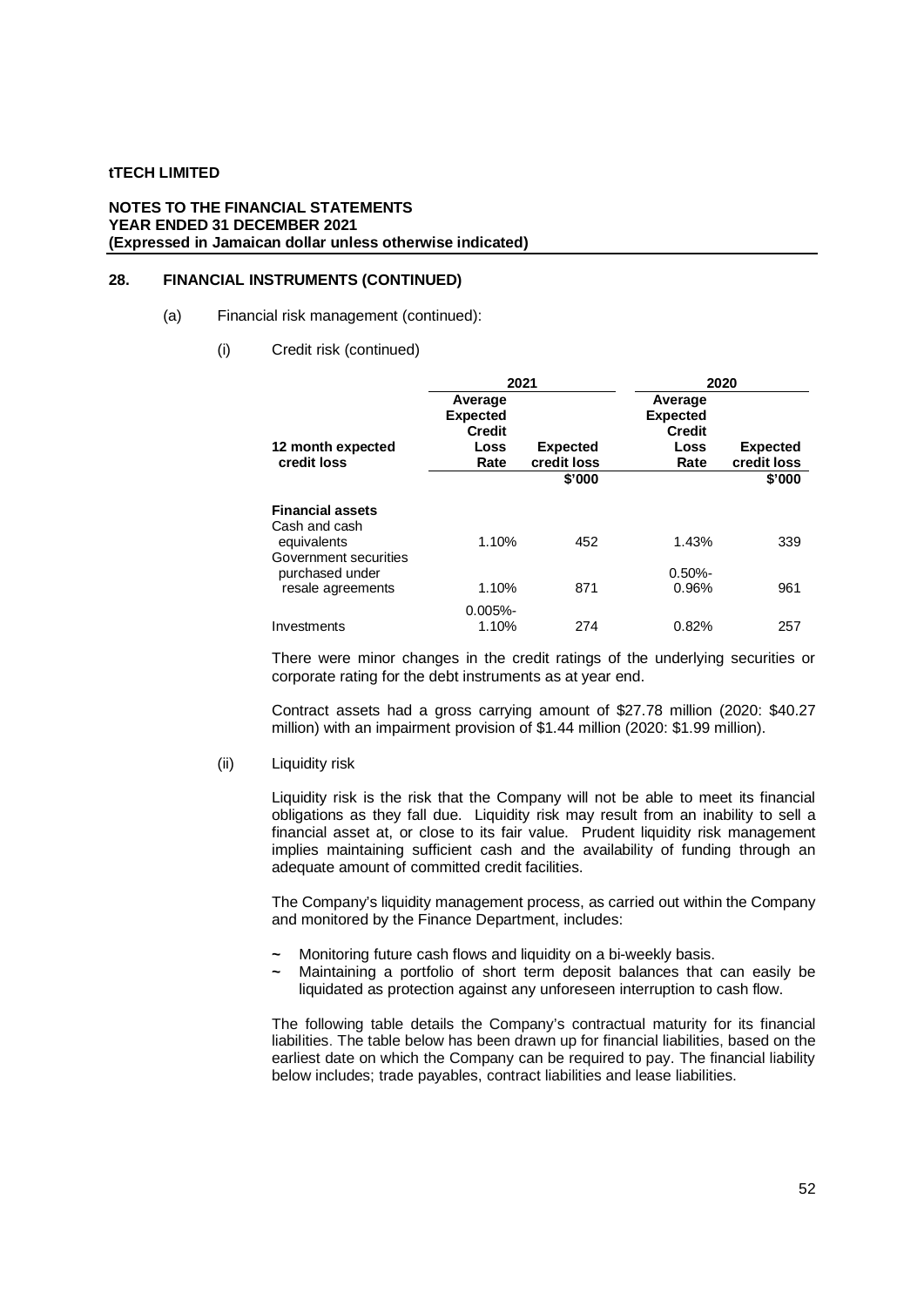#### **NOTES TO THE FINANCIAL STATEMENTS YEAR ENDED 31 DECEMBER 2021 (Expressed in Jamaican dollar unless otherwise indicated)**

## **28. FINANCIAL INSTRUMENTS (CONTINUED)**

- (a) Financial risk management (continued):
	- (ii) Liquidity risk (continued)

|                            | Average<br><b>Effective</b><br><b>Interest</b> | Less<br>than 1 | 1 - 5           | Over 5          |                 |
|----------------------------|------------------------------------------------|----------------|-----------------|-----------------|-----------------|
|                            | rate                                           | Year<br>\$'000 | Years<br>\$'000 | Years<br>\$'000 | Total<br>\$'000 |
| 2021                       |                                                |                |                 |                 |                 |
| Financial liabilities:     |                                                |                |                 |                 |                 |
| Non-interest bearing       | $0.00\%$                                       | 26,661         |                 |                 | 26,661          |
| Interest bearing liability | 7.95%                                          | 4,109          | 19,759          | 13,855          | 37,723          |
|                            | Average                                        | Less           |                 |                 |                 |
|                            | <b>Effective</b><br><b>Interest</b>            | than 1         | $1 - 5$         | Over 5          |                 |
|                            |                                                |                |                 |                 |                 |
|                            | rate                                           | Year<br>\$'000 | Years<br>\$'000 | Years<br>\$'000 | Total<br>\$'000 |
| 2020                       |                                                |                |                 |                 |                 |
| Financial liabilities:     |                                                |                |                 |                 |                 |
| Non-interest bearing       | $0.00\%$                                       | 24,620         |                 |                 | 24,620          |

#### (iii) Market risk

Market risk is the risk that the fair value of future cash flows of a financial instrument will fluctuate as a result of changes in market prices. These arise mainly from changes in interest rates and foreign exchange rates and will affect the Company's income or the value of its holdings of financial instruments.

The objective of market risk management is to manage and control market risk exposures within acceptable parameters, while optimizing the return on risk. The nature of the Company's exposures to market risks and its objectives, policies and processes for managing these risks have not changed significantly over the prior year. For each of the major components of market risks the Company has policies and procedures in place which detail how each risk is managed and monitored. The management of each of these major components of market risks and the exposure of the Company at the reporting date to each major risk are addressed below.

#### Currency risk

Foreign currency risk is the risk of loss arising from adverse movements in foreign exchange rates. The Company undertakes certain investment transactions denominated in currencies other than the Jamaican dollar. Exchange rate exposures are managed within approved policy parameters and maintaining a manageable balance in the types of investments. The Company's investment portfolio is exposed to foreign exchange risk primarily with respect to the United States dollar.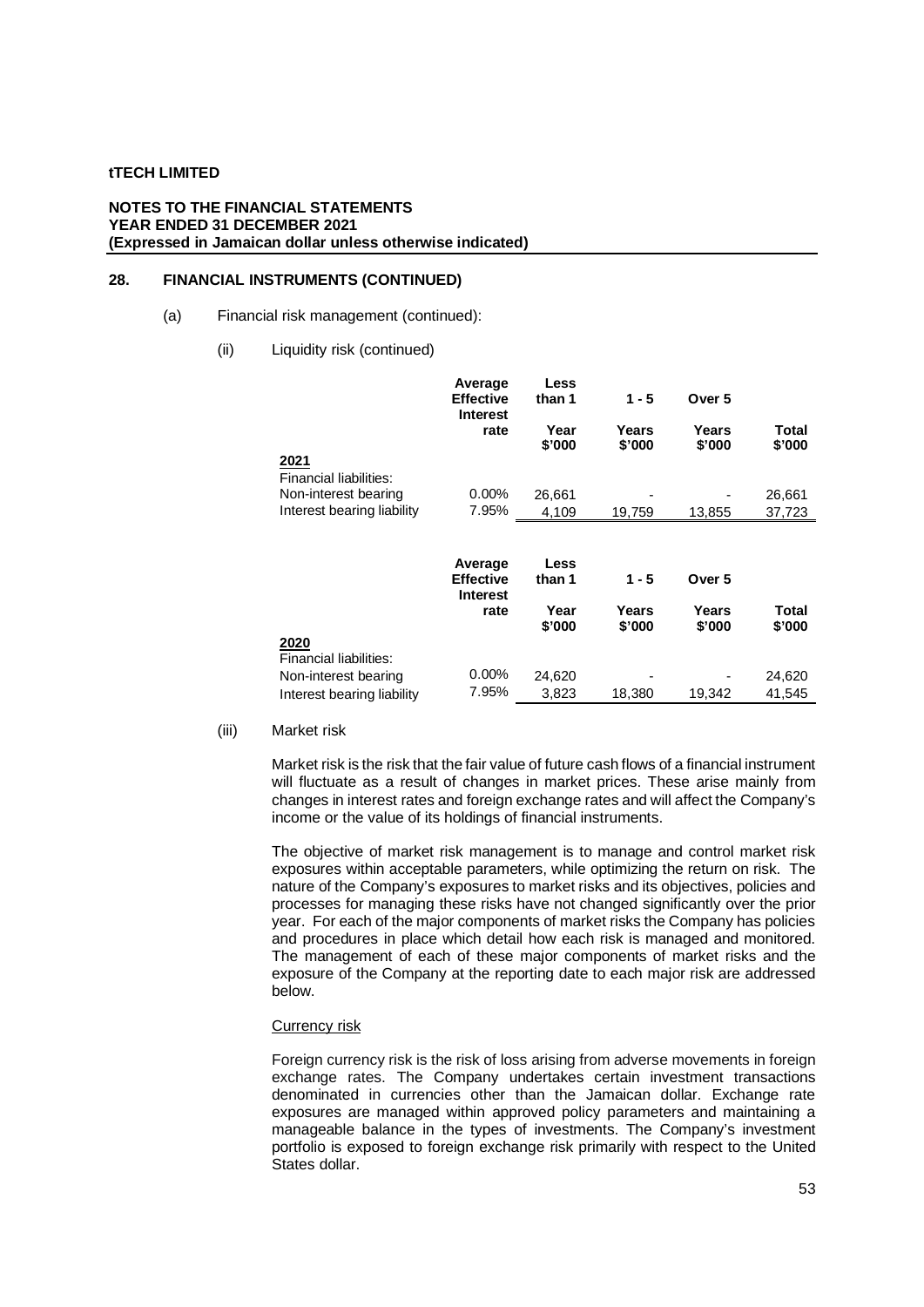#### **NOTES TO THE FINANCIAL STATEMENTS YEAR ENDED 31 DECEMBER 2021 (Expressed in Jamaican dollar unless otherwise indicated)**

## **28. FINANCIAL INSTRUMENTS (CONTINUED)**

- (a) Financial risk management (continued)
	- (iii) Market risk (continued)

#### Currency risk (continued)

Derivative financial instruments are not presently used to reduce exposure to fluctuations in foreign exchange rates.

#### Concentration of currency risk

The table below summaries the Company's exposure to foreign exchange rate risk as at 31 December 2021.

|                                                                                      | 2021<br>\$'000   | 2020<br>\$'000   |
|--------------------------------------------------------------------------------------|------------------|------------------|
| Bank of Jamaica foreign exchange buying<br>rates (JM\$ to US\$)                      | 152.75           | 142.70           |
| Financial assets:<br>Cash resources (Note 11)<br>Short term investments (Note 9, 10) | 22,511<br>94,356 | 18,819<br>87,294 |
| Total financial assets                                                               | 116,867          | 106,113          |

#### Foreign currency sensitivity

The Company's investment portfolio is exposed to the United States dollar. The Company's sensitivity to a 2% increase and an 8% decrease (2020: 2% increase, and a 6% decrease) in the Jamaican dollar against the United States dollar is the sensitivity rate used when reporting foreign currency risk internally to the key management personnel and represents management's assessment of the reasonably possible change in foreign exchange rate.

The sensitivity of the 2% increase or 8% decrease (2020: 2% increase or 6% decrease) in the Jamaican dollar against the United States dollar exposure would be a decrease in profit by \$2.34 million (2020: \$2.12 million) or increase of net profit by \$9.35 million (2020: \$6.37 million).

The Company's sensitivity to foreign currency has decreased during the year mainly due to increased holdings of foreign cash and short-term investments balances.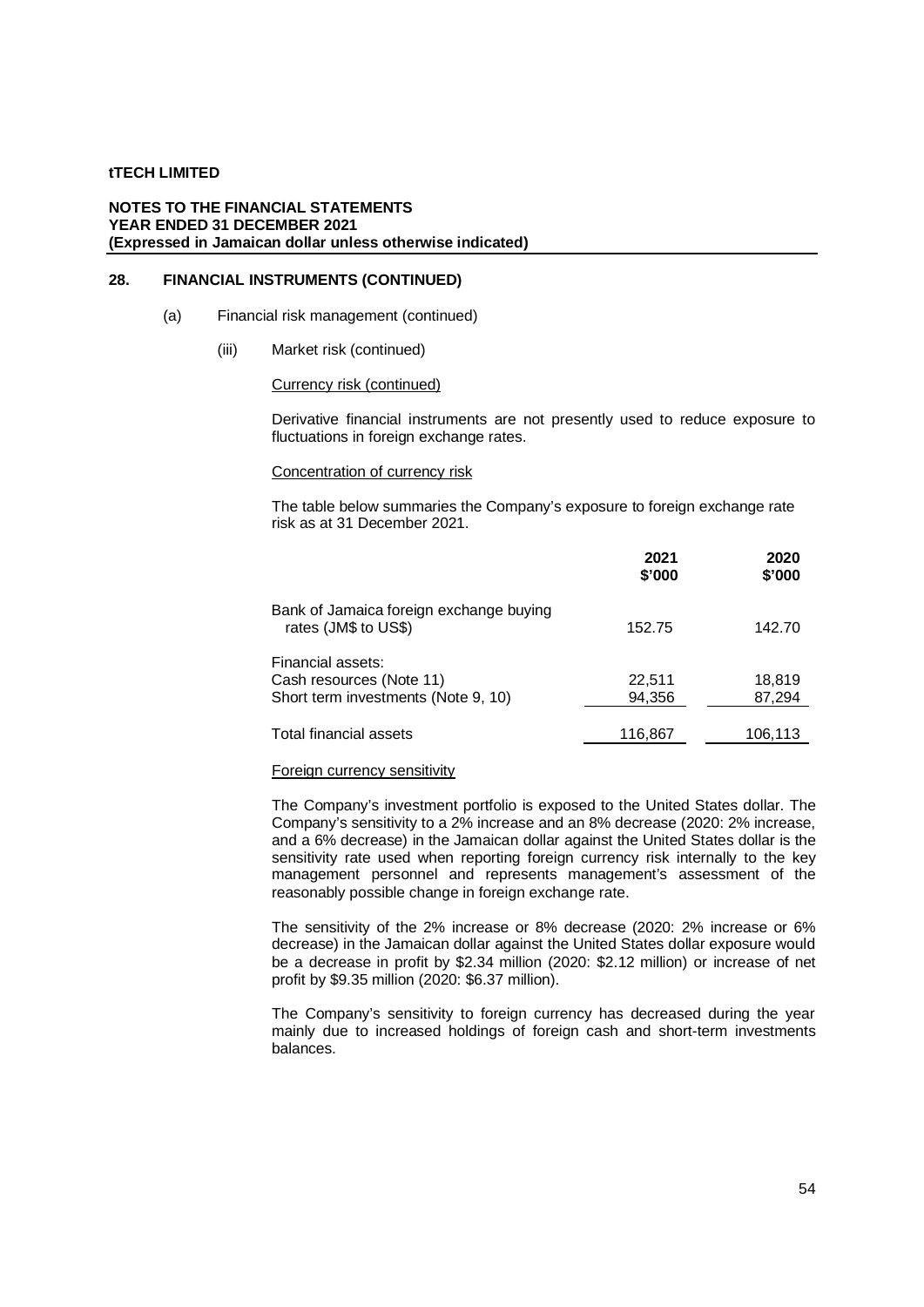#### **NOTES TO THE FINANCIAL STATEMENTS YEAR ENDED 31 DECEMBER 2021 (Expressed in Jamaican dollar unless otherwise indicated)**

## **28. FINANCIAL INSTRUMENTS (CONTINUED)**

- (a) Financial risk management (continued)
	- (iii) Market risk (continued)

#### Interest rate risk

The Company's interest rate risk arises from deposits, repurchase agreements and lease liability.

#### Interest rate sensitivity

There is no significant exposure to interest rate risk on short term deposits, as these deposits have a short term to maturity and are constantly reinvested to current market rates. Short and long-term deposits are at fixed rates and are carried at amortised cost.

#### Price risk management

The Company is exposed to price risks arising from quoted equity instruments and unit trust investments.

#### Price sensitivity analysis

The sensitivity analysis below has been determined based on the exposure to price risks at the reporting date. The analysis is prepared assuming that the number of units at the reporting date remains the same for the whole year. A 5% increase or 5% decrease (2020: 5% increase or 10% decrease) represents management's best estimate of the possible change in equity prices.

If bid prices had been 5% higher and 5% lower (2020: 10% higher/lower) and all other variables were held constant, they would result in an increase/decrease in net profit as detailed below:

|                          | 2021<br>\$'000<br>5% increase/<br>5% decrease | 2020<br>\$'000<br>5% increase/<br>10% decrease |
|--------------------------|-----------------------------------------------|------------------------------------------------|
| Quoted shares            | 232/(232)                                     | 212/(424)                                      |
| Investment in unit trust | 276/(276)                                     | 259/(518)                                      |

The change in sensitivity is due to the decrease in the fair value of quoted shares and increase in the unit price of the investment in unit trust.

#### (b) Fair value of financial instruments

Fair value is the price that would be received to sell an asset or paid to transfer a liability in an orderly transaction between market participants at the measurement date.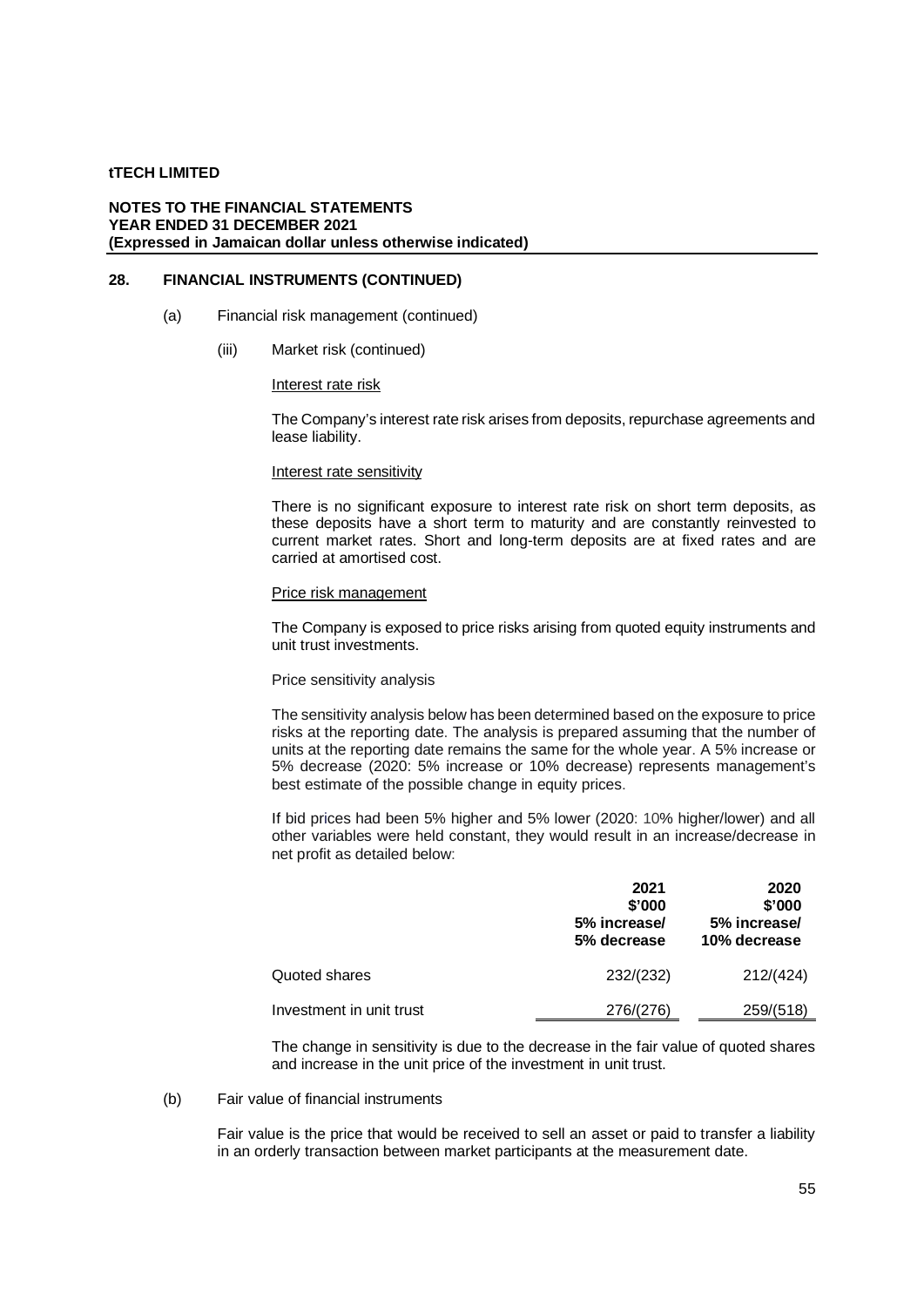**NOTES TO THE FINANCIAL STATEMENTS YEAR ENDED 31 DECEMBER 2021 (Expressed in Jamaican dollar unless otherwise indicated)**

## **28. FINANCIAL INSTRUMENTS (CONTINUED)**

(b) Fair value of financial instruments (continued)

The following methods and assumptions have been used to determine the fair values of the Company's financial instruments:

- (i) The carrying values of cash and bank balances, receivables (excluding income tax recoverable), accounts payable, securities purchased under resale agreements and investments in short-term fixed interest rate bearing securities approximate their fair values because of the short-term maturity of these instruments.
- (ii) Investments represents quoted equities which are valued using the year end closing bid price published by the Jamaica Stock Exchange and investment in unit trust using net asset value per unit prices quoted by brokers.
- (iii) The carrying value of long-term investments approximates fair value, as the interest rates are based at market rates at year end.
- (iv) The fair values of the Company's lease liability are determined by using the discounted cashflow method, using discount rate that reflects its bankers borrowing interest rate as at the end of the reporting period.

No significant unobservable inputs were applied in the valuation of the Company's financial instruments classified as fair value through profit or loss.

Fair value measurement recognised in the statement of financial position.

The following table provides an analysis of financial instruments that are measured subsequent to initial recognition at fair value, grouped into Levels 1 to 3 (See Note 4(b)) based on the degree to which the fair value is observable:

|                                                      |                   | 2021                         |                   |                        |
|------------------------------------------------------|-------------------|------------------------------|-------------------|------------------------|
|                                                      | Level 1<br>\$'000 | Level 2<br>\$'000            | Level 3<br>\$'000 | <b>Total</b><br>\$'000 |
| <b>Equity securities</b><br>Investment in unit trust | 4,637             | 5,521                        |                   | 4,637<br>5,521         |
|                                                      | 2020              |                              |                   |                        |
|                                                      | Level 1<br>\$'000 | Level <sub>2</sub><br>\$'000 | Level 3<br>\$'000 | <b>Total</b><br>\$'000 |
| <b>Equity securities</b>                             | 4,239             |                              |                   | 4,239                  |
| Investment in unit trust                             |                   | 5,183                        |                   | 5,183                  |

There were no transfers between Level 1 and Level 2 during the period.